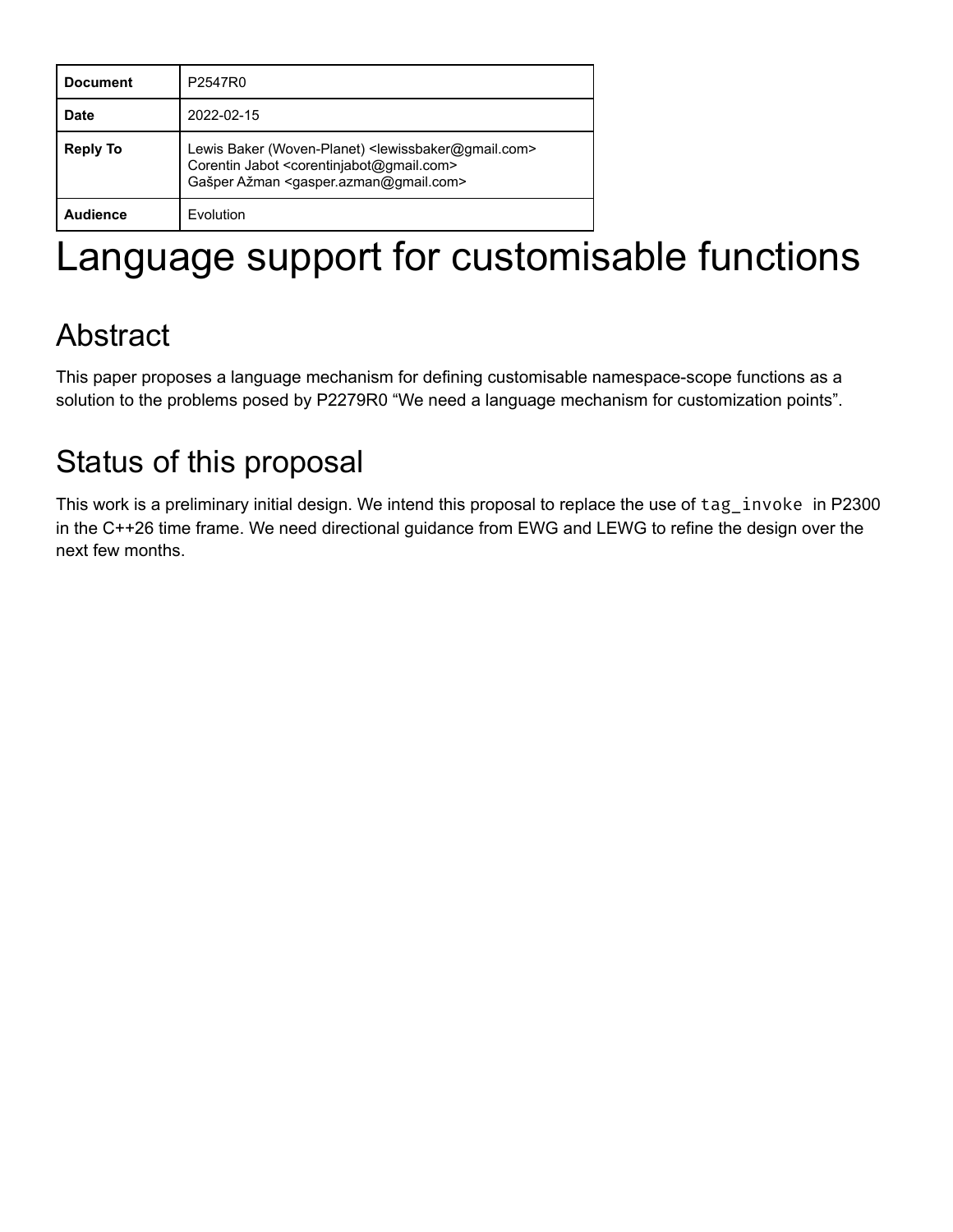# Table of contents

| Short description of the proposed facilities                                     | 3  |
|----------------------------------------------------------------------------------|----|
| <b>Terminology</b>                                                               | 3  |
| <b>Examples</b>                                                                  | 4  |
| <b>Background</b>                                                                | 8  |
| <b>Motivation</b>                                                                | 9  |
| The problem with member-functions                                                | 11 |
| The problem with raw argument-dependent lookup (ADL)                             | 14 |
| The problem with CPOs defined in ranges                                          | 18 |
| The problem with tag_invoke CPOs                                                 | 21 |
| Use-cases                                                                        | 24 |
| <b>Basis operations</b>                                                          | 24 |
| Customisable algorithms                                                          | 24 |
| Wrapper types                                                                    | 24 |
| <b>Design</b>                                                                    | 27 |
| Declaring customisable functions                                                 | 27 |
| Customisable function CPO                                                        | 27 |
| Declaring Customizations and Default Implementations                             | 28 |
| Declaring default implementations                                                | 28 |
| Declaring default implementations in other namespaces                            | 32 |
| Why do we need defaults to be looked up as fallback?                             | 33 |
| Calling an override with argument conversion is preferred over calling a default | 34 |
| Declaring multiple forms of a customisable function                              | 35 |
| Customising customisable functions                                               | 36 |
| Template customisable functions                                                  | 37 |
| Generic forwarding                                                               | 39 |
| Overload resolution for customisable function calls                              | 40 |
| Validating customisations                                                        | 41 |
| Noexcept specifications                                                          | 43 |
| Constraining parameter-types                                                     | 44 |
| Constraining return-types                                                        | 46 |
| <b>Additional Design Discussions</b>                                             | 48 |
| Default arguments                                                                | 48 |
| <b>Attributes</b>                                                                | 48 |
| Controlling the set of associated namespaces                                     | 48 |
| <b>Comparison to Rust Traits</b>                                                 | 49 |
| Redefining existing customisation points in terms of this solution               | 50 |
| Implementation                                                                   | 50 |
| <b>Acknowledgements</b>                                                          | 50 |
| <b>References</b>                                                                | 50 |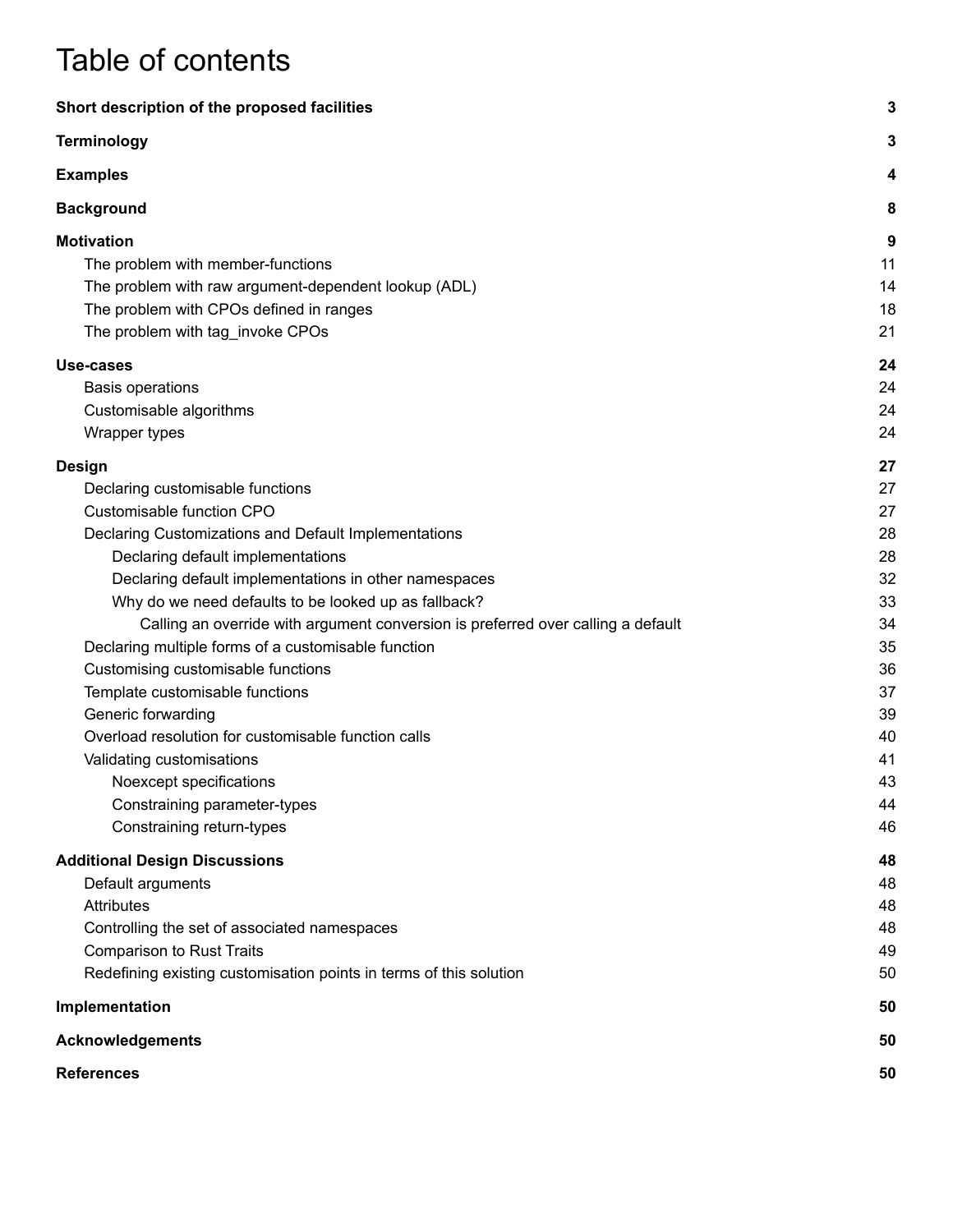# <span id="page-2-0"></span>Short description of the proposed facilities

This proposal seeks to improve over existing customisation point mechanisms in a number of ways:

- Allows customisation-point names to be namespace-scoped rather than names being reserved globally.
- Allows generic forwarding of Customization Point Objects through wrapper-types, including generic type-erasing wrappers (like std::optional) and adapters that customise some operations and pass through others.
- Concise syntax for defining CPOs and adding customisations for particular types.
- Support for copy-elision of arguments passed by-value to customisation points.
- Far better compile times compared to the tag\_invoke mechanism (avoids 3 layers of template instantiations and cuts down on SFINAE required to separate implementation functions)
- Far better error messages compared to the tag invoke mechanism (tag invoke does not distinguish between different customization point functions and results in sometimes hundreds of overloads)

This proposal improves on the semantics of the tag\_invoke proposal (P1895R0), keeping namespace-scoped customisation points and generic customisation / forwarding, while providing a terser and cleaner syntax accessible to less experienced programmers.

The proposed syntax introduces use of:

- The virtual function-specifier for namespace-scope functions as a way of declaring that the function is a customisation-point (syntax idea borrowed from P1292 "Customization Point Functions").
- The *virt-specifier* override for customisations of a customisable function-object
- The *pure-specifier* '= 0' for declaring a customisable function without a default implementation
- The default keyword as an additional *virt-specifier* annotation for a customisable function's default implementation.
- A syntax for declaring customisations of a specific customisable function-object by using the fully-scoped name of the function-object as the function-name.
- The ability to deduce the customizable function object for the purposes of generic forwarding.

# <span id="page-2-1"></span>**Terminology**

This paper introduces the following terms

- A function declaration for a CPO is a **customisable function prototype (CFP):** virtual void foo $(auto\delta\delta) = 0;$
- The set of **customisable function prototypes** naming the same entity represent a **customisable function**.
- A **customisable function** introduces a **Customizable Function Object** in the scope it is declared.
- The set of functions or template functions with the override keyword are **customizations** of the corresponding CPO. They form the **customizations overload set.**
- The set of functions or template functions with the default keyword are **default implementations** of the corresponding CPO. They form the **default overload set** for that CPO.
- A declaration of namespace-scope function of the form template <auto **cpo**, typename T> auto **cpo**(T&& object) **override**; declares a **generic customisation.**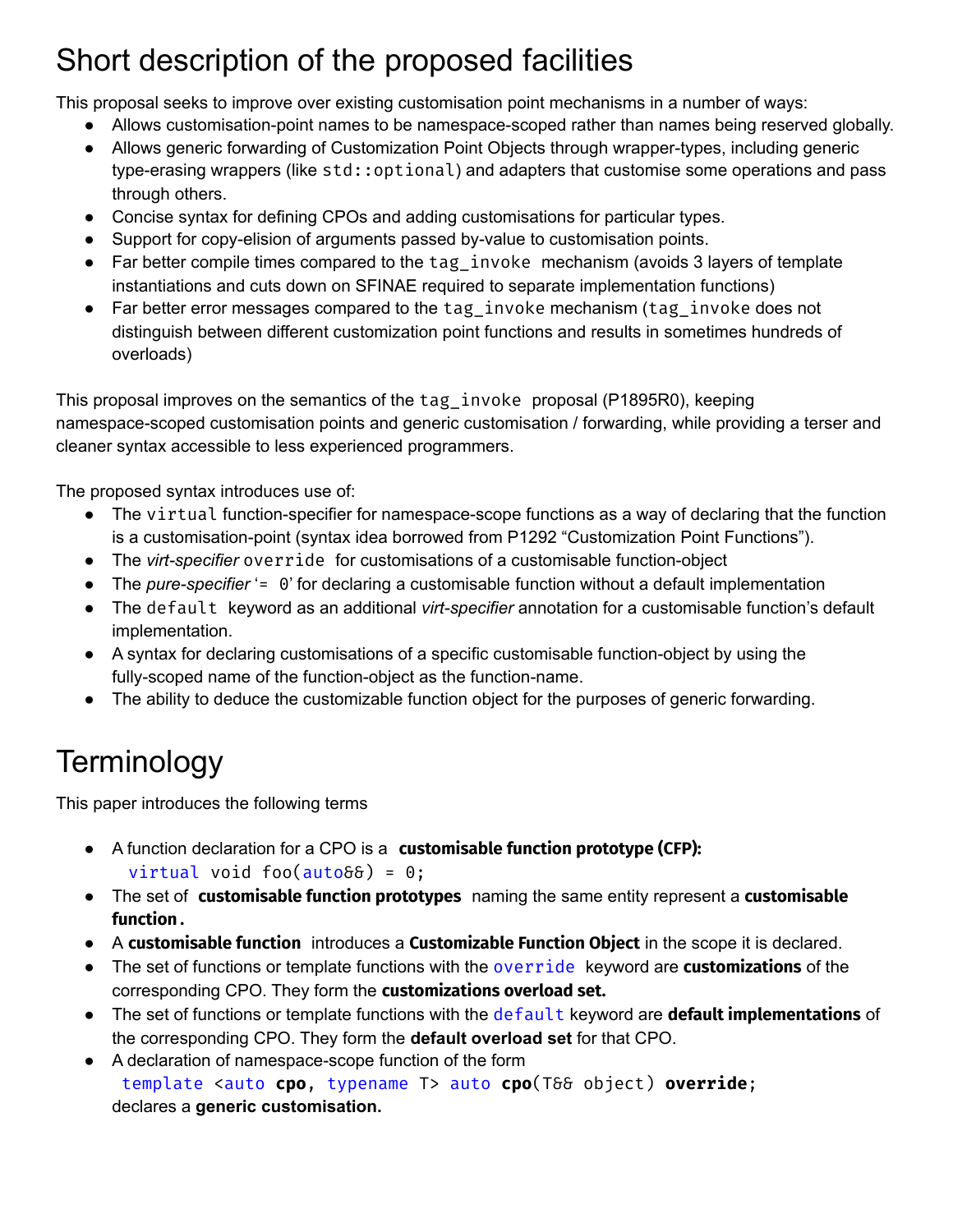## <span id="page-3-0"></span>Examples

Declaring a customisable function using the 'virtual' keyword. The trailing  $= 0$  indicates that this is a declaration without a default implementation.

```
namespace std::execution {
 template<sender S, receiver R>
 virtual operation_state auto connect(S s, R r) = 0;
}
```
Declaring a customisable function contains that has a default implementation

```
namespace std::ranges {
 template<input_range R, typename Value>
    requires equality_comparable_with<range_reference_t<R>, Value>
 virtual bool contains(R&& range, const Value& v) default {
    for (const auto& x : range) {
      if (x == v) return true;
    }
    return false;
 }
}
```
Defining a customisation of the above customisable function contains (as a hidden friend) for std::set using the override keyword. the name of the customised CPO is qualified

```
namespace std
{
 template<class Key, class Compare, class Allocator>
 class set {
 // ...
 private:
   template<typename V>
      requires requires(const set& s, const V& v) { s.contains(v); }
   friend bool ranges::contains(const set& s, const V& v) override {
      return s.contains(v);
    }
 };
}
```
Defining a customisation of the above customisable function contains (at namespace scope) using the override keyword. This can be useful when you want implicit conversions to be considered.

```
namespace std {
 template<class Key, class Hash, class KeyEq, class Allocator>
 class unordered_set { ... };
  // Defined outside class definition.
```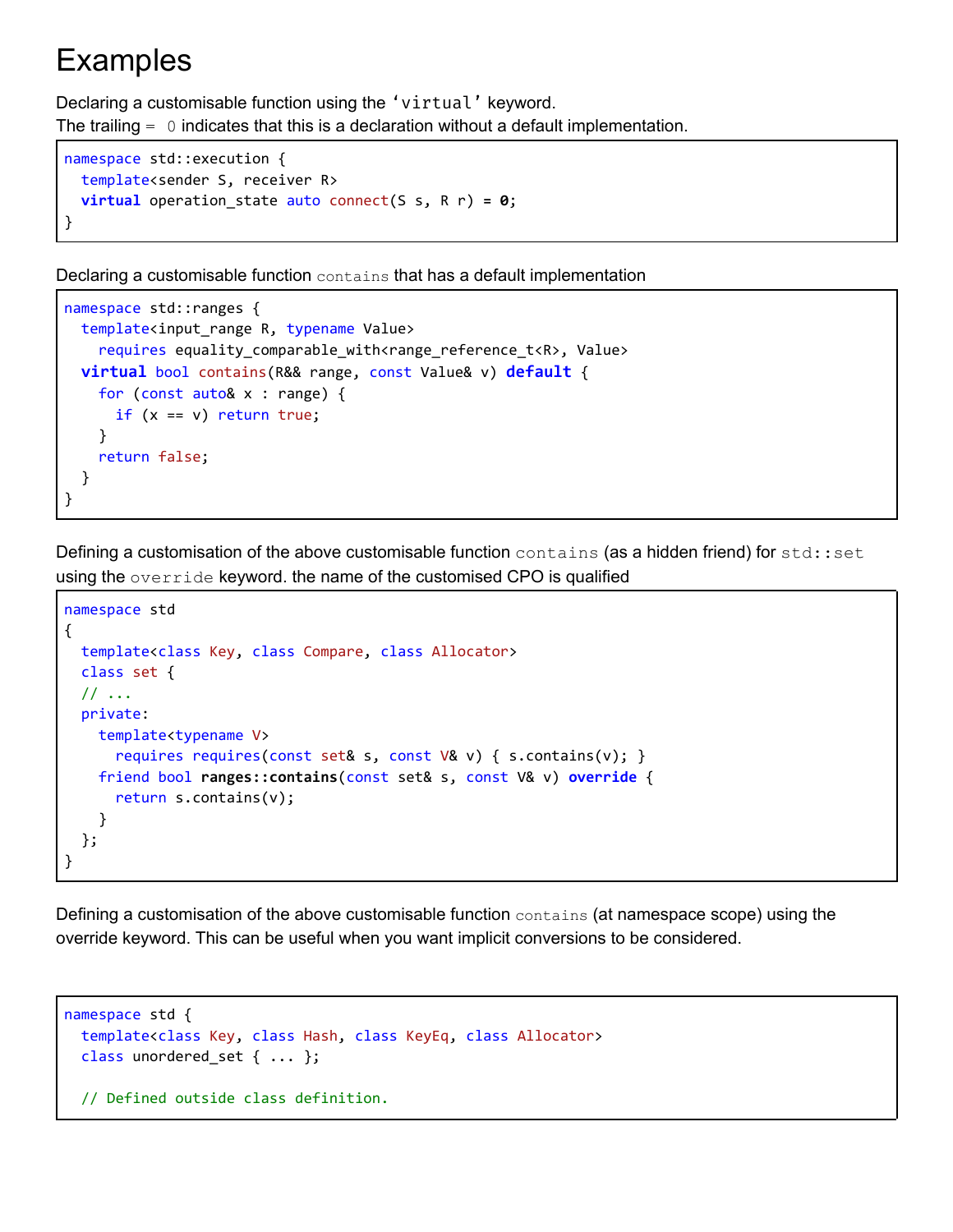```
template<class Key, class Hash, class Eq, class Allocator, class Value>
 requires(const unordered_set<Key,Hash,Eq, Allocator>& s, const Value& v) {
     s.contains(v);
 }
 bool ranges::contains(const unordered_set<K,H,Eq,A>& s,
                        const Value& v) override {
    return s.contains(v);
 }
}
```
Calling a customisable function (no need for two-step using when calling, safe to call fully qualified)

```
void example() {
  std::set<sub>int</sub> s = { 1, 2, 3, 4 };for (int x : { 2, 5 }) {
   if (std::ranges::contains(s, x)) // calls std::set customisation
      std::cout << x << " Found!\n";
  }
}
```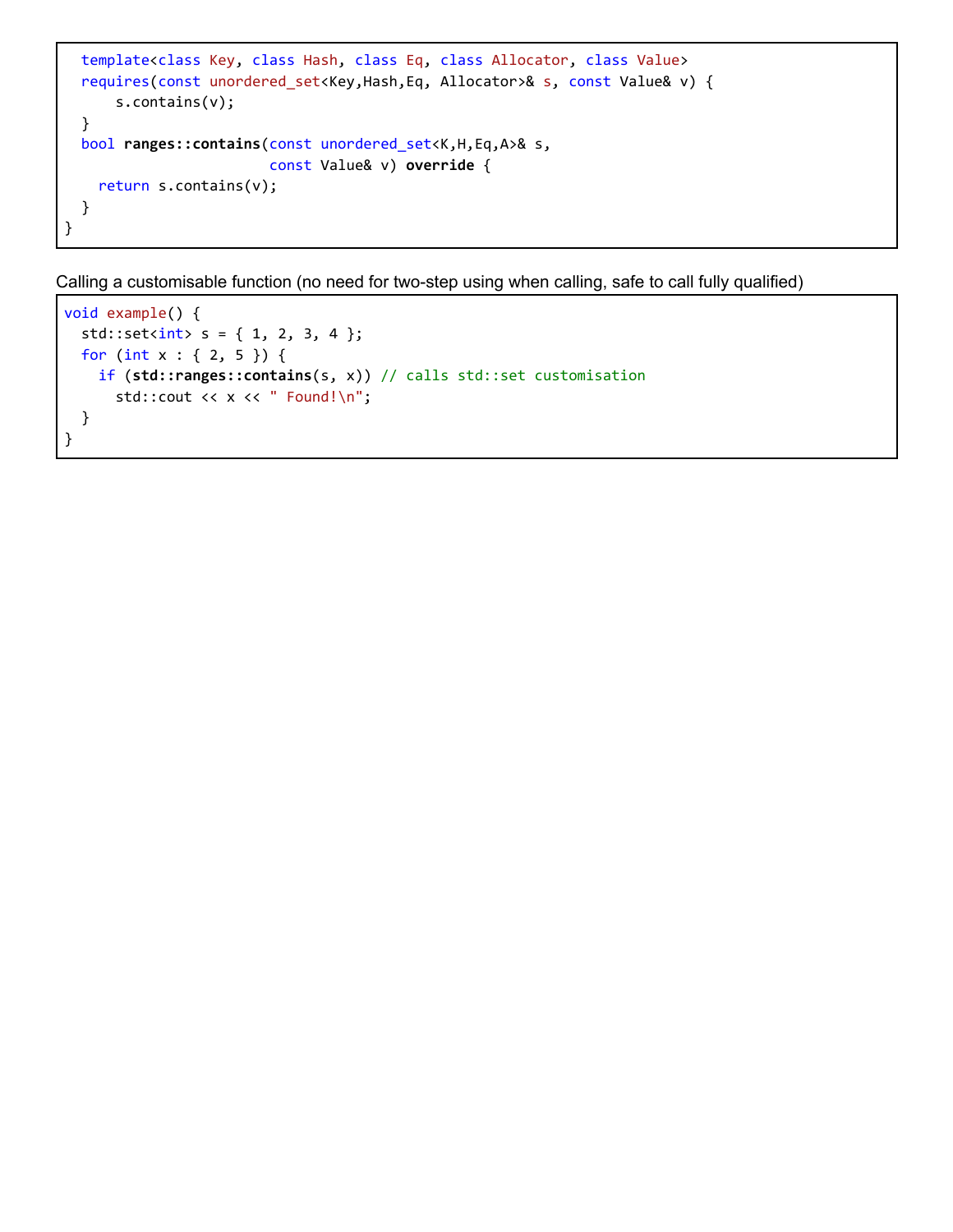Note that, like C++20 std::ranges CPOs, customisable-functions cannot be found by ADL when resolving unqualified call expressions.

```
void lookup_example() {
  std::set<i>int</i> > s = { 1, 2, 3 };contains(s, 2); // normal ADL lookup for function declarations.
                  // will not find std::ranges::contains.
 using std::ranges::contains;
  contains(s, 2); // name lookup for 'contains' finds the std::ranges::contains
                  // "customisable function" declared above. This then follows
                  // overload resolution rules of customisable functions instead
                  // of [basic.lookup.argdep].
}
```
A customisable function prototype creates a name that identifies an empty object that can be passed around by-value. This object represents the overload-set of all overloads of that function and so can be passed to higher-order functions without having to wrap it in a lambda.

```
template<typename T>
virtual void frobnicate(T& x) = 0;
struct X {
 friend void frobnicate(X& x) override { ... }
};
void example() {
 std::vector<X> xs = ...; // 'frobnicate' is a callable-object that
 std::ranges::for_each(xs, frobnicate); // can be passed to a higher-order function.
}
```
A type can customise a set of customisable-functions generically by defining namespace-scope **generic customisation**.

```
template<typename Obj, typename Member>
using member_t = decltype((std::declval<Obj>().*std::declval<Member Obj::*>()));
template<typename Inner>
struct logging wrapper {
 Inner inner;
 // Forward calls with the first argument as 'logging_wrapper' to the inner object if callable
  // on the inner object after printing out the name of the CPO that is being called.
 template<auto cpo, typename Self, typename... Args>
    requires std::derived_from<std::remove_cvref_t<Self>, logging_wrapper> &&
             std::invocable<decltype(cpo), member_t<Self, Inner>, Args...>
 friend decltype(auto) cpo(Self&& self, Args&&... args) noexcept(/* ... */) override {
    std::print("Calling {}\n", typeid(cpo).name());
    return cpo(std::forward<Self>(self).inner, std::forward<Args>(args)...);
 }
};
```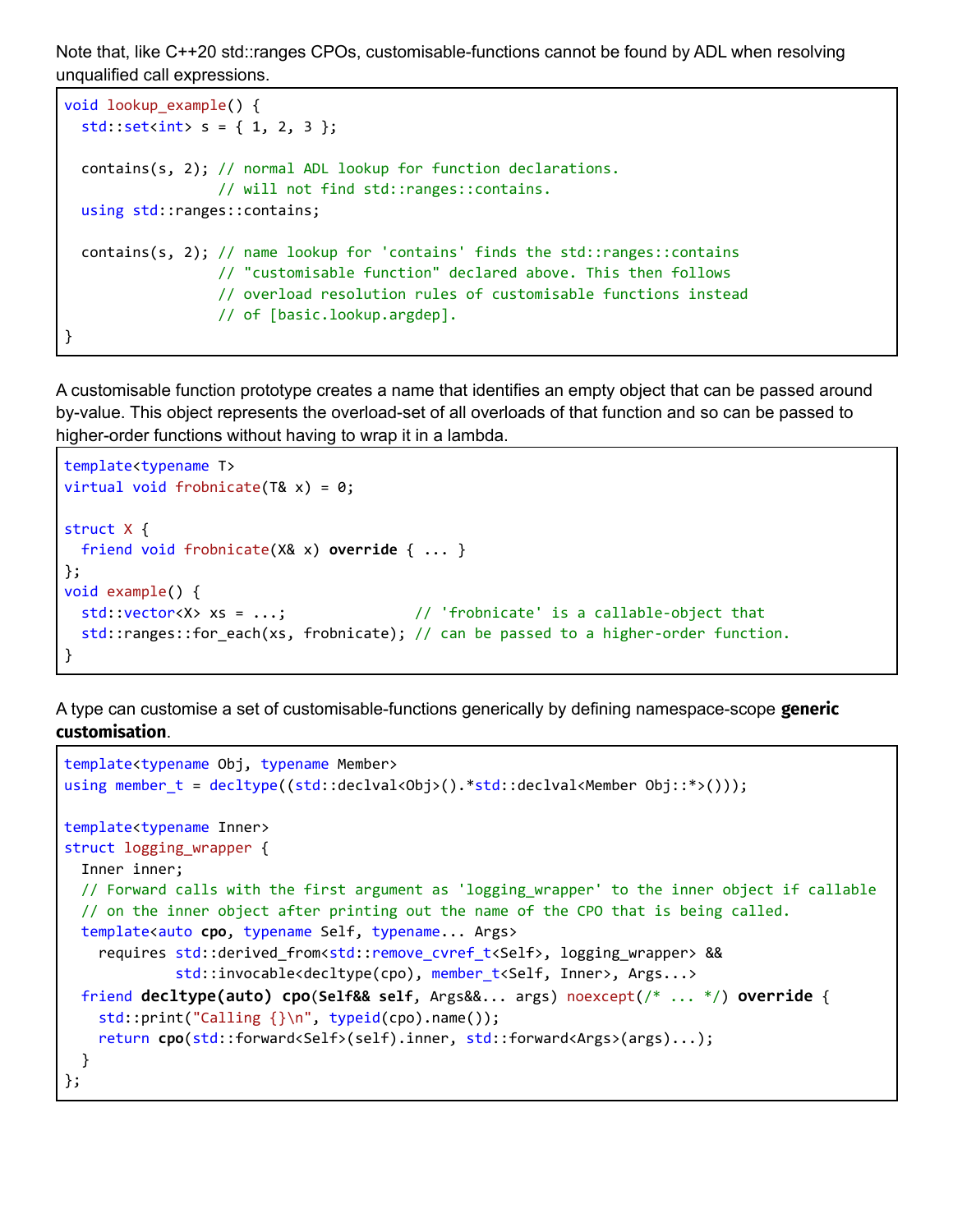Here a single 'override' declaration is able to provide an overload for an open set of customisable functions by allowing the non-type template parameter cpo to be deduced to an instance of whichever customisation point object resolution is being performed for.

A template customisable function is declared with explicit template parameters. Calling the customisable function requires explicitly passing the template parameters and each specialisation of the customisable function results in an independent customisation point object.

```
namespace std {
 template<typename T, typename Obj>
 virtual auto get<T>(Obj&& obj) = 0;
  template<size_t N, typename Obj>
 virtual auto get<N>(Obj&& obj) = 0;
 template<size t N, typename Obj>
 virtual auto get(Obj&& obj, std::integral_constant<size_t, N>) default
    -> decltype(auto) {
       return std::get<N>(std::forward<Obj>(obj);
  }
}
struct my_tuple {
 int x;
 float y;
 friend int& std::get<int>(my_tuple& self) noexcept override { return self.x; }
 friend float& std::get<float>(my_tuple& self) noexcept override { return self.y; }
 friend int& std::get<0>(my_tuple& self) noexcept override { return self.x; }
 friend float& std::get<1>(my_tuple& self) noexcept override { return self.y; }
};
```
**Note**: unlike variables and variable templates, CPOs are not less-than-comparable, which means cpo-name<token> is unambiguously a template name and not a comparison. This allows CPOs and CPO-templates to coexist in the same namespace.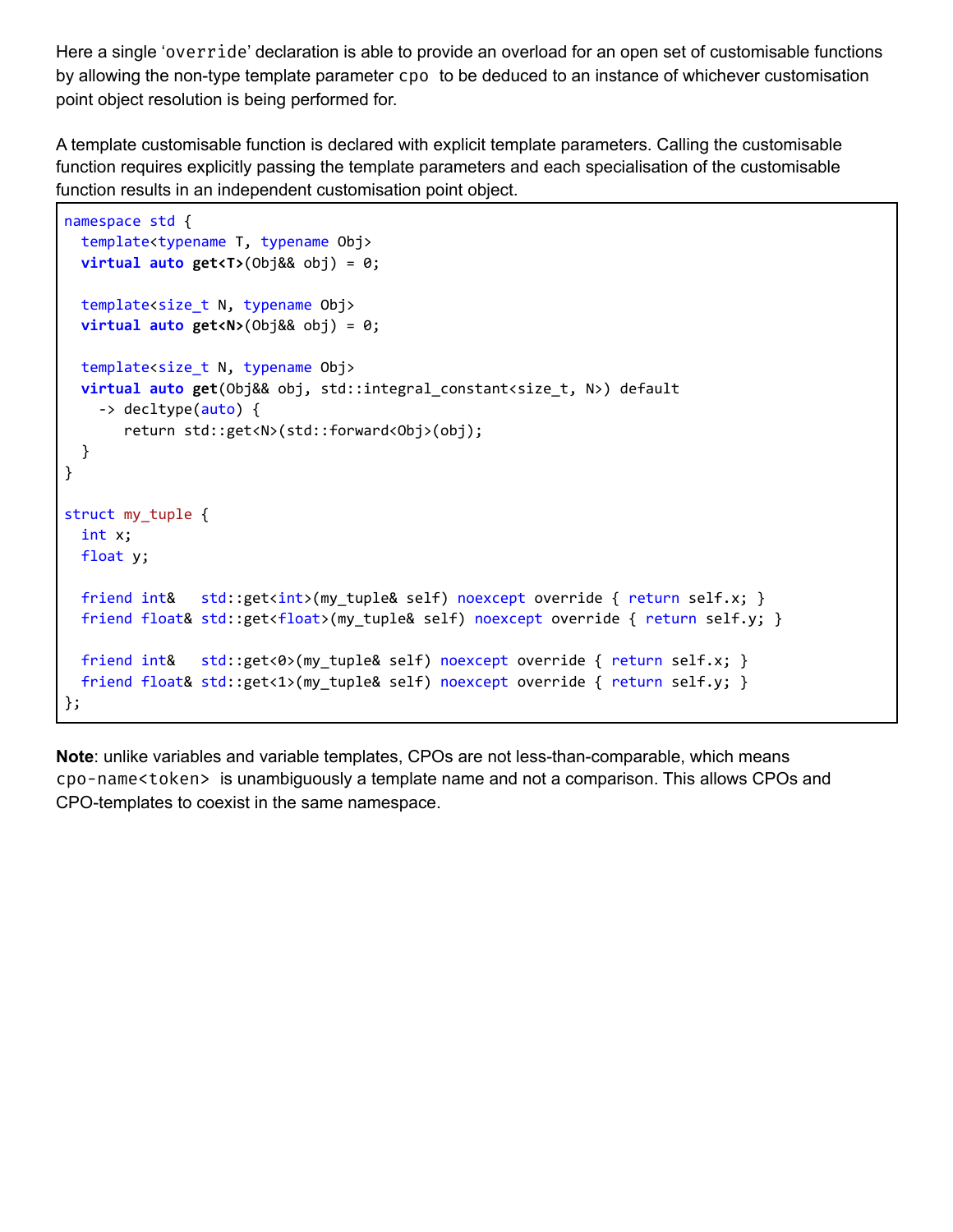# <span id="page-7-0"></span>**Background**

One of the main purposes of defining customisation points is to enable the ability to program generically. By defining a common set of operations that many different types can implement to have type-specific behaviour then we can write generic algorithms that are defined in terms of that common set of operations and have them work on many different types. This is the cornerstone approach of generic programming.

The state of the art for defining customisable functions has evolved over time.

Early customisation points such as  $std::swap()$  make use of raw argument-dependent-lookup (ADL) but require a two-step process to call them (using std::swap; swap(a, b);) to ensure the customisation is found if one exists but with a fallback to a default implementation. It is a common programmer error to forget to do this two-step process and just call  $std::swap(a, b)$  which results in always calling the default implementation. Raw ADL calls can also give different results depending on the context in which you call them, which can lead to some hard to track down bugs.

The std:: ranges customisation-point objects added in C++20 improved on this by encapsulating the two-step ADL call into a function object, making the customisation point easier to call correctly, but also making it much more complex to define a customisation point (need to define two nested namespaces, poison pill declarations, inline constexpr objects, and a class with a constrained operator() overload).

The  $tag$  invoke proposal P1895 further refines the concept of customisation-point objects to use a single ADL name "tag invoke" and instead distinguish customisations of different CPOs by passing the CPO itself as the first argument, using tag-dispatch to find the right overload. This simplifies the definitions of customisation-point objects, enables generically customising many CPOs and eliminates the issue of name conflicts inherent in ADL-based approaches when different libraries use the same function-name for customisation points with different semantics by allowing names to be namespace-scoped.

Adding a first-class language solution for defining customisation points has been suggested before.

Matt Calabrese's paper **[P1292R0](https://wg21.link/P1292R0)** "Customization Point Functions" suggested adding a language syntax for customisation points similar to the syntax proposed here.

Barry Revzin's paper **[P2279R0](https://wg21.link/P2279R0)** "We need a language mechanism for customization points" discusses what he sees as the essential properties of "proper customisation" in the context of tag\_invoke and also seems to come to the conclusion that tag invoke, despite the improvement on previous solutions, still leaves much to be desired and that we should pursue a language solution.

*"tag\_invoke is an improvement over customization point objects as a library solution to the static polymorphism problem. But I don't really think it's better enough, and we really need a language solution to this problem. …"*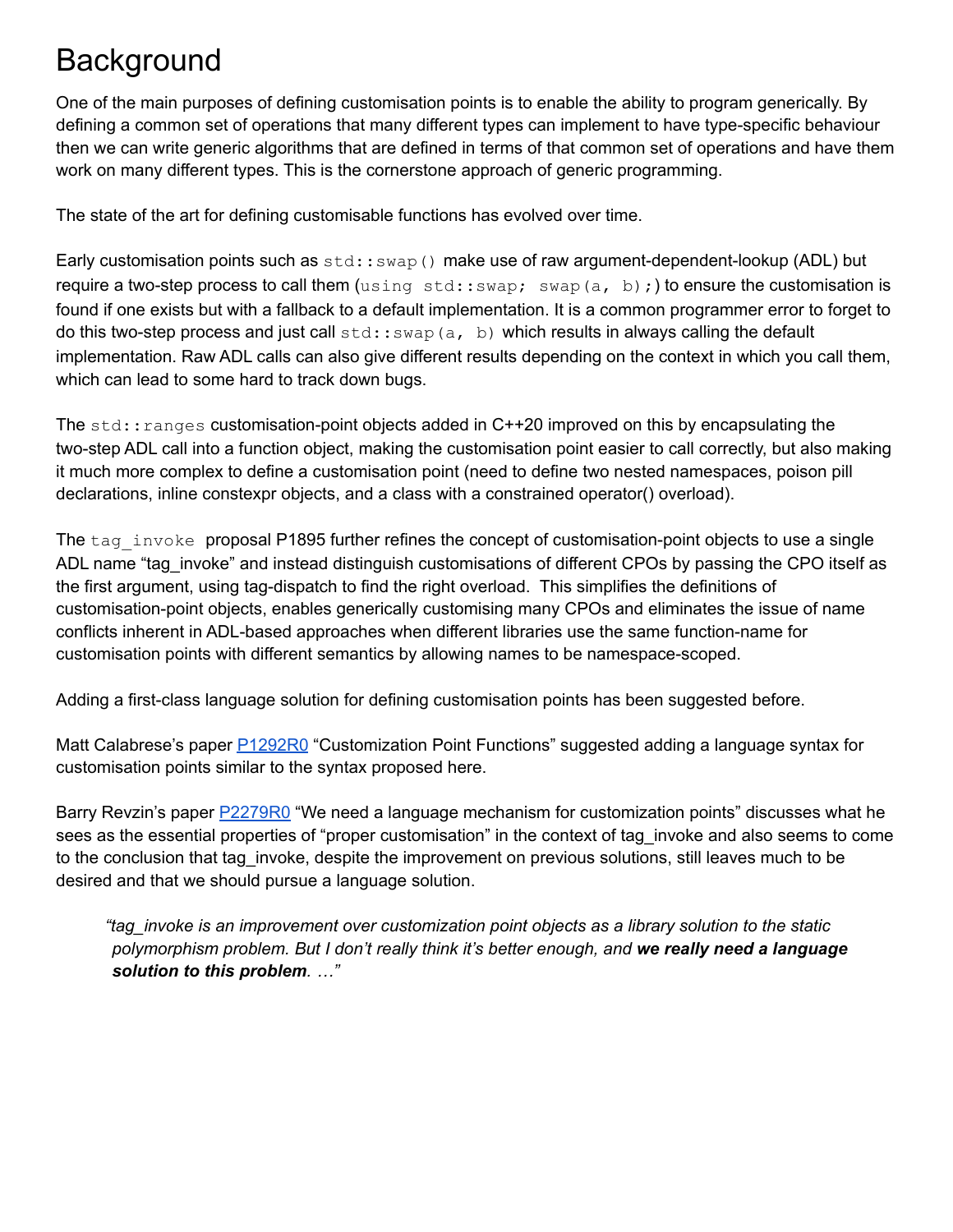A discussion of P2279R0 in a joint library/language evolution session had strong consensus for exploring a language solution to the problem of defining customisation points.

POLL: We should promise more committee time to exploring language mechanism for customization points (P2279R0), knowing that our time is scarce and this will leave less time for other work.

| <b>Strongly Favor</b> | <b>Weakly Favor</b> | Neutral | <b>Weakly Against</b> | Strongly Against |
|-----------------------|---------------------|---------|-----------------------|------------------|
| 30                    | $\sim$              |         |                       |                  |

The paper **[P2300R3](https://wg21.link/P2300R3)** "std::execution" proposes a design that heavily uses customisable functions which are currently based on the use of tag invoke as the customisation mechanism. If P2300 is standardised with customisation points defined in terms of  $tag$  invoke(), it may be difficult (or impossible) to later retrofit them to support the language-based solution for customisable functions proposed in this paper.

Even if we find a way to make it possible, the added complexity of CPOs and abstractions around them having to support both tag\_invoke and a language solution may negate much of the benefit of using a language feature.

The committee should consider whether it is preferable to first standardise a language-based approach to customisable functions before adding a large number of customisable functions to the standard library based on tag\_invoke.

# <span id="page-8-0"></span>**Motivation**

A primary motivation for writing this paper was based on experience building libraries such as libunifex, which implement the sender/receiver concepts from P2300 and are heavily based on tag\_invoke-based customisation point objects.

While the tag invoke mechanism for implementing customisation points is functional and powerful, there are a few things that make it less than ideal as the standard-blessed mechanism for customisable functions.

- It requires a lot of boiler-plate when defining a new customisation point (see example below)
- Customisations are harder to read due to the function-name being found in the first argument position instead of in the function-name position (which is always "tag\_invoke").
- The extra layer of forwarding prevents copy-elision of arguments even if the customisation takes a parameter by-value.
- Every customisation uses the name tag\_invoke which can make for a large overload-set that the compiler has to consider. Types that customise a large number of CPOs have all of those customisations added to the overload-set for every call to a CPO with that type as an argument. This can impact compile times when used at scale.
- The tag\_invoke forwarding mechanism requires a lot of template instantiations when instantiating the call operator (tag\_invocable concept for constraint, tag\_invoke\_result\_t\_for return-type, is nothrow tag invocable v to forward noexcept clause, the std::tag\_invoke\_t::operator() template function. This can potentially impact compile-time in code where there are a large number of calls to CPOs.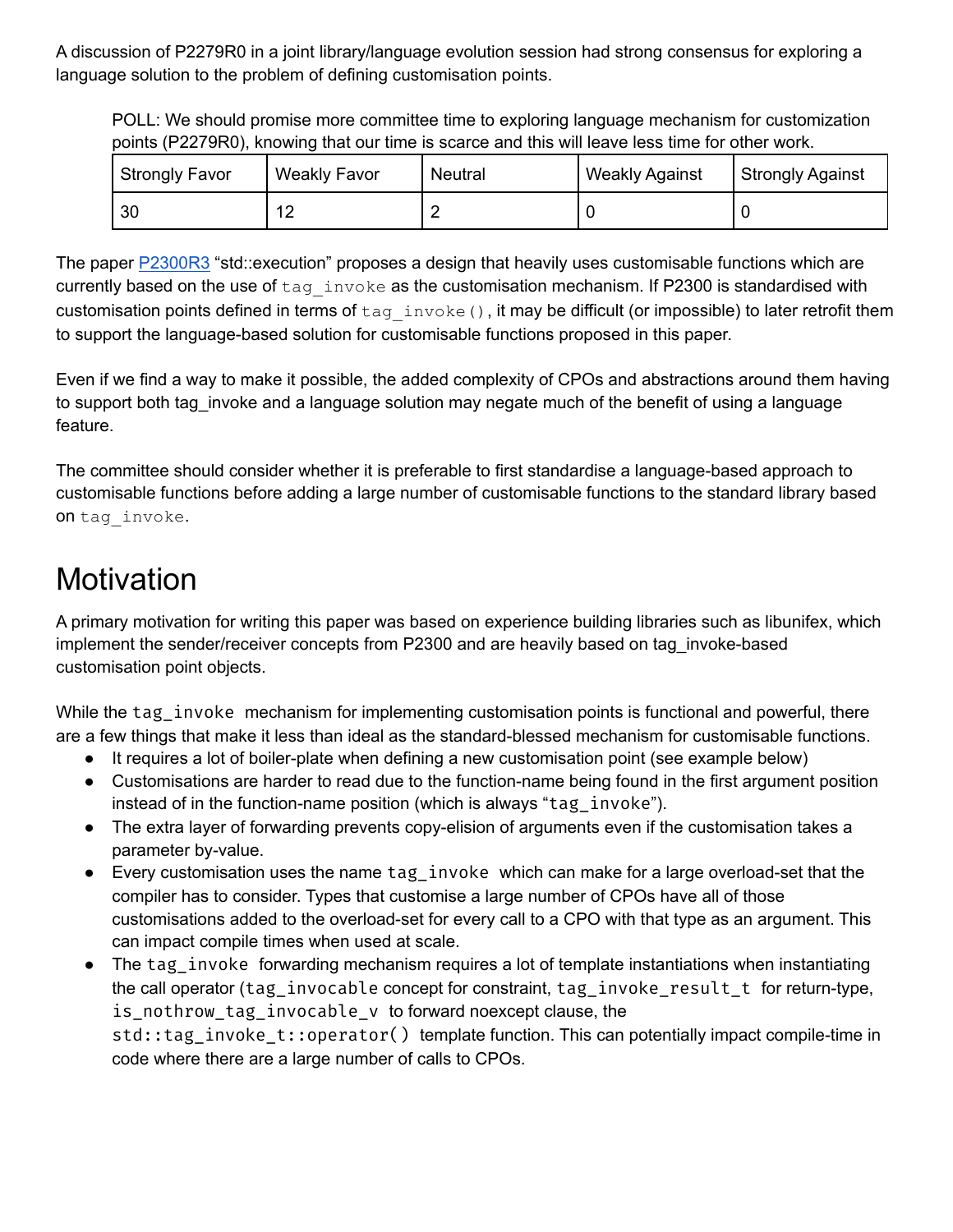For example, defining a hypothetical std:: ranges:: contains customisable function with a default implementation requires a lot of boiler-plate with tag\_invoke.

| tag_invoke (P1895R0)                                                                                                                                                                                                                                                                                                                                                                                                                                                                                                                                                                                                                                                                                                                                                                                                                                                                                                                                                                                                                                                                                                                      | This proposal                                                                                                                                                                                                                                                                                                                                                                |  |
|-------------------------------------------------------------------------------------------------------------------------------------------------------------------------------------------------------------------------------------------------------------------------------------------------------------------------------------------------------------------------------------------------------------------------------------------------------------------------------------------------------------------------------------------------------------------------------------------------------------------------------------------------------------------------------------------------------------------------------------------------------------------------------------------------------------------------------------------------------------------------------------------------------------------------------------------------------------------------------------------------------------------------------------------------------------------------------------------------------------------------------------------|------------------------------------------------------------------------------------------------------------------------------------------------------------------------------------------------------------------------------------------------------------------------------------------------------------------------------------------------------------------------------|--|
| namespace std::ranges {                                                                                                                                                                                                                                                                                                                                                                                                                                                                                                                                                                                                                                                                                                                                                                                                                                                                                                                                                                                                                                                                                                                   | namespace std::ranges {                                                                                                                                                                                                                                                                                                                                                      |  |
| struct contains t {<br>template <input r,="" range="" typename="" value=""/><br>requires<br>tag_invocable <contains_t, const="" r,="" value&=""> &amp;&amp;<br/>equality_comparable_with&lt;<br/>range reference t<r>, Value&gt;<br/>auto operator()(R&amp;&amp; range, const Value&amp; v) const<br/>noexcept(is_nothrow_tag_invocable_v&lt;<br/>contains_t, R, const Value&amp;&gt;)<br/>-&gt; tag_invoke_result_t<contains_t, r,<br="">const Value&amp;&gt;<br/>€<br/>return std::tag_invoke(contains_t{},<br/><math>(R&amp;&amp;)</math>range, value);<br/>}<br/>template<input_range r,="" typename="" value=""><br/>requires<br/>(!tag_invocable<contains_t, const="" r,="" value&="">)<br/>&amp;&amp; equality_comparable_with&lt;<br/>range reference t<r>, Value&gt;<br/>bool operator()(R&amp;&amp; range, const Value&amp; v) const<br/>€<br/>for (const <math>auto&amp; x : range)</math> {<br/>if <math>(x == v)</math> return true;<br/>ł<br/>return false;<br/><math>\}</math>;<br/>inline constexpr contains_t contains{};<br/>} // namespace std::ranges</r></contains_t,></input_range></contains_t,></r></contains_t,> | template <input r,="" range="" typename="" value=""/><br>requires equality comparable with<<br>range_reference_t <r>, Value&gt;<br/>virtual bool contains(R&amp;&amp; range, const Value&amp; v) default<br/>ſ<br/>for (const <math>auto&amp; x : range)</math> {<br/>if <math>(x == v)</math> return true;<br/>}<br/>return false;<br/>ł<br/>} // namespace std::ranges</r> |  |

When reading code that customises a function, it is harder for the eye to scan over the declaration to see which function is being customised as you need to look for the template argument to  $std:tag$  t in the first argument instead of in the function-name position (where most editors highlight the name).

Barry's discussion paper P2279R0 contains further critique of tag\_invoke and other customisation point mechanisms along several axes:

- 1. The ability to see clearly, in code, what the interface is that can (or needs to) be customised.
- 2. The ability to provide default implementations that can be overridden, not just non-defaulted functions.
- 3. The ability to opt in *explicitly* to the interface.
- 4. The inability to *incorrectly* opt in to the interface (for instance, if the interface has a function that takes an int, you cannot opt in by accidentally taking an unsigned int).
- 5. The ability to easily invoke the customised implementation. Alternatively, the inability to accidentally invoke the base implementation.
- 6. The ability to easily verify that a type implements an interface.
- 7. The ability to present an atomic group of functionality that needs to be customised together (and diagnosed early).
- 8. The ability to opt in types that you do not own to an interface non-intrusively.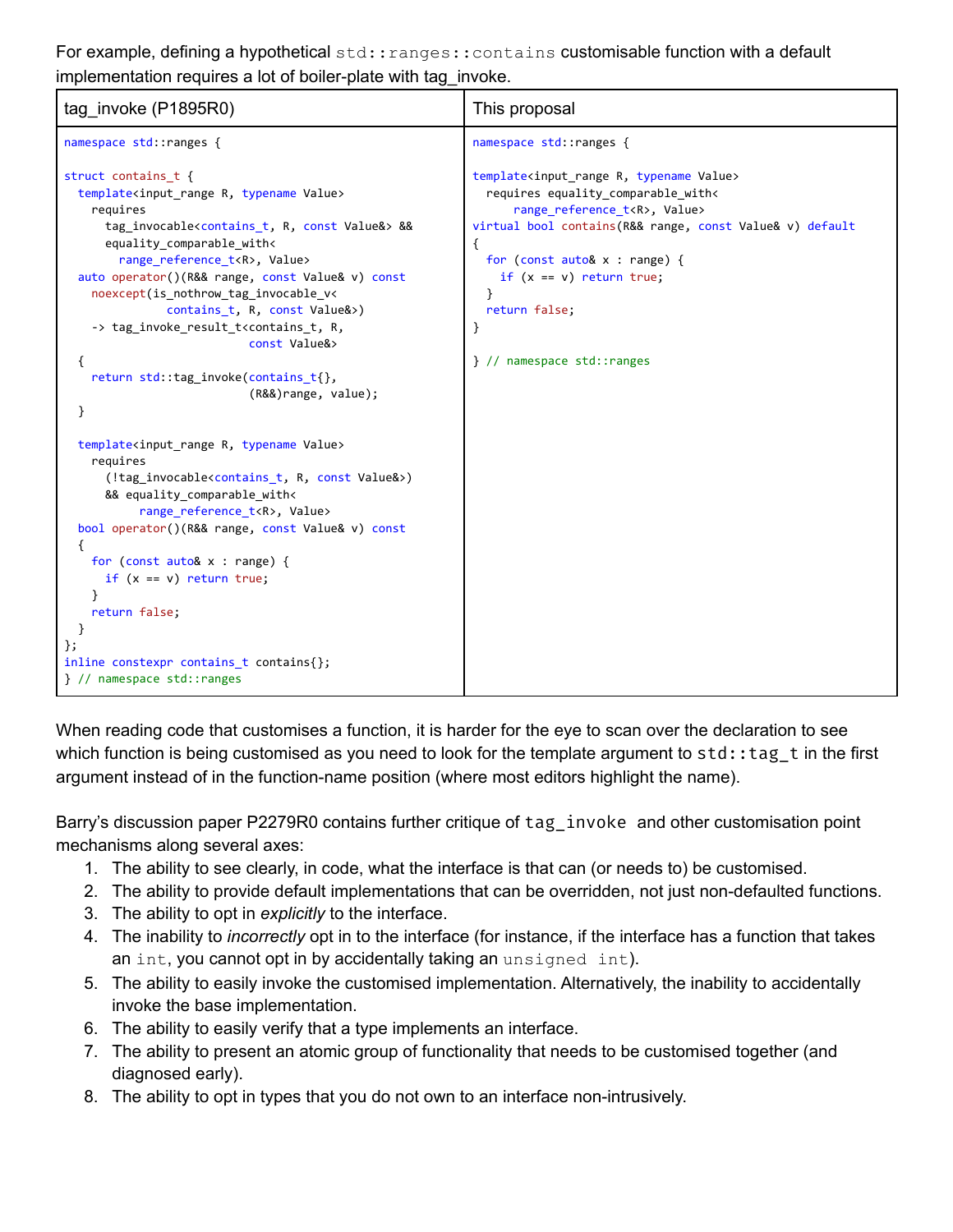- 9. The ability to provide associated types as part of the customisation of an interface.
- 10. The ability to customise multiple CPOs generically (e.g. for forwarding to a wrapped object)

The proposal in this paper addresses most of these axes, improving on P1292R0 customisation point functions by adding better support for diagnosis of incorrect customisations and adding the ability to generically customise multiple customisation-points and forward them to calls on wrapped objects.

This proposal is not attempting to solve the "atomic group of functionality" or the "associated types" aspects that P2279R0 discusses. Although in combination with C++20 concepts it does a reasonable job of matching the simplicity of Rust Traits (see Comparison to Rust Traits). I do not believe that this proposal would prevent the ability to define such an atomic group of functionality as a future extension to the language.

While P2279R0 does a great job of surveying the existing techniques used for customisation points, we want to further elaborate on some limitations of those techniques not discussed in that paper.

### <span id="page-10-0"></span>The problem with member-functions

#### **Member functions all live in a single global namespace.**

If a generic concept defined by one library wants to use the  $f \circ \circ$  () member function name as a customisation point it will potentially conflict with another library that also uses the foo() member function name as a customisation point.

This can lead to types accidentally satisfying a given concept syntactically even if the semantics of the implementations don't match because they are implementing a different concept.

It can also make it impossible to implement a type that satisfies two concepts if both of those concepts use conflicting customisation point names. e.g. the somewhat contrived example…

```
namespace GUI {
  struct size { int width; int height; };
  template<typename T>
  concept widget =
    requires (const T& w) {
      \{ w.size() \} \rightarrow std::same_as< GUI::size;};
}
namespace CONTAINER {
 template<typename T>
  concept sized_container =
    requires (const T& c) {
      { c.size() } -> std::same_as<typename T::size_type>;
    };
}
```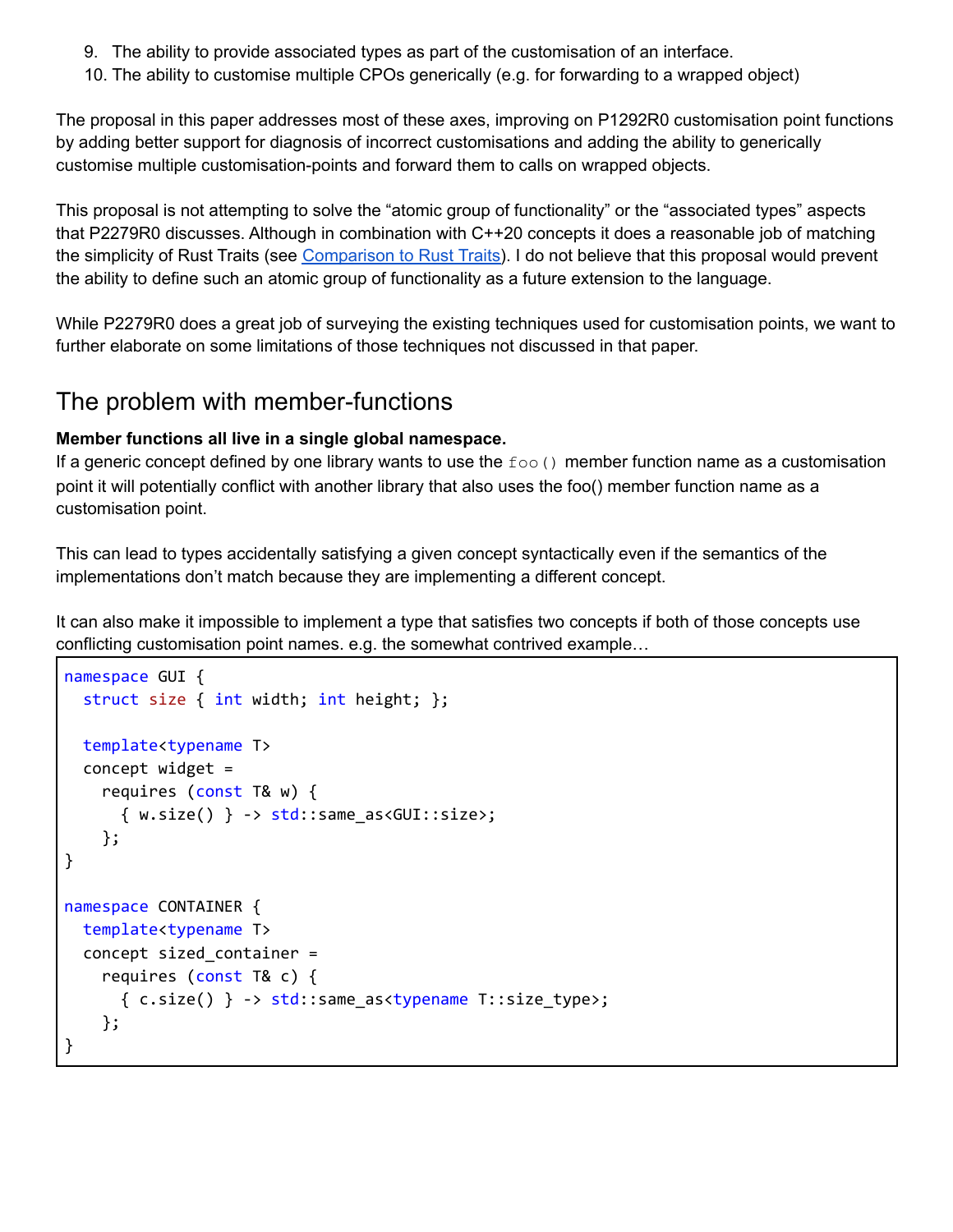A composite widget type that wants to be a sized container of widgets but also a widget itself would not be able to simultaneously satisfy both the concepts as it can only define one  $size()$  method.

#### **Unable to customise different member names generically.**

If I want to build a wrapper type that customises only one customisation point and forwards the rest, or that type-erases objects that support a given concept then I need to implement a new class for each set of member names I want to forward.

e.g. For each concept we need to define a new wrapper type instead of being able to define a wrapping pattern generically.

```
template<foo_concept Foo>
class synchronised_foo {
  Foo inner;
  std::mutex mut;
  void foo() { std::unique_lock lk{mut}; inner.foo(); }
};
template<bar_concept Bar>
class synchronised_bar {
  Bar inner;
  std::mutex mut;
  void bar() { std::unique lock lk{mut}; inner.bar(); }
  void baz() { std::unique\_lock lk{mut}; inner.baz(); }
};
```
#### **Unable to directly pass a customisation-point as a parameter to a higher-order function.**

Generally, we need to wrap up the call to an object in a generic lambda so we can pass it as an object representing an overload set.

```
const auto foo = \left[\right](auto&& x) -> decltype(auto) {
  return static_cast<decltype(x)>(x).foo();
};
```
#### **Requires modification of the type**

We cannot define new customisations of functions for types we cannot modify if they must be defined as a member function.

A common workaround for this is to use the CRTP pattern (or in C++23, deducing this) to have each type inherit from some base class that provides default implementations for common operations, but this is effectively providing a way to modify types that inherit from it.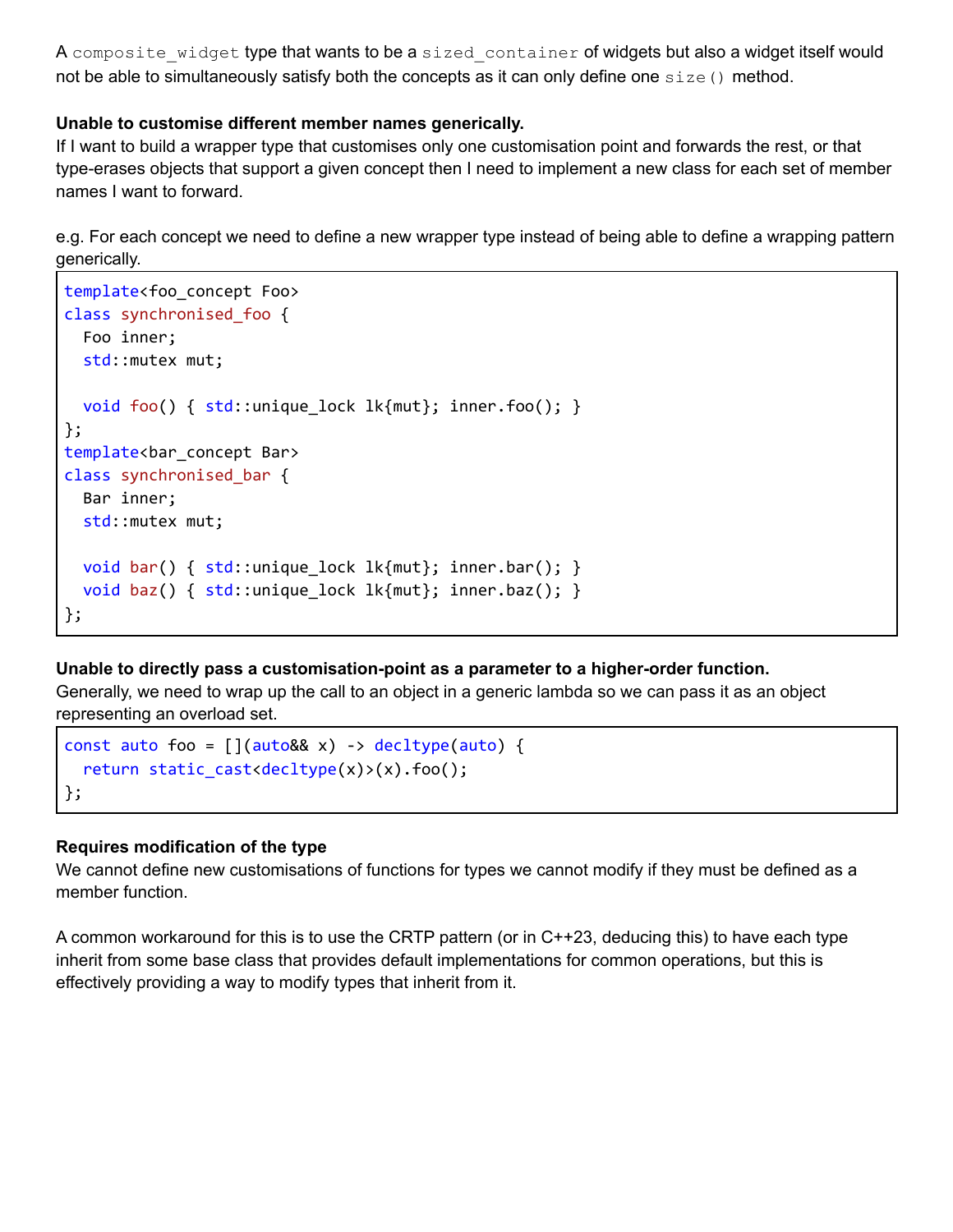e.g. We can define two types that implement a concept and that both inherit from foo\_base

```
struct foo_base {
 void thing1(this auto& self) {
    std::print("default thing1\n");
 }
};
struct foo a : foo base {};
struct foo_b : foo_base {
 void thing1() { std::print("foo_b thing1\n"); }
};
```
We can then later extend foo\_base to add additional members with default implementations in a non-breaking fashion.

```
struct foo_base {
 void thing1(this auto& self) {
    std::print("default thing1\n");
 }
 void thing2(this auto& self, int n) {
    std::print("default thing2\n");
   while (n-- > 0) self.thing1();
 }
};
```
It may not be possible to retrofit or enforce that all types that satisfy a concept use the CRTP base, however.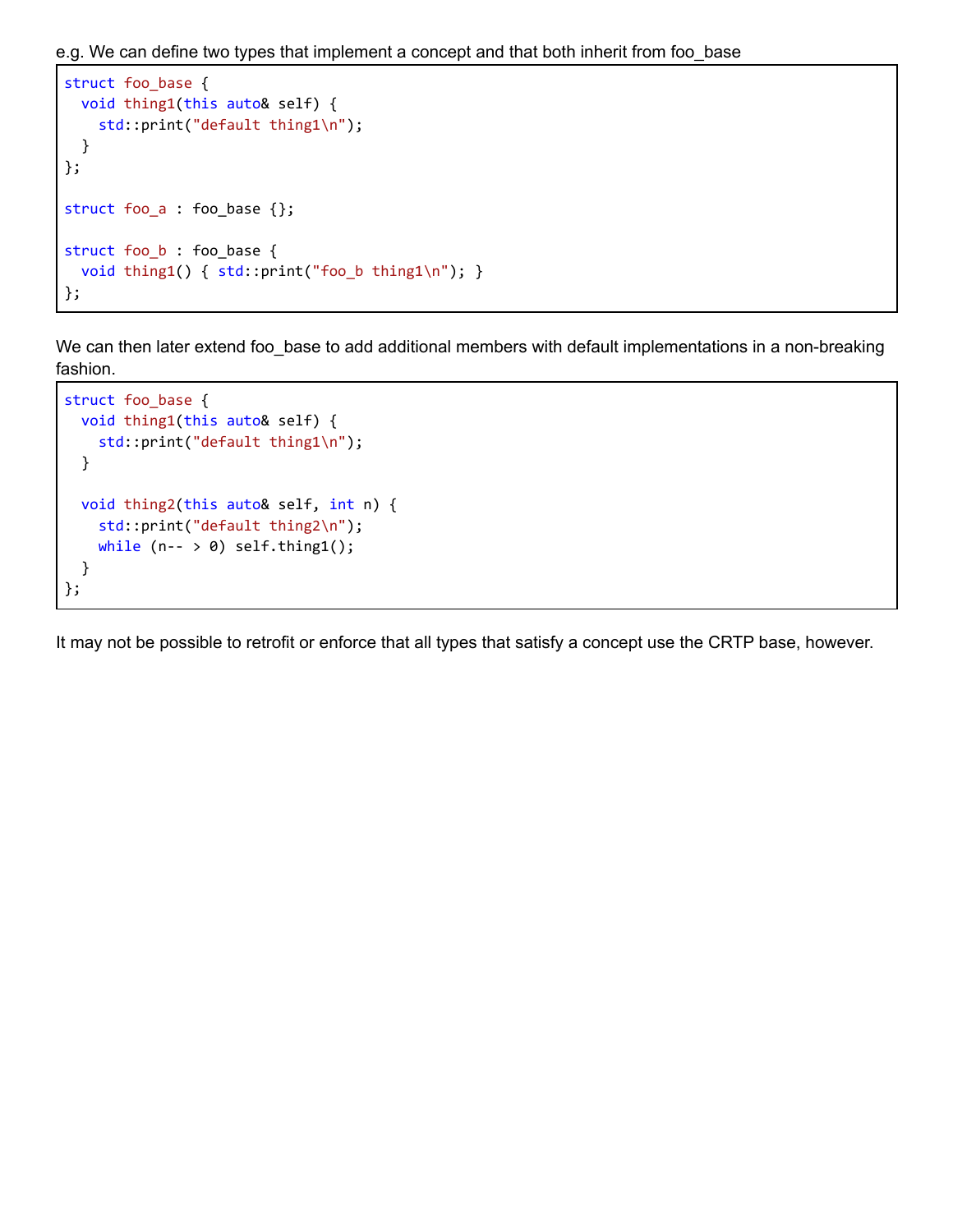## <span id="page-13-0"></span>The problem with raw argument-dependent lookup (ADL)

This is the technique used by facilities like  $std::swap()$ .

A default implementation is defined in some namespace and then customisations are placed in an associated namespace of the arguments to the type. e.g.

```
namespace std {
 template<typename T>
 void swap(T& a, T& b) {
   T tmp = move(a);
   a = move(b);b = move(tmp);}
}
namespace customising_lib {
 struct X {
   friend void swap(X& a, X& b) { /* More efficient implementation */ }
 };
}
namespace consumer {
 template<typename T>
 void reverse(std::vector<T>& v) {
   for (size_t i = 0; i < v.size() / 2; ++i) {
     using std::swap; // Step 1. Make default available.
     swap(v[i], v[v.size() - i - 1]); // Step 2. Call unqualified.}
  }
}
```
#### **ADL function names all live within a single global namespace**

Similar to the limitation of member functions, which have a single global namespace that all member function names conceptually live within, there is also a single global namespace that all functions intended to be called using ADL conceptually live within.

If two libraries decide to use the same ADL name as a customisation point then it is possible that the usages of those libraries may conflict. This can lead to either an inability for a type to implement concepts from both libraries or the potential for a type to implement the concept from one library and accidentally match the concept from another library.

#### **Unable to customise different ADL names generically**

Similar to the limitation of member functions, customisation points defined in terms of raw ADL need to know the name of the ADL function in order to customise it.

This means we cannot build wrapper types that generically customise and forward on multiple customisation point calls to a child object. We need to explicitly customise and forward on the calls for each ADL name. This necessitates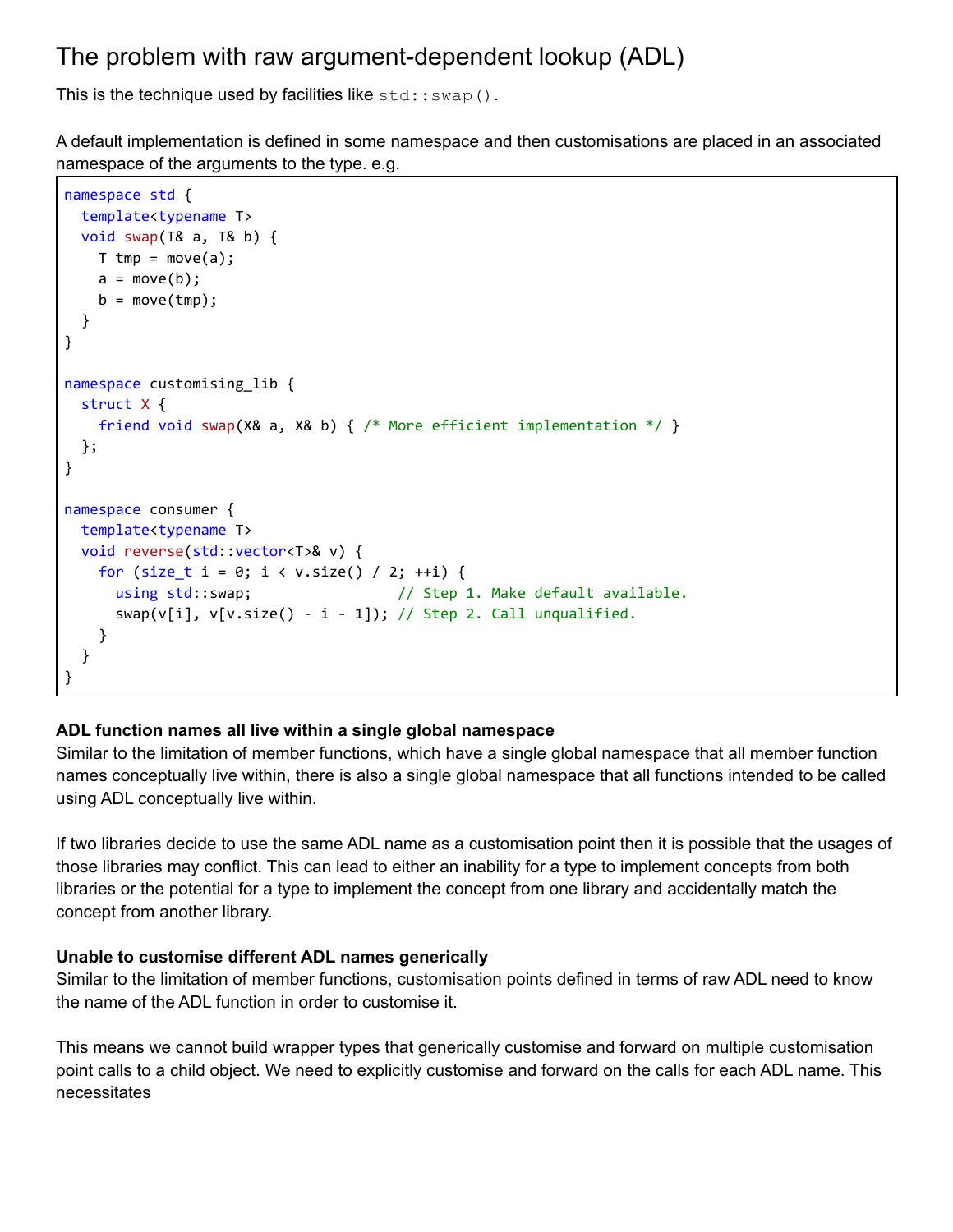#### **Unable to pass a customisation-point as a parameter to a higher-order function**

We cannot just pass an ADL function name to a higher-order function as a parameter. A name that names a function must resolve to a specific overload when used outside of a call-expression, so that the name can resolve to a function pointer.

The issues here are covered in more detail in **[P1170R0](https://wg21.link/P1170R0)** "Overload sets as function parameters". One of the motivating examples from that paper is reproduced here for convenience.

```
e.g. While we can write:
```

```
namespace N {
  struct X { ... };
  X getX();
}
foo(N::getX()); // which calls some function 'foo'
```
we can't necessarily write:

```
template <typename F>
void algorithm(F f, N::X x) {
 f(x);
}
algorithm(foo, N::getX());
```
As foo could be a function template, name an overload-set or be a function that was only found by ADL, or any of several other situations, this code may or may not be valid code.

If 'foo' was intended to be a customisation point, it would almost always be an overload set.

One common workaround to this is to wrap the call in a lambda. e.g.

```
const auto foo = [](auto&& x) -> decltype(auto) {
return static_cast<decltype(x)>(x).foo();
};
```
However, this is a lot of boiler-plate to have to remember to write at every call site where you want to pass 'foo' as an overload-set.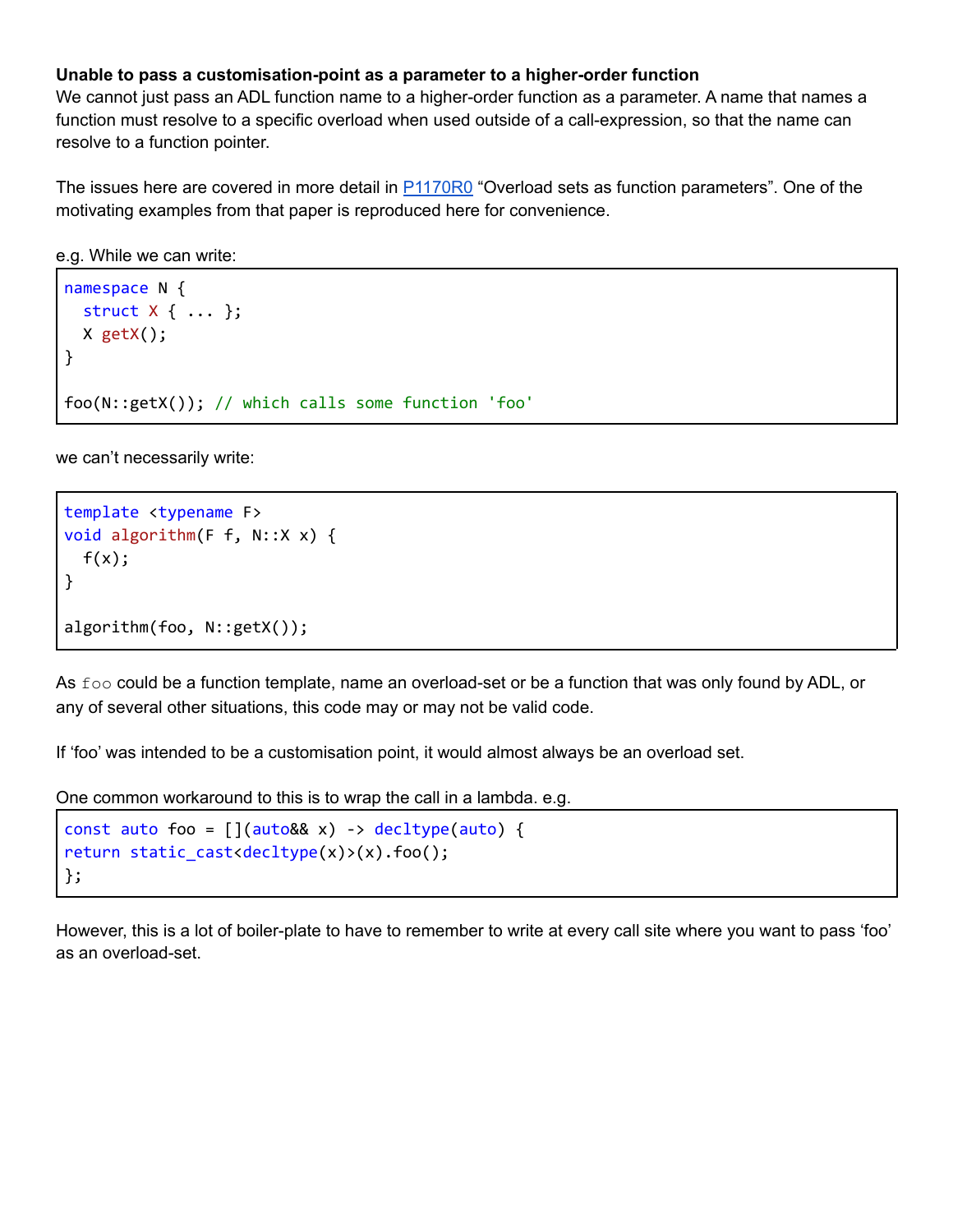#### **Need for two-step using/call to call functions with default implementations (e.g. swap())**

The need to perform the two-step using/call is unfortunate due to the extra line of code you need to write.

This also complicates deducing what the return-type of a call to the customisation point is. e.g. to determine the iterator type returned by begin() - we can't add the 'using std::begin;' default implementation to a decltype() expression.

```
// This won't find the default implementation.
template<typename Rng>
using range iterator t = decltype(/* what to write here? */);
```
Instead, you need to wrap up the two-step call mechanism in a namespace that has brought in the default implementation. e.g.

```
namespace _begin {
  using std::begin; // Also shadows 'begin' defined in parent namespace.
  template<typename Rng>
  using range_iterator_t = decltype(begin(std::declval<Rng&>()));
}
using range_iterator_t;
```
A bigger problem, however, is that callers might accidentally call the default function explicitly.

i.e. instead of writing

using std::swap; swap(a, b);

#### a programmer might write

| $\mathsf{std::swap(a, b)}$ |  |  |  |  |
|----------------------------|--|--|--|--|
|----------------------------|--|--|--|--|

The compiler will no longer perform ADL when resolving overloads of this call and so it will generally not find any customisations of  $swap()$  for the types passed to it, instead always calling the default implementation. For many types, the default implementation of swap() will still silently compile just fine - it may just run a lot slower than if it called the custom implementation.

#### **ADL is location-dependent and therefore nondeterministic and difficult to debug when wrong**

When a raw ADL customisation-point is defined that is intended to be called unqualified so that ADL finds the right customisation but where there is no default implementation, the two-step using+call process is generally not required when calling the customisation-point.

However, this means that the call-site will consider any overloads declared in parent namespaces which can make the overload that a call dispatches to context-sensitive.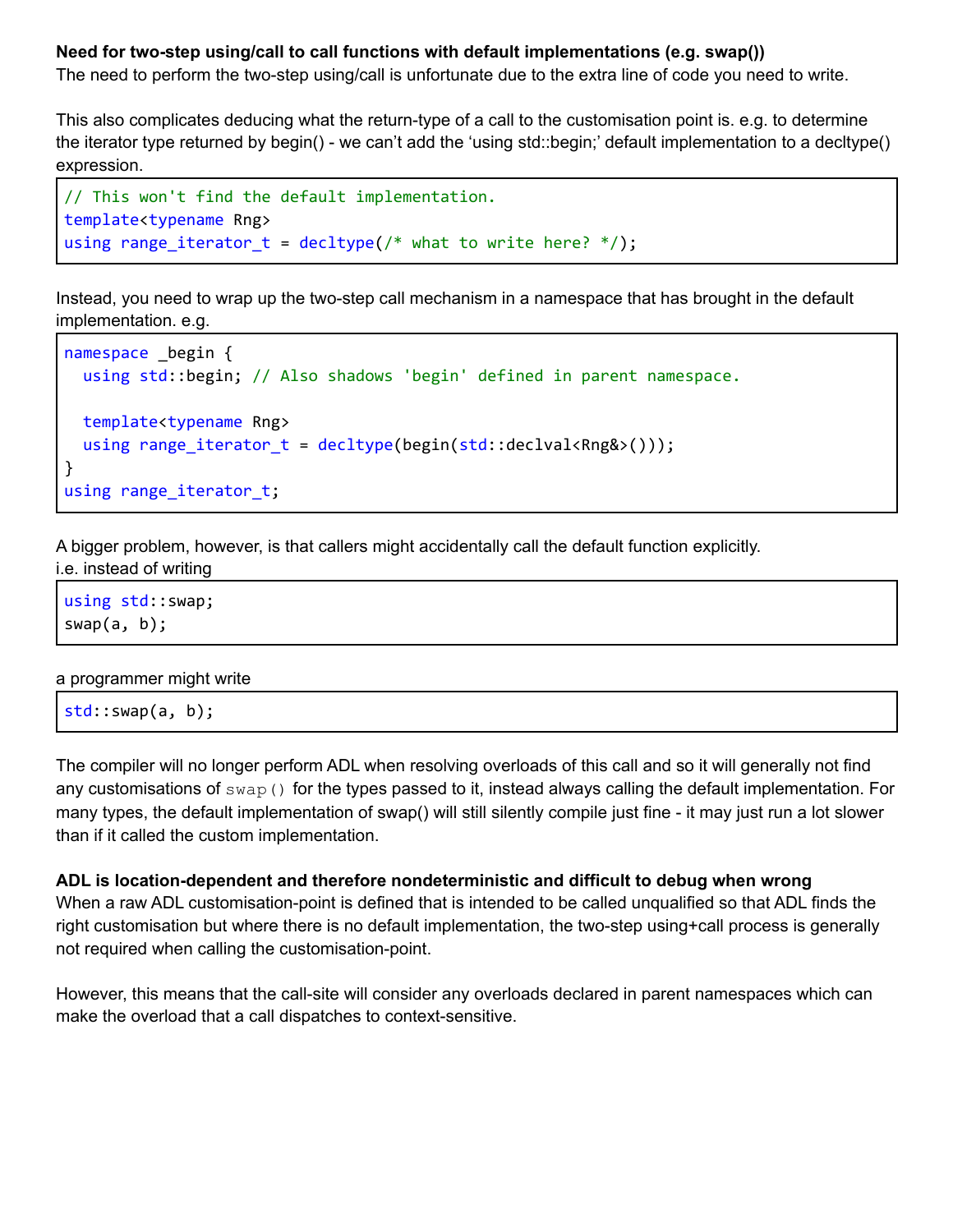For example: Two call expressions to the same ADL name from different contexts resolve to different overloads despite the arguments to those expressions having the same type.

```
namespace ns1 {
  struct X {};
  int foo(X const&) { return 1; }
}
namespace ns2 {
  int foo(ns1::X& x) { return 2;}
}
namespace ns3 {
 void bar() {
    ns1::X x;
    foo(x); // calls ns1::foo(ns1::X const&)
  }
}
namespace ns2 {
 void baz() {
   ns1::X x;
    foo(x); // calls ns2::foo(ns1::X&)}
}
```
This problem does not usually come up when using the two-step using, however, as the 'using' declaration shadows the declarations from the parent namespace.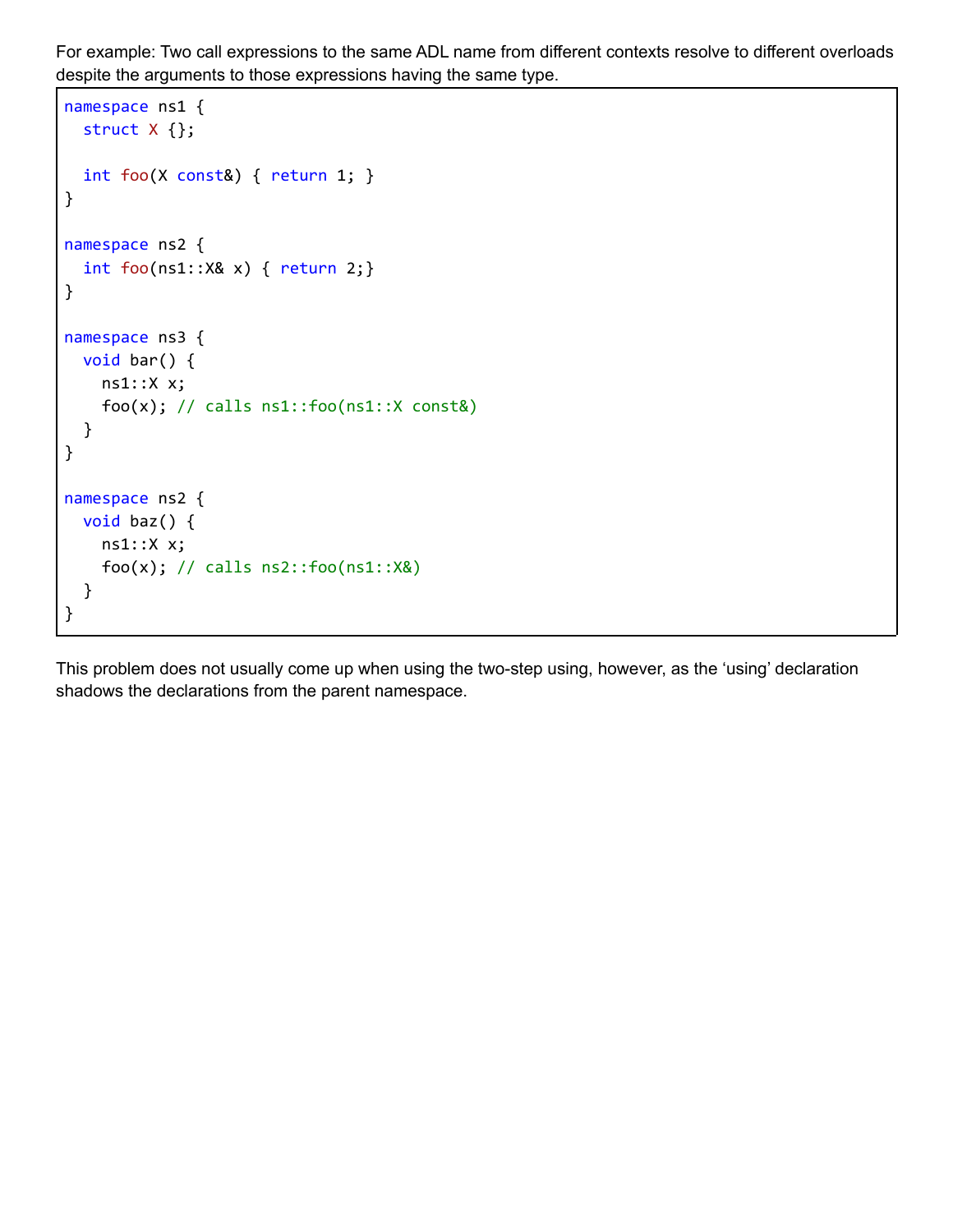## <span id="page-17-0"></span>The problem with CPOs defined in ranges

The std:: ranges library defines a number of customisation point objects which build on ADL but that make them easier to use correctly by encapsulating the two-step using approach.

For example: A rough approximation of the std:: ranges:: swap() CPO defined

```
namespace std::ranges
{
  namespace __swap {
    void swap(); // poison-pill so we don't find std::swap
    template<typename T, typename U>
    concept has_swap = requires(T&& t, U&& u) {
      swap(static_cast<T&&>(t), static_cast<U&&>(u));
    };
    struct __fn {
      template<typename T, typename U>
        requires __has_swap<T, U>
      void operator()(T&& t, U&& u) const
          noexcept(noexcept(swap(static_cast<T&&>(t), static_cast<U&&>(u))) {
        swap(static_cast<T&&>(t), static_cast<U&&>(u));
      }
      template<typename T>
        requires (!__has_swap<T>) && movable<T>
      void operator()(T& a, T& b) const
          noexcept(std::is_nothrow_move_constructible_v<T> &&
                   std::is_nothrow_move_assignable_v<T> &&
                   std:: is nothrow destructible v<T>) {
       T tmp(std::move(a));
       a = std::move(b);b = std::move(tmp);}
      // etc. for other default implementations (e.g. for swapping arrays)
    };
  }
  // Function object needs to be in a separate namespace
  // And imported using 'using namespace' to avoid conflicts with
  // hidden-friend customisations defined for types in std::ranges.
  namespace swap cpo {
    inline constexpr __ swap::__ fn swap{};
  }
  using namespace __swap_cpo;
}
```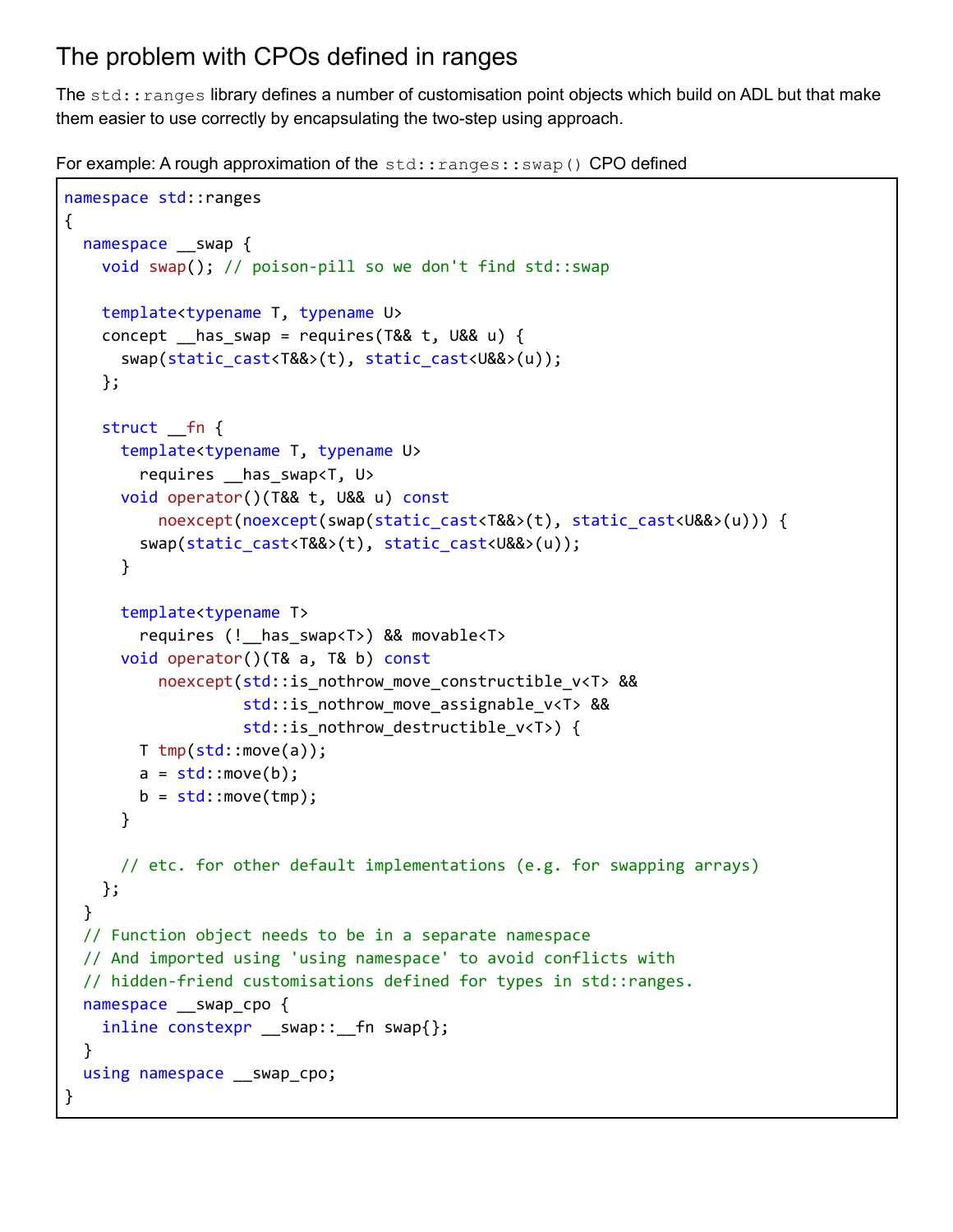Defining customisation-points as objects has a number of benefits:

- Callers no longer need to use the two-step using+call to call it correctly. Simplifies usage and makes the API safer to use.
- The function is an object so can be passed as an argument to a higher-order function as an overload set (although current std::ranges specifications prohibit this).
- Still lets customisations be found by ADL customisations are defined as function overloads with the name 'swap'.

However, there are still some problems with this approach.

#### **Still relies on ADL for customisation. Single global namespace.**

This approach still generally relies on the same approach as raw ADL which has a single-global namespace for customisation-point names and so is susceptible to conflicts between libraries.

#### **Unable to generically customise and forward implementations in wrapper types.**

Wrapper types that want to forward customisations to wrapped objects still need to know the names of all CPOs to be forwarded as they need to explicitly define customisations using those names.

It is not possible to define a generic customisation that can forward calls to many different customisation-points.

#### **Lots of boiler-plate needed to define a CPO**

Defining a CPO in this way requires writing a lot of boiler-plate. This can often obscure the intent of the CPO.

E.g. the std::ranges::swap() CPO above requires:

- defining two private namespaces
- adding a poison pill declaration
- defining a function object type
- defining multiple operator() overloads
- $\bullet$  manually constraining operator () overloads to prefer a customisation over a default.
- inline constexpr instance of callable object

Many of the reasons for defining this way are subtle and require a high-level of understanding of ADL and various corner-cases of the language.

#### **The extra layer of indirection through the operator() overload inhibits copy-elision**

Even if the caller of a CPO invokes the function with a prvalue and this resolves to calling a customisation that takes the parameter by-value, the fact that the call goes through an intermediate call to operator(), which typically takes its arguments by universal-reference and "perfectly forwards" those arguments to the customisation, means that copy-elision of the argument will be inhibited.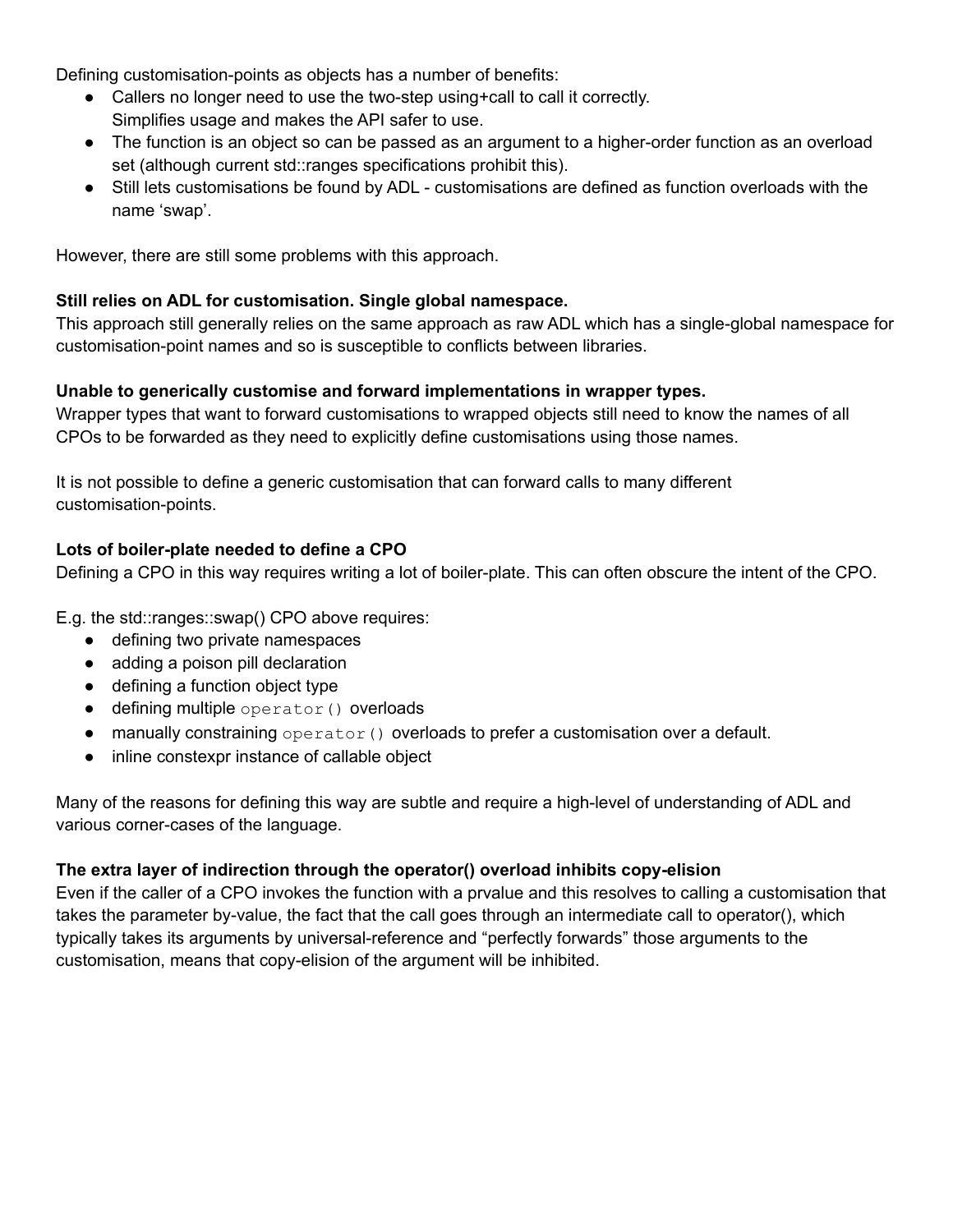For example:

```
namespace _foo {
  void foo();
  struct fn {
    template<typename T, typename V>
      requires requires (T& obj, V&& value) {
        foo(obj, (V&&)value);
      }
    void operator()(T& obj, V&& value) const {
      foo(obj, (V&&)value);
    }
  };
}
inline namespace _foo_cpo {
  inline constexpr _foo::_fn foo{};
}
struct my_type {
  friend void foo(my_type& self, std::string value);
};
void example() {
 my_type t;
  foo(t, std::string{"hello"}); // will result in an extra call to
                                // std::string's move constructor.
}
```
Whereas, if we were using raw ADL then the foo() call would have resolved directly to a call to the customisation and copy-elision would have been performed.

Related to this extra level of indirection are some (minor) additional costs:

- stepping-through a call to a CPO when debugging means having to step through the intermediate operator().
- Debug builds that do not inline this code have to execute the intermediate function, slowing debug execution performance (some game developers have cited debug performance as an issue)
- There are compile-time costs to instantiating the intermediate operator() function template.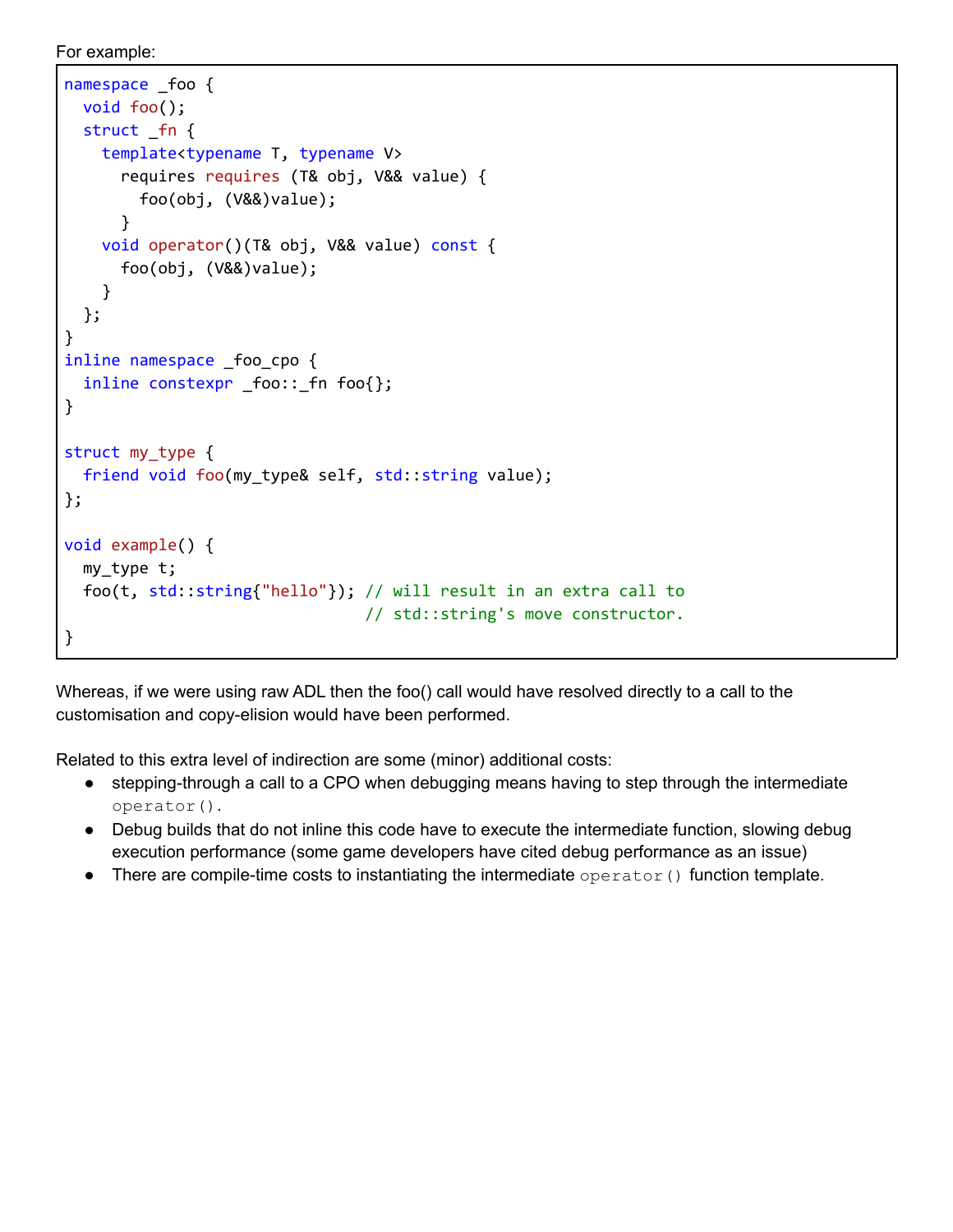## <span id="page-20-0"></span>The problem with tag\_invoke CPOs

The paper P1895R0 first introduced the tag invoke technique for defining customisation points, which tries to solve some of the limitations of customisation-point objects.

In particular it tries to address the following issues:

- removing need for a single global namespace for customisation point names by customising based on a tag-type, which can be namespace scoped
- allowing defining customisations to generically customise multiple CPOs e.g. for forwarding on to an wrapped object

Defining a CPO using tag\_invoke is much like defining a std:: ranges customisation-point object, however instead of dispatching to a named ADL call, we instead dispatch to a call to tag\_invoke(), with the CPO object itself as the first parameter.

For example:

```
namespace N {
  struct contains_t {
    template<range R, typename V>
      requires std::tag_invocable<contains_t, R&&, const V&>
    bool operator()(R&& rng, const V& value) const
        noexcept(std::is_nothrow_tag_invocable_v<contains_t, R&&, const V&>) {
      return std::tag_invoke(contains_t{}, (R&&)rng, value);
    }
    // A default implementation if no custom implementation is defined.
    template<range R, typename V>
      requires (!std::tag_invocable<foo_t, const T&, const U&>) &&
               std::equality_comparable<
                 std::ranges::range_reference_t<R>, V>
    bool operator()(R&& rng, const V& value) const {
      for (const auto& x : rng) {
        if (x == value) return true;
      }
      return false;
    }
  };
  inline constexpr foo_t foo{};
}
```
Note that there is no longer a need to define the CPO and the instance of the function object in a nested namespace and no longer a need to define a poison-pill overload of the customisation-point. The std::tag\_invoke CPO now handles these aspects centrally.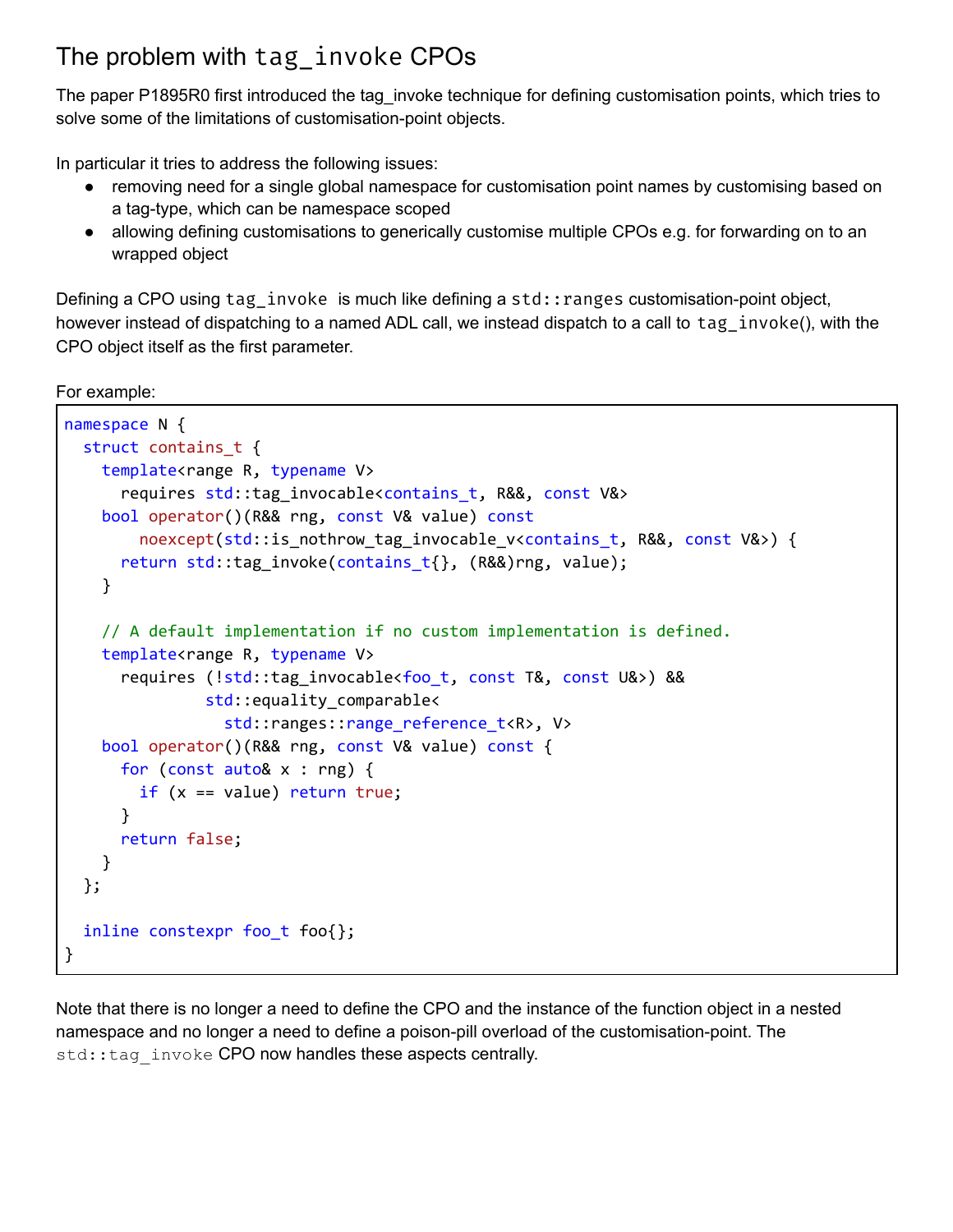Then a type can customise this CPO by defining an overload of tag invoke. e.g.

```
class integer_set {
  std::uint32_t size_;
  std::unique_ptr<std::uint32_t[]> bits_;
public:
  // ... iterator, begin(), end() etc. omitted for brevity.
  template<typename U>
  friend bool tag_invoke(std::tag_t<N::contains>,
                         const bit set& self, std::uint32 t value) noexcept {
    if (value >= size) return false;
    return (bits[value / 32] >> (value & 31)) != 0;}
};
```
Also, with tag invoke, a generic wrapper can customise and forward calls to many CPOs generically. e.g.

```
template<typename Inner>
struct wrapper {
  Inner inner;
  template<typename CPO, typename... Args>
    requires std::invocable<CPO, Inner, Args...>
  friend decltype(auto) tag_invoke(CPO cpo, wrapper&& self, Args&&... args)
    noexcept(std::is_nothrow_invocable_v<CPO, Inner, Args...>) {
    return cpo(std::move(self).inner, std::forward<Args>(args)...);
  }
};
```
This can be used for building generic type-erasing wrappers, or types that generically forward through queries to wrapped types (e.g. this is used often when writing P2300 receiver types).

There are still some problems / limitations with tag invoke, however.

#### **Still lots of boiler-plate to define a new CPO**

While the amount of boiler-plate has been reduced compared to std::ranges-style CPOs, there is still a need to define a struct with operator() overloads that detect whether customisations are defined and conditional forward to the customisation or to the default implementation.

#### **Syntax for customisations is more cumbersome**

Defining customisations requires defining a tag\_invoke() overload rather than defining a overload of a function named after the operation you are customising.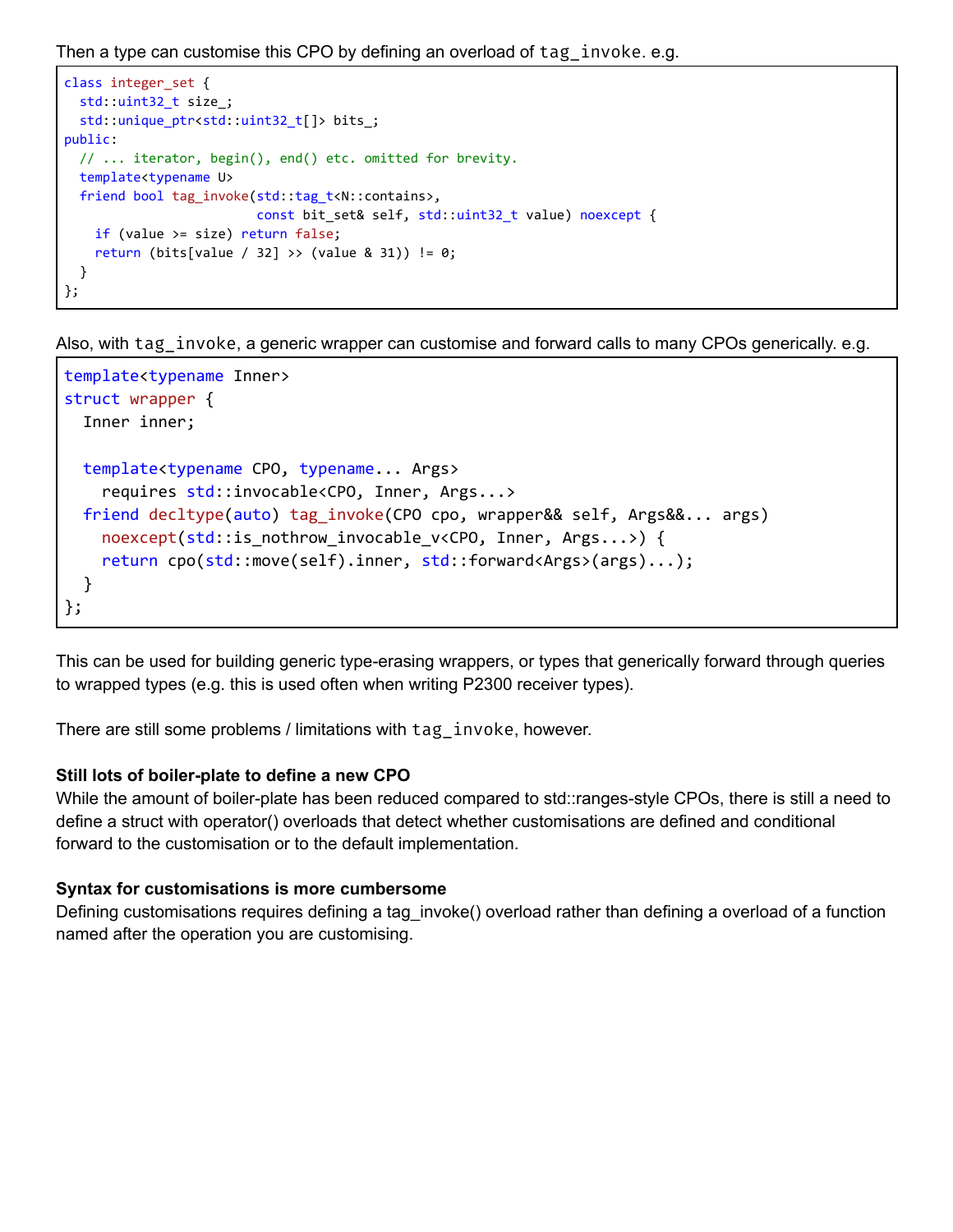#### **Potential for very large overload-set**

As every customisation of  $tag$  invoke-based CPOs necessarily defines a  $tag$  invoke() overload, this means that all tag invoke() overloads defined for all associated types of all arguments to a CPO will be considered when resolving the appropriate overload to a call to a CPO.

This can potentially lead to increased compile-times for types that add a lot of tag\_invoke-based customisations.

Overload set sizes can be reduced somewhat by careful use of hidden-friend definitions and ADL isolation techniques<sup>1</sup> for class templates. However, types that need to customise a large number of CPOs will still have an overload-resolution cost proportional to the number of CPOs that they customise.

Note that raw ADL does not usually have the same problem as different names are typically used for each customisation point and so overload resolution only needs to consider functions with the same name as the function currently being called and can ignore overloads for other customisation-points.

#### **Forwarding layers inhibit copy-elision**

The tag invoke approach inherits the down-sides of CPOs regarding inhibiting copy-elision of arguments as it also introduces a layer of forwarding through the operator() function.

Also, as implementations generally dispatch to tag\_invoke() through the std::tag\_invoke() CPO rather than doing direct ADL calls, this usually introduces two levels of forwarding, increasing the debug runtime and function template instantiation costs compared with std::ranges-style CPOs.

- Syntax is cumbersome
- Lots of boiler-plate to declare a CPO
- Syntax for customising is more verbose / harder to follow than ADL
- Potentially very large overload set
	- Requires everyone to play nice and define tag invoke overloads as hidden friends

Overload sets can get large because of the single name  $tag$  invoke unless great care is taken with template parameter cleanliness and hidden friends to keep them small.

Even still, some types may customise a large number of CPOs meaning each of the overloads for the customised CPOs are considered for every call to a CPO taking that type.

#### **Compile Errors are difficult to diagnose**

If you attempt to call a tag invoke-based CPO with arguments that do not match an available customisation / default-implementation, the compile-errors can be difficult to wade-through.

There are two levels of forwarding and indirection which add extra lines to the diagnostic output, plus the compiler needs to list all of the tag\_invoke overloads it considered when looking for a valid call - which might be a large list containing may  $tag$  invoke() overloads unrelated to the call.

<sup>1</sup> https://quuxplusone.github.io/blog/2019/04/09/adl-insanity-round-2/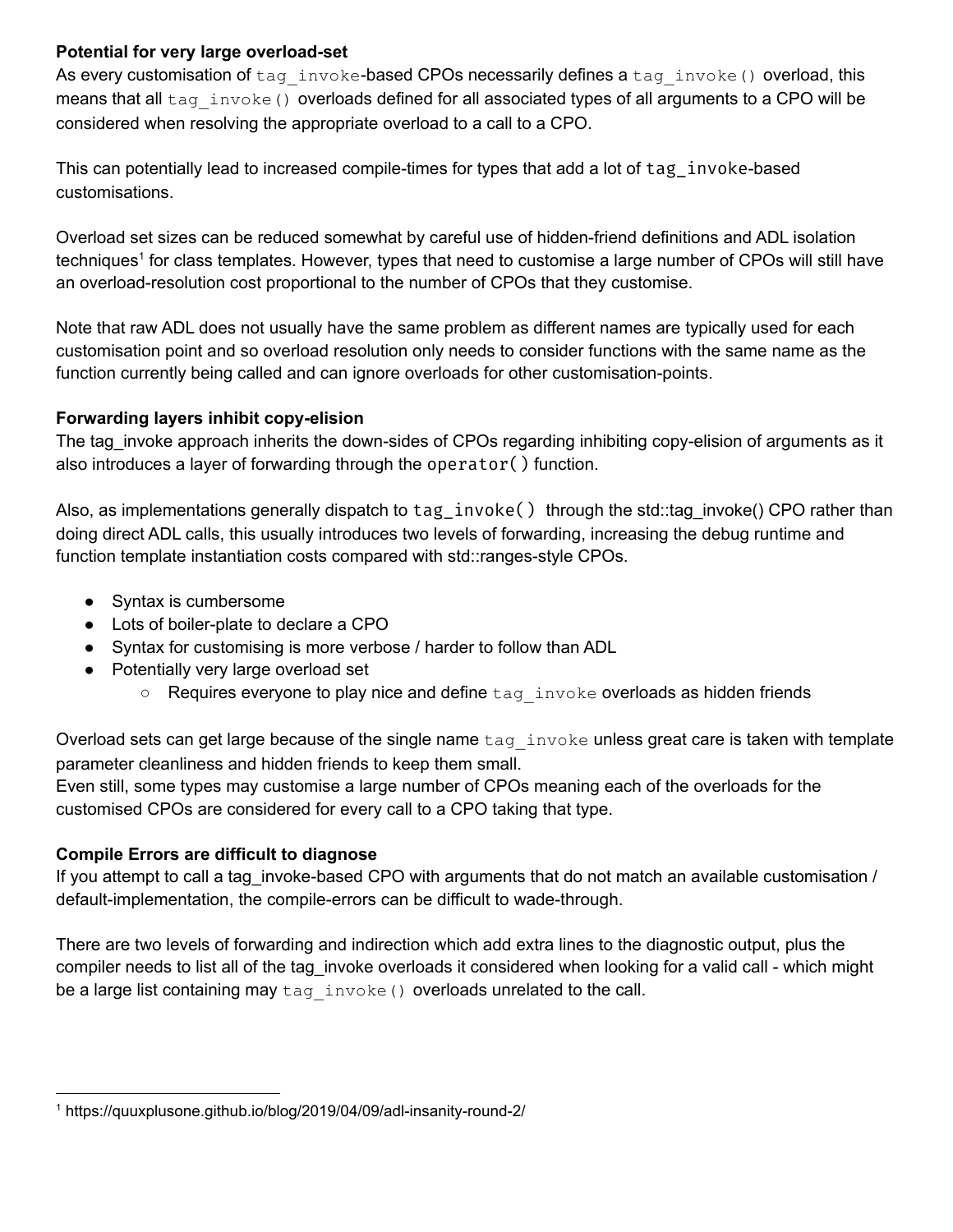## <span id="page-23-0"></span>Use-cases

<span id="page-23-1"></span>This section discusses some of the use-cases for customisable functions proposed in this paper.

### Basis operations

We can use customisable functions to declare a set of basis operations that are included in a generic concept.

Basis operations are operations that do not have any default implementation and that need to be customised for a given type (or set of types) before they can be called.

For example, the std::ranges::begin and std::range::end CPOs are basis operations for implementing the range concept. They have no default implementation and they can be customised either by defining a member function or a namespace-scope function found by ADL.

For the receiver concept defined in P2300R0 std::execution paper, there are three separate basis operations; set\_value(receiver, values...), set\_error(receiver, error) and set done(receiver).

## <span id="page-23-2"></span>Customisable algorithms

Customisable algorithms are another major use-case for this proposal.

A customisable algorithm differs from a basis-function in that it has a default implementation that is implemented in terms of some other set of basis operations. If a customisation of the algorithm is not provided for a particular set of argument types then the call to a customisable algorithm dispatches to a default implementation implemented generically in terms of some basis operations implemented by the arguments (which are typically constrained to require such basis operations for all overloads).

## <span id="page-23-3"></span>Wrapper types

One of the use-cases that needs to be supported for P2300-style customisation points is the ability to generically customise many customisation points and forward them on to a wrapped object.

This is used extensively in the definition of receiver types, which often need to customise an open-set of queries about the calling context and forward them on to the parent receiver if the answer is not known locally.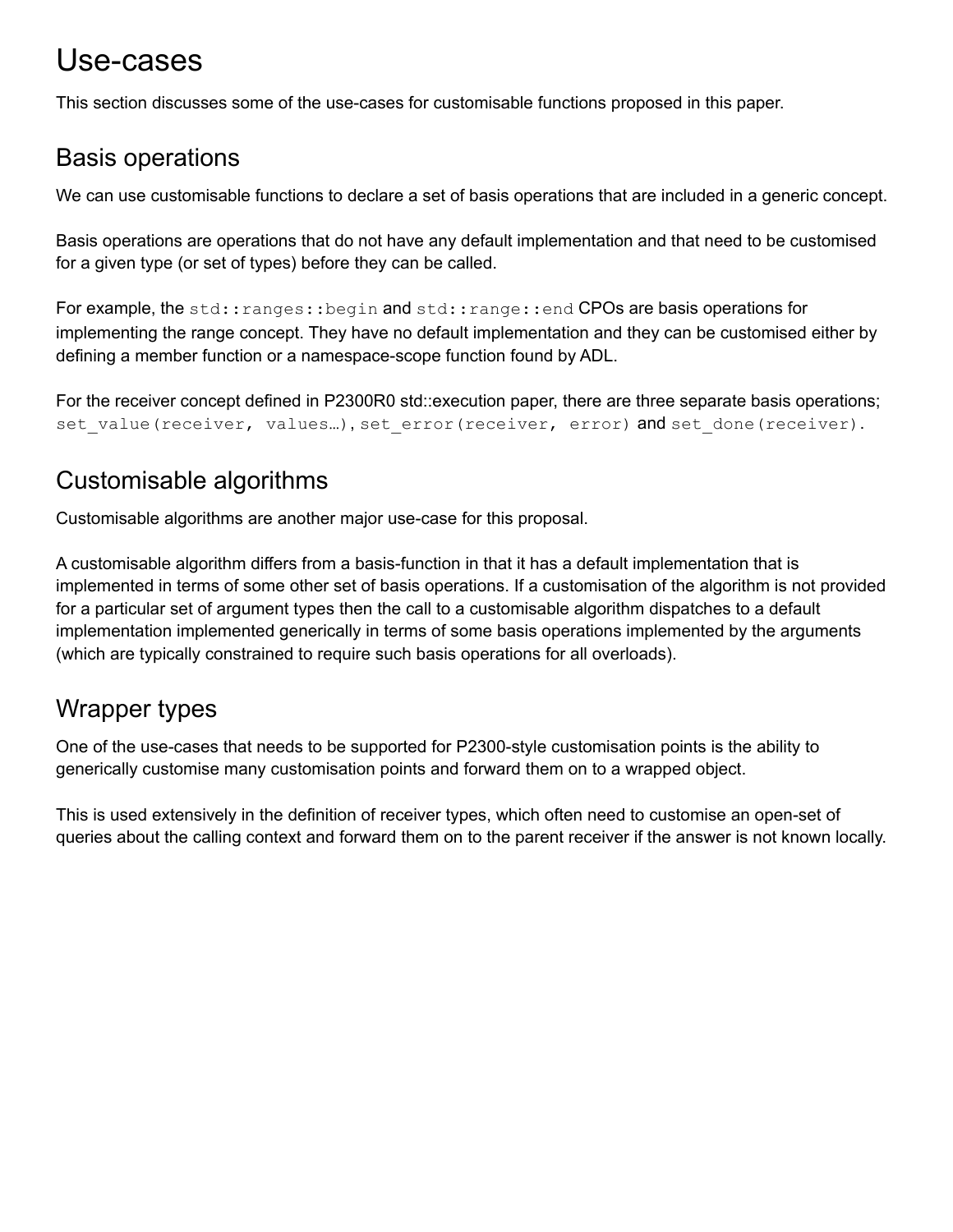For example, a receiver defined using  $tan$  invoke proposed by P2300 often looks like this:

```
template<typename T, typenname... Ts>
concept one_of = (std::same\_as < T, Ts > || ...);template<typename T>
concept completion_signal = one_of<T, std::tag_t<std::execution::set_value>,
                                      std::tag_t<std::execution::set_error>,
                                      std::tag_t<std::execution::set_done>>;
template<typename ParentReceiver>
struct my_receiver {
 my_operation_state<ParentReceiver>* op;
 friend void tag_invoke(tag_t<std::execution::set_value>,
                         my_receiver&& r, int value) noexcept {
    // transform the result and forward to parent receiver
    std::execution::set value(std::move(r.op->receiver), value * 2);
 }
 // Forward through error/done unchanged
 template<typename Error>
  friend void tag_invoke(tag_t<std::execution::set_error>,
                         my_receiver&& r, Error&& error) noexcept {
   std::execution::set_error(std::move(r.op->receiver), std::forward<Error>(error));
 }
 friend void tag_invoke(tag_t<std::execution::set_done>, my_receiver&& r) noexcept {
    std::execution::set_done(std::move(r));
 }
 // Generically forward through any receiver query supported upstream.
 template<typename CPO>
    requires (!completion_signal<CPO>) &&
             std::invocable<CPO, const ParentReceiver&>
 friend auto tag_invoke(CPO cpo, const my_receiver& r)
      noexcept(std::is_nothrow_invocable_v<CPO, const ParentReceiver&>)
      -> std::invoke result t<CPO, const ParentReceiver&> {
    return cpo(std::as_const(r.op->receiver));
  }
};
```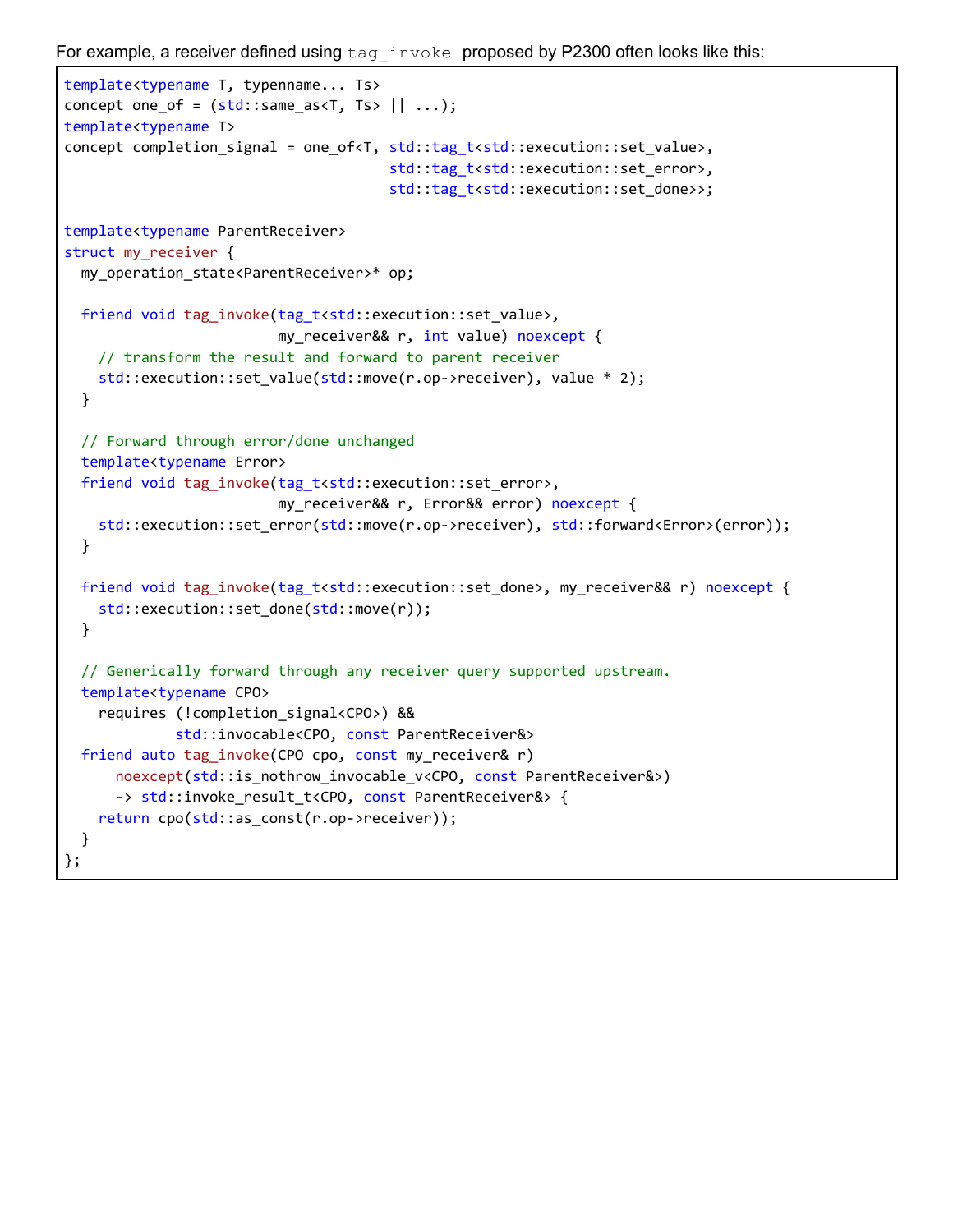Another use-case for building generic forwarding wrappers types is building generic type-erasing wrappers.

For example, the libunifex::any unique<CPOs...> type defines a type-erasing wrapper that can generically type-erase any type that satisfies the set of CPOs.

```
virtual float width(const T& x) = 0;
virtual float height(const T& x) = 0;
virtual float area(const T& x) = 0;
template<typename T>
concept shape = requires(const T& x) {
 width(x);height(x);
 area(x);};
struct square {
 float size;
 friend float width(const square& self) override { return size; }
 friend float height(const square& self) override { return size; }
 friend float area(const square& self) override { return size * size; }
};
// Define a type-erased type in terms of a set of CPO signatures.
using any shape = unifex:: any unique<
  unifex::overload<float(const unifex::this &)>(width),
  unifex::overload<float(const unifex::this_&)>(height),
  unifex::overload<float(const unifex::this_&)>(area)>;
any shape s = square{2.0f};
assert(width(s) == 2.0f);assert(height(s) == 2.0f);assert(area(s) == 4.0f);
```
Building a generic type-erasing wrapper that can be used with any set of customisable-functions is made possible by the ability to generically customise on a CPO without needing to know its name. This ability is discussed further in Generic [forwarding](#page-38-0).

Other type-erasing wrapper types are possible that make different choices on storage, copyability/movability, ownership, comparability axes.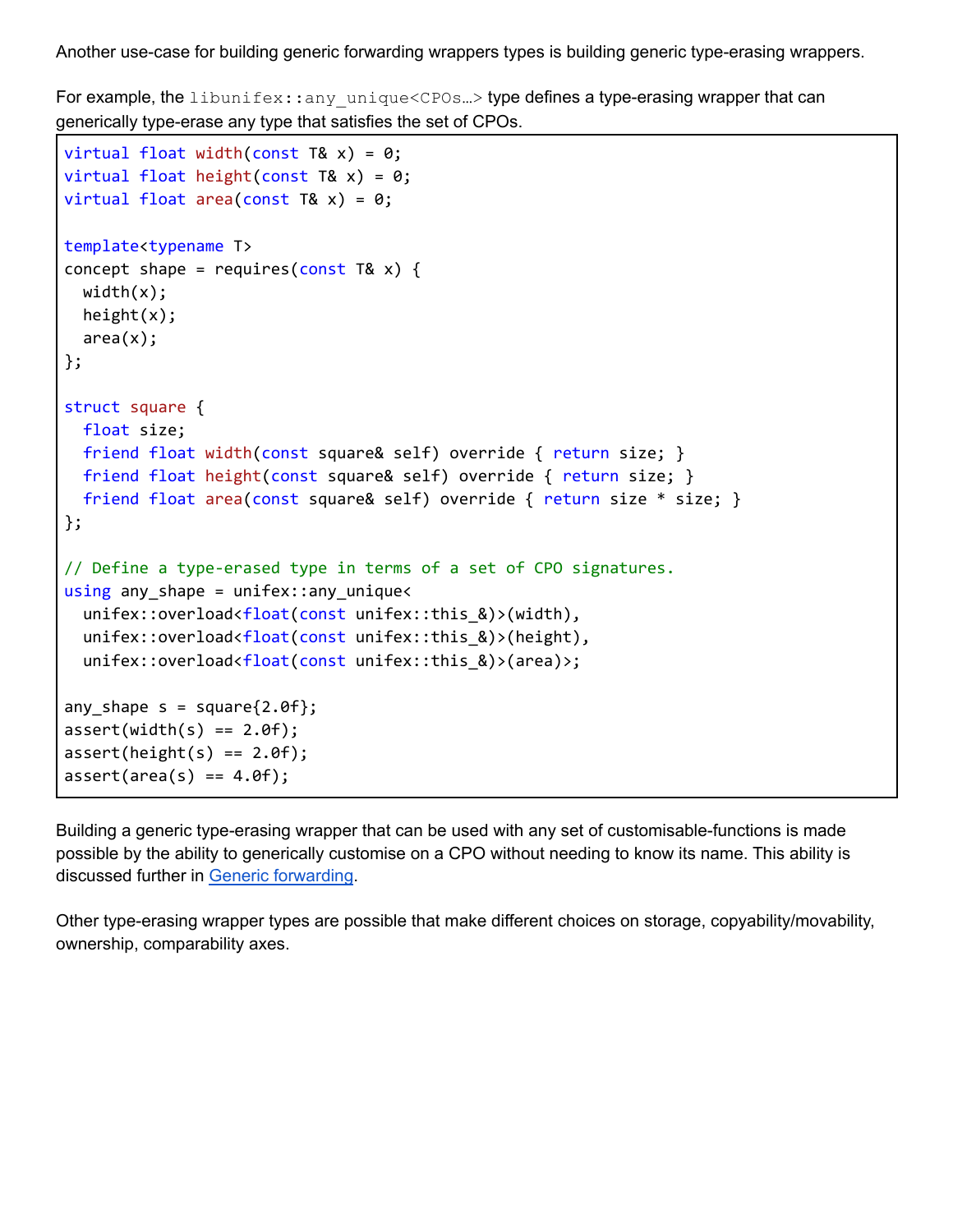# <span id="page-26-0"></span>**Design**

A **customisable function prototype** is a namespace-scope function declaration prefixed with the virtual keyword.

Calls to customisable functions dispatch to the appropriate customisation or default implementation based on the static types of the arguments to that call.

## <span id="page-26-1"></span>Declaring customisable functions

A namespace-scope function declarator declares a *customisable function prototype* if the declaration contains the  $virtual$  keyword in its function-specifier.

A declaration of a customisable function prototype that has no default (i.e. a basis operation) is introduced with the 'virtual' keyword, indicating a customisable function prototype, and an  $= 0;$ ', indicating that there is no default defined inline.

For example, you can declare a hash() customisable function prototype that may be used by hash-table implementations in a container library but where there is no generic default implementation possible.

```
namespace containers
{
  template<typename T, std::unsigned integral InitialValue>
  virtual InitialValue hash(const T& value, InitialValue iv) noexcept = 0;}
```
Note that the declaration of a customisable function prototype is always a template (otherwise it wouldn't be customisable).

It is ill-formed to declare a normal function of the same name as a customisable function in the same namespace as the latter declares the name to be an object or variable template.

## <span id="page-26-2"></span>Customisable function CPO

Each customisable function introduces a Customisation Point Object, which is a constexpr object of implementation-defined trivial type with no data members.

A CPO exists as a way to name the customisable function. It allows the implementation of generic forwarders, and can more generally be used to pass an overload set generically.

Neither default implementations or customisations are member functions of CPOs, and a CPO doesn't have call operators either. Instead, a call expression on a CPO triggers lookup and overload resolutions specific to customisable functions.

It should be possible to inherit from CPO types. CPO types are default-constructible. All objects of a given CPO type are structurally identical and are usable as NTTPs. Members of CPO type are implicitly [[no\_unique\_address]].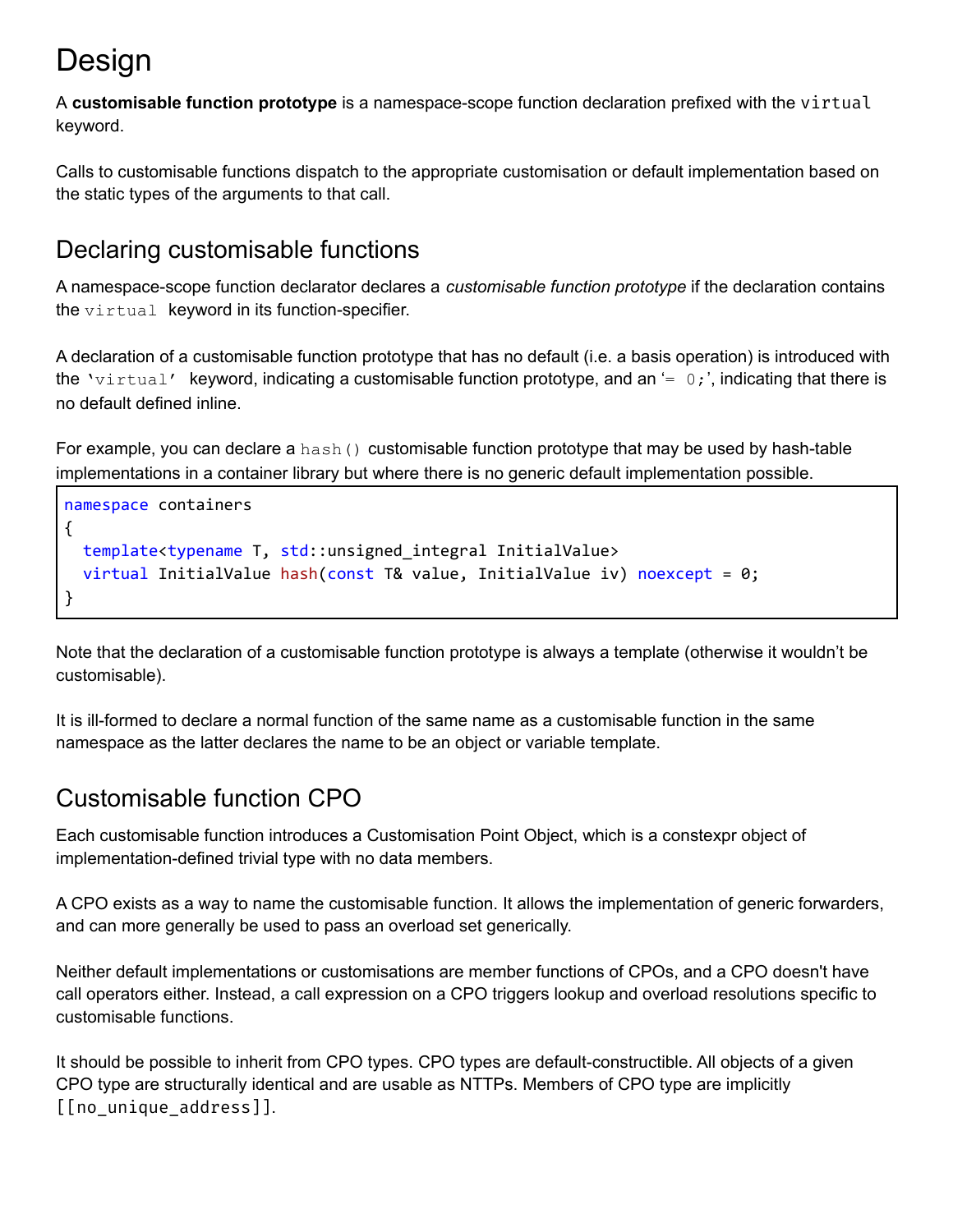### <span id="page-27-0"></span>Declaring Customizations and Default Implementations

Customisations and Default Implementations are implementations of Customisable functions.

They form separate overload sets: only if overload resolution finds no suitable customisations do we look for a default implementation.

A customisable function can have multiple default implementations and multiple customisations. Default implementations and customisations are never found by normal lookup. It is not possible to take their address.

### <span id="page-27-1"></span>Declaring default implementations

We can declare zero or more default implementations or implementation templates for any customizable function.

Default implementations are only considered during overload resolution if no viable customisation of the function is found.

Default implementations are overloads of the customisable function that are declared with the 'default' keyword. The keyword is placed in the same syntactic location of the function definition that the 'override' and 'final' keywords are placed for member functions. i.e. after the noexcept and any trailing return-type.

A default implementation can either be defined inline with the declaration or can be defined later as a separate 'default' declaration.

For example: Declaring a hypothetical customisable std:: ranges:: contains() algorithm with a default implementation provided at the point of declaration.

```
namespace std::ranges {
 template<input_range R, typename V>
  requires equality_comparable_with<range_reference_t<R>, const V&>
 virtual bool contains(R&& range, const V& value) default {
    for (auto&& x : range) {
      if (x == value)return true;
    }
    return false;
  }
}
```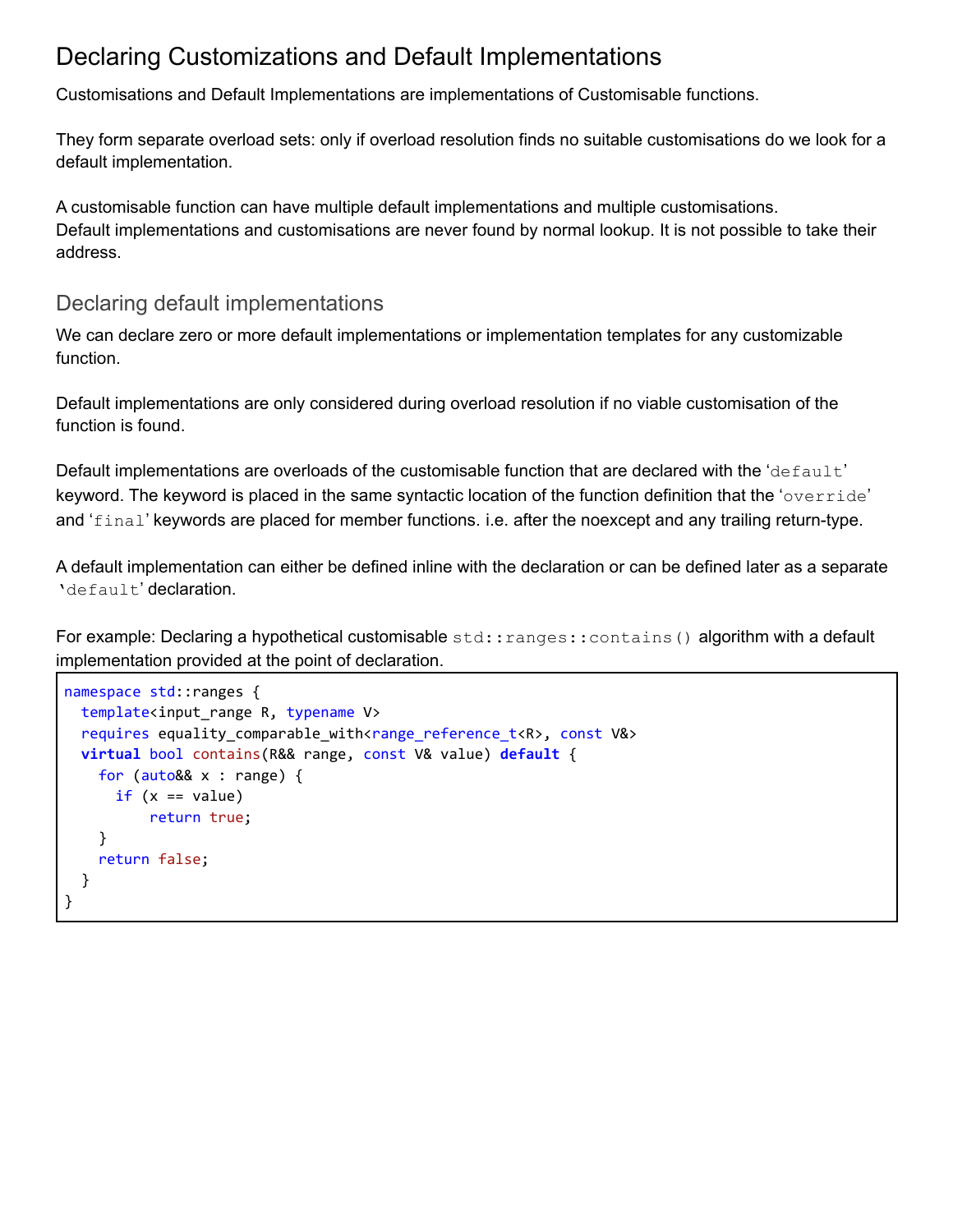This definition is semantically equivalent to a separate declaration of the customisable function and a declaration with inline definition of the default implementation. i.e. is equivalent to the following:

```
namespace std::ranges
{
  template<input_range R, typename V>
  requires equality comparable with<range reference t<R>, const V&>
  virtual bool contains(R&& range, const V& value) = 0;template<input_range R, typename V>
  requires equality comparable with<range_reference_t<R>, const V&>
  bool contains(R&& range, const V& value) default {
    for (auto&& x : range) {
      if (x == value) return true;
    }
    return false;
  }
}
```
It is also valid to forward-declare a default implementation and define it later. e.g. we could write

```
namespace std::ranges {
  // Declaration of customisable function.
  template<input_range R, typename V>
  requires equality comparable with<range_reference_t<R>, const V&>
  virtual bool contains(R&& range, const V& value) = 0;
  // Forward declaration of default implementation.
  template<input range R, typename V>
  requires equality_comparable_with<range_reference_t<R>, const V&>
  bool contains(R&& range, const V& value) default;
}
// ... later
namespace std::ranges {
  // Definition of default implementation.
  template<input_range R, typename V>
    requires equality_comparable_with<range_reference_t<R>, const V&>
  bool contains(R&& range, const V& value) default {
    for (auto&& x : range) {
      if (x == value) return true;
    }
    return false;
  }
}
```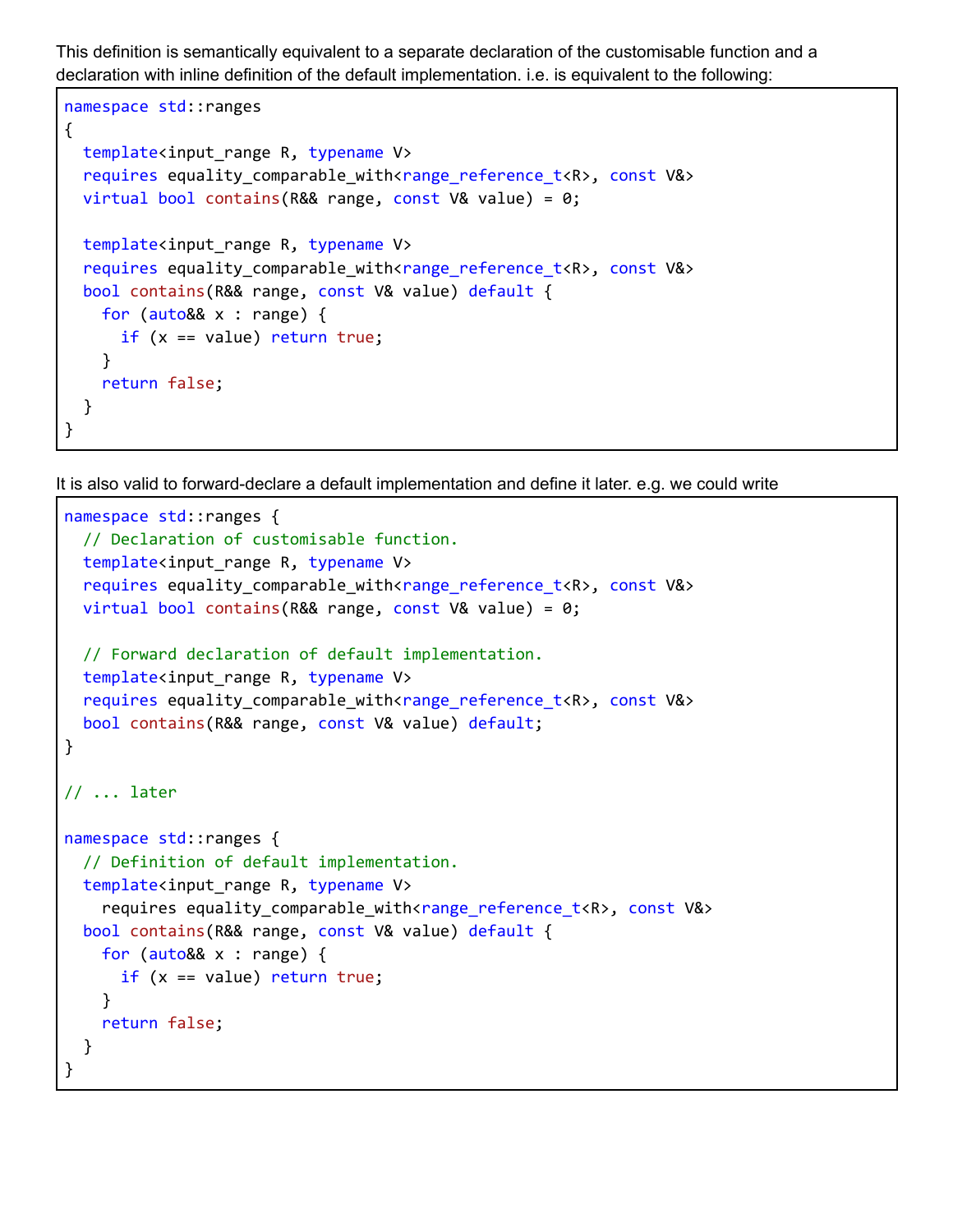Default implementations should be declared separately from the customisable function prototype in cases where we don't want to constrain all customisations to have the same return-type or noexcept specification as the default implementation, even though the default implementation has the same constraints on its parameters as the customisable function prototype and so is valid for all arguments that would be valid for the customisable function prototype.

For example, if we wanted to make a customisable sender algorithm, customisations might only be required to return some type that satisfies the sender concept, whereas the default implementation will need to return a particular sender-type (something that we wouldn't want all customisations to have to return).

In this case we need to declare the customisation point with general constraints on the return-type but with a pure virtual descriptor, and define a separate default implementation that returns a particular concrete type that satisfies those constraints. e.g.

```
namespace std::execution {
  // Declaration of customisation-point defines only general constraints.
  template<sender S, typename F>
  requires invocable-with-sender-value-results<F, S>
  sender auto then(S&8 src, F&8 func) = 0;
  // Class used by default implementation. Satisfies 'sender' concept.
  template<sender S, typename F>
  struct default_then_sender { ... };
  // Default implementation returns a particular implementation.
  template<sender S, typename F>
  requires invocable-with-sender-value-results<F, S>
  default_then_sender<remove_cvref_t<S>, remove_cvref_t<F>>
  then(S&& src, F&& func) default {
    return ...;
  }
}
```
We can also declare a customisable function with default implementations that are only valid for types that satisfy some additional constraints by declaring the customisable function first with the  $= 0;$  and then declaring additional overloads with the 'default' keyword.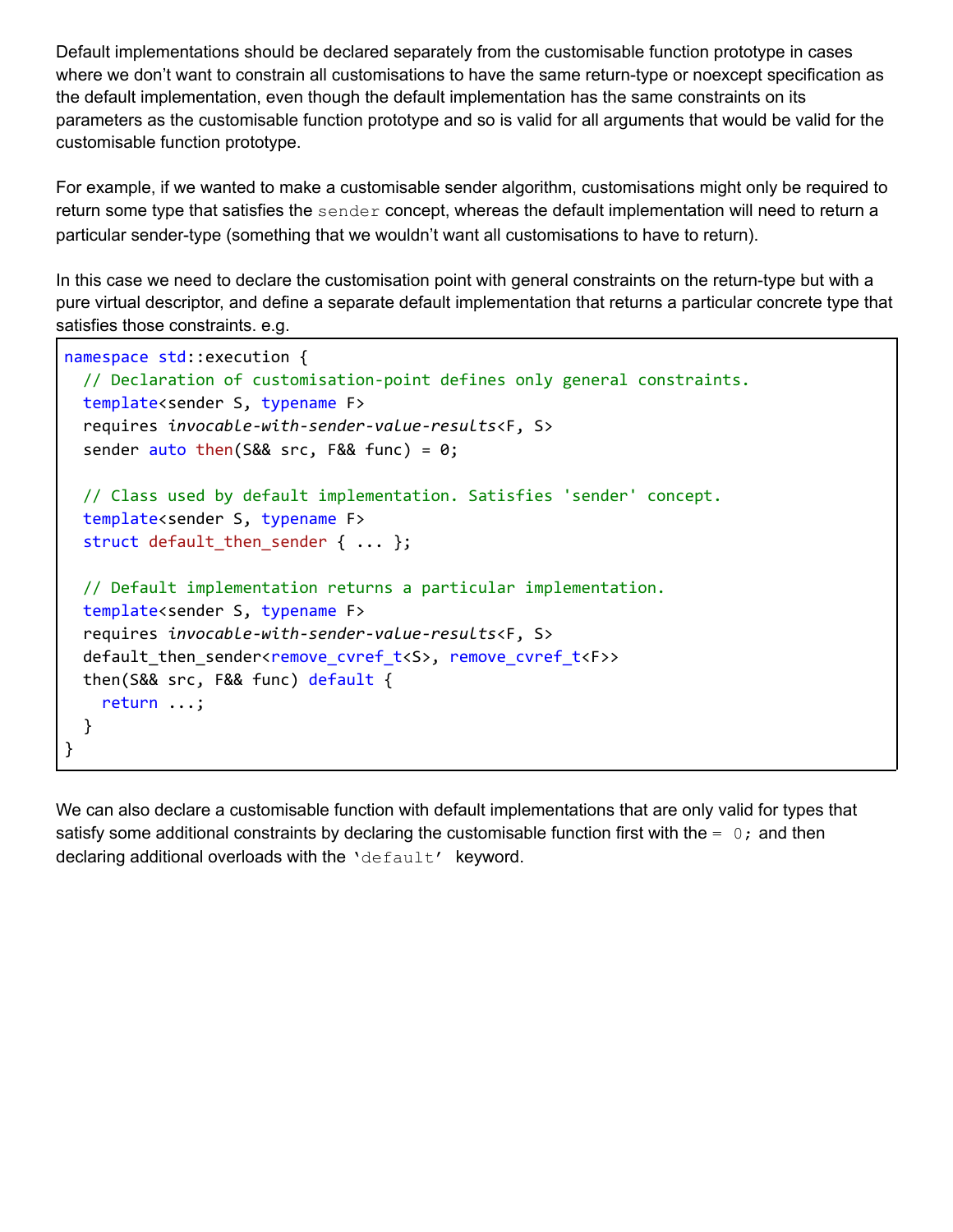For example: Declaring the swap() customisable function (which permits swapping between any two types) but only providing a default that works with types that are move-constructible/move-assignable.

```
namespace std::ranges {
  template<typename T, typename U>
  virtual void swap(T&& t, U&& u) = 0;
  template<typename V>
  requires std::move_constructible<V> && std::assignable_from<V&, V&&>
  void swap(V& t, V& u)
      noexcept(std::is nothrow move constructible v<V> &&
               std::is_nothrow_assignable_v<V&, V>) default {
   V tmp = std::move(t);t = std::move(u);u = std::move(tmp);}
}
```
Multiple default overloads can be defined.

For example, we can extend the above  $swap()$  example to also define a default for swapping arrays.

```
namespace std::ranges {
  template<typename T, typename U>
  concept nothrow_swappable_with =
  requires(T&& t, U&& u) { { swap((T&&)t, (U&&)u); } noexcept };
  template<typename T, typename U, std::size_t N>
    requires nothrow_swappable_with<T&, U&>
  void swap(T(&t)[N], U(&u)[N]) noexcept default {
    for (std::size_t i = 0; i < N: ++i) {
      swap(t[i], u[i]);
    }
  }
}
```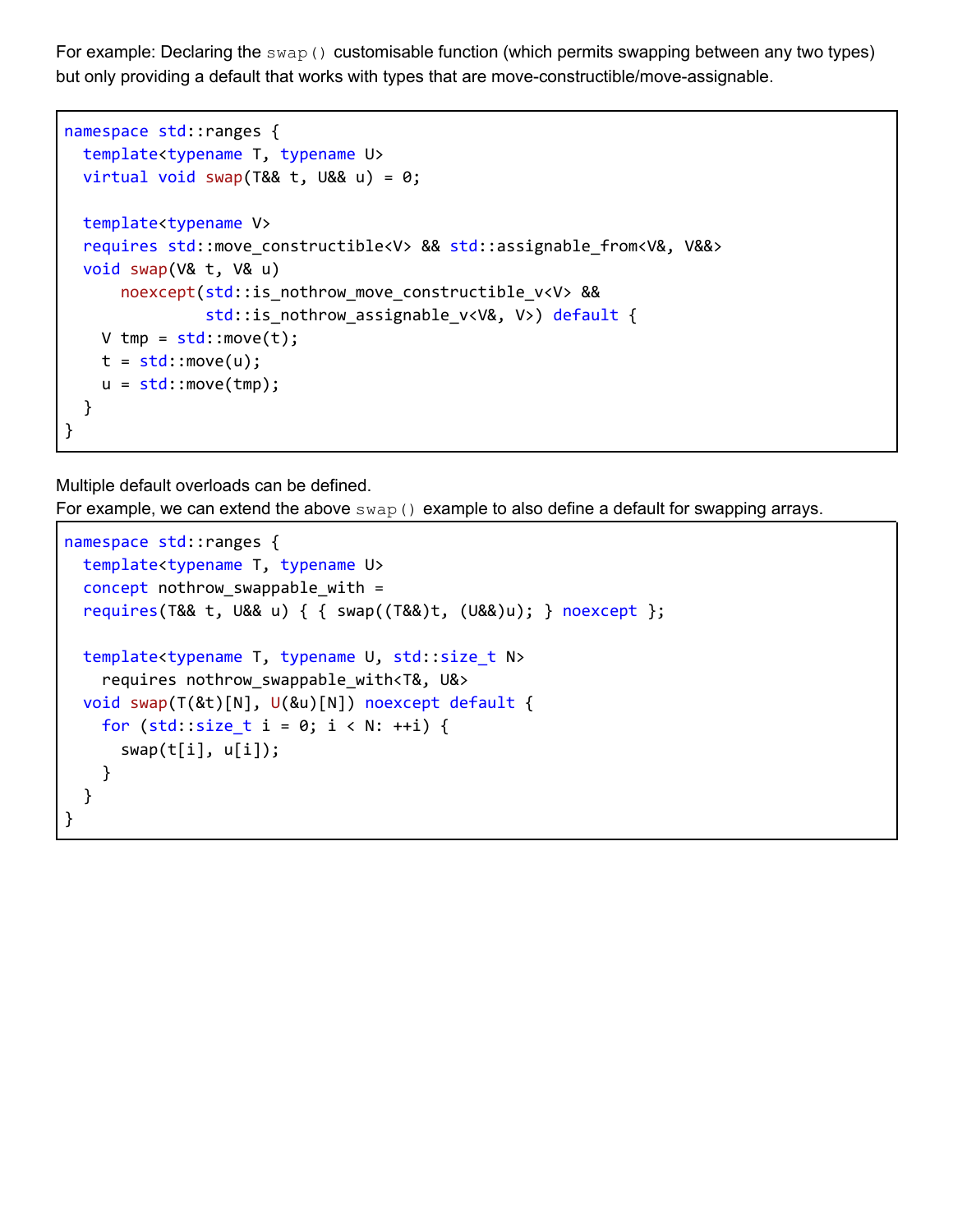### <span id="page-31-0"></span>Declaring default implementations in other namespaces

It is possible to declare a default implementation for a customisable function, even if the declaration is textually within a different namespace, by fully-qualifying the function name to name the customisable function that the default is being declared for.

This can be useful in cases where you want to define a default implementation of a customisable function in terms of some concept local to a library such that it is valid for all types that implement that concept.

```
e.g.
namespace containers {
  template<typename T, std::unsigned_integral IV>
  virtual IV hash(const T& value, IV iv) noexcept = 0;}
namespace otherlib {
  // Hash function used for types in this library
  template<typename T>
  virtual std::unsigned_integral hash(const T& value) noexcept = 0;
  template<typename T>
  concept hashable = requires(const T& value) { hash(value); };
  // Default implementation of containers::hash() so that hash-containers
  // from containers:: library can use hash-function of types defined in
  // this library.
  template<hashable T, std::unsigned_integral IV>
  IV containers::hash(const T& value, IV iv) noexcept default {
    return static cast<IV>(otherlib::hash(value)) ^ IV;
  }
}
```
Even though the declaration of this default is textually within the otherlib namespace, and name lookup of names evaluated within the definition are looked up in the scope of otherlib, the definition itself is only found when looking for a containers:: hash default implementation.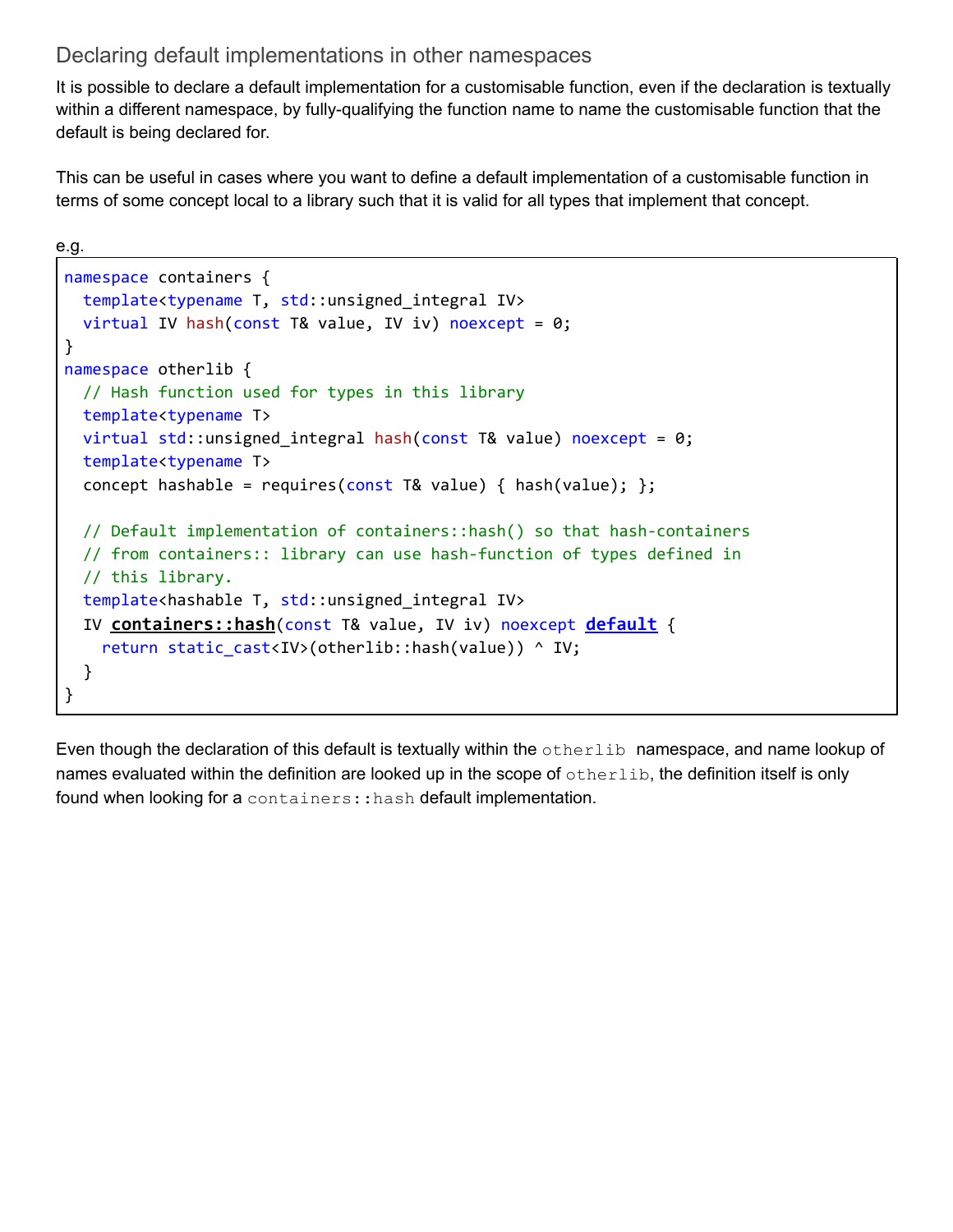### <span id="page-32-0"></span>Why do we need defaults to be looked up as fallback?

If we provide a customisation for a type that accepts a const-ref where we have a default that accepts a universal-reference, we would often prefer overload resolution to find the less-perfect match of the customisation rather than the default implementation.

For example: If we consider the contains () algorithm from the Examples section

It has a default implementation with signature:

```
template<range R, typename Value>
requires equality_comparable_with<range_reference_t<R>, Value>
bool contains(R&& range, const Value& v) default { ... }
```
and then we have a customisation that takes a first argument of type const set&.

```
template<class Key, class Compare, class Allocator>
class set {
 //...
 template<class Value>
 requires (const set& s, const Value& v) { s.contains(v); }
 friend ranges::contains(const set& s, const Value& v) override { ... }
};
```
Consider what would happen if, instead of having the two-stage overload resolution that first looks for customisations and then looks for default implementations, we just define the default implementation as a generic customisation - equivalent to changing the default implementation to an 'override'.

In particular, consider:

```
std::set<i>int</i> > s = {1, 2, 3};bool result = std::ranges::contains(s, 2); // passes type 'std::set<int>&'
```
If the default were considered in overload resolution at the same time as customisations then the default implementation with a deduced template parameter  $R$  of type  $std:set\&$  would actually represent a better match for overload resolution than the customisation which has a parameter of type  $\epsilon$ onst  $\text{std}$ :  $\text{set}\text{sint}$   $\&$  and so this call would resolve to the more expensive default implementation.

By allowing implementations to be declared as defaults, and by defining overload resolution as a two-phase process - first try to find an overload marked as an override and only if no such overload was found then try to find an overload marked as  $default$  - we can ensure that customisations marked as  $override$  are preferred to default implementations, even if a default implementation would be a better match.

Note that this approach closely matches the approach taken by  $\text{tag}$  invoke-based CPOs defined in P2300, which will generally check if there is a valid  $\text{tag}$  invoke() overload that it can dispatch to and only if there is no valid  $\text{tag}$  invoke() overload, then fall back to a default implementation.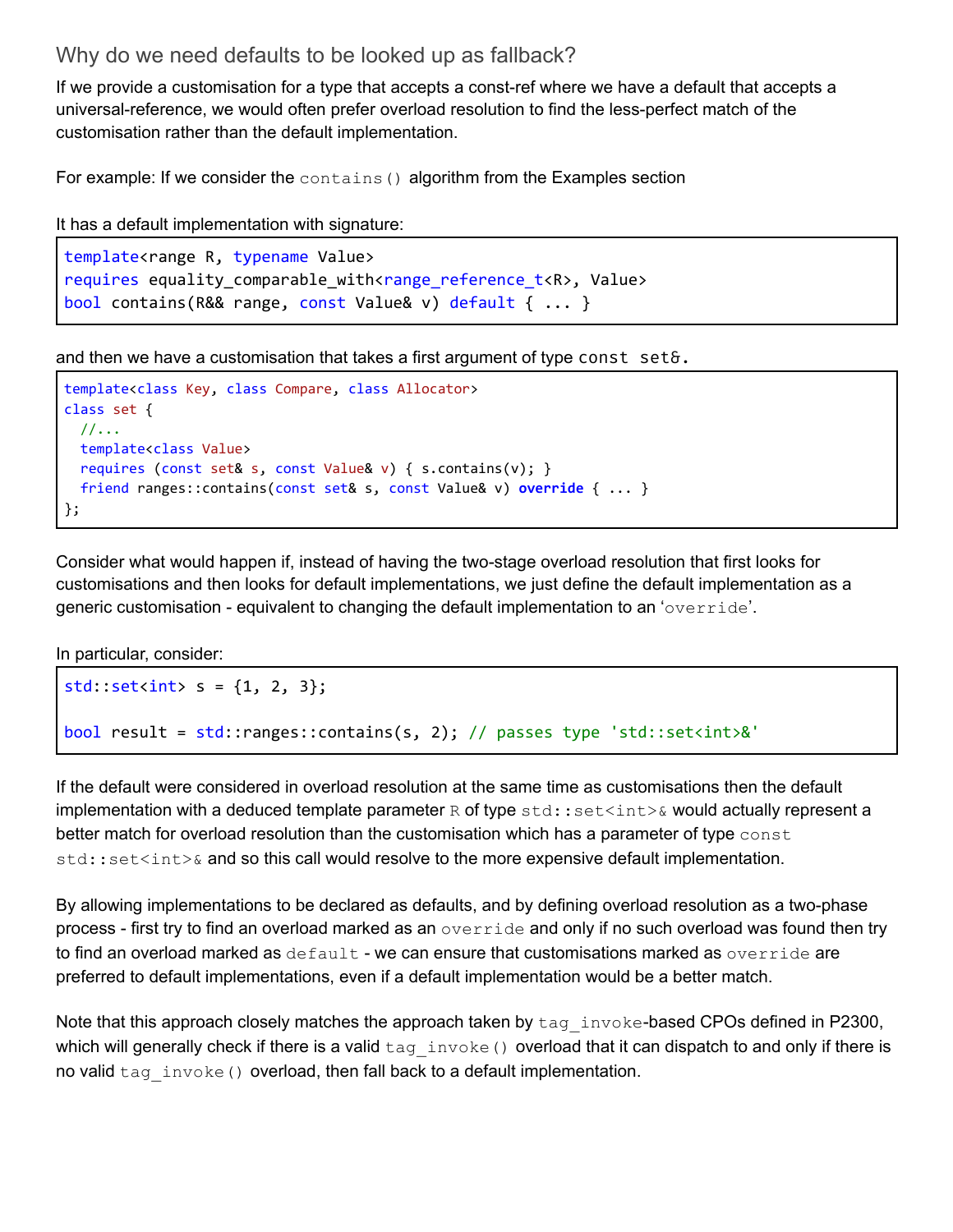#### <span id="page-33-0"></span>Calling an override with argument conversion is preferred over calling a default

One of the implications of this two-phase approach to name lookup is that it means that overload resolution can potentially prefer calling customisations found through implicit conversions over calling a default implementation that doesn't require implicit conversions.

For example, consider:

```
template<typename T, typename U>
virtual void swap(T&& t, U&& u) = 0;
template<typename T>
requires std::move_constructible<T> && std::assignable_from<T&, T&&>
void swap(T& a, T& b) noexcept(/*...*/) default {
 T tmp(std::move(a));
 a = std::move(b);b = std::move(a);}
struct X {
 int value = 0;
 friend void swap(X& a, X& b) noexcept override { swap(a.value, b.value); }
};
void example1() {
  int a = 0;
  \frac{\text{int}}{\text{int}} b = 1;
  std::reference wrapper<int> ref1 = a;
  std::reference_wrapper<int> ref2 = b;
  swap(ref1, ref2); // calls default implementation - swaps references.
 assert(\&ref1.get() == \&b);assert(8ref2.get() == 8a);assert(a == 0 & 0 & b == 1);}
void example2() {
 X a{ 0 };
 X b{ 1 };
 std::reference_wrapper<X> ref1 = a;
  std::reference wrapper<X> ref2 = b;
  swap(ref1, ref2); // calls X's customisation. swaps contents of 'a' and 'b'
  assert(&ref1.get() == &a); // ref1/ref2 still point to same objectsassert(\&ref2.get() == \&b);assert(a.value == 1 && b.value == 0); // contents of 'a' and 'b' have been swapped.
}
```
In the case where we call swap() on std::reference wrapper<int>(example 1) the overload resolution finds no overrides and so falls back to the default implementation which then swaps the reference wrapper values, swapping  $ref1$  to now reference b and ref2 to now reference a.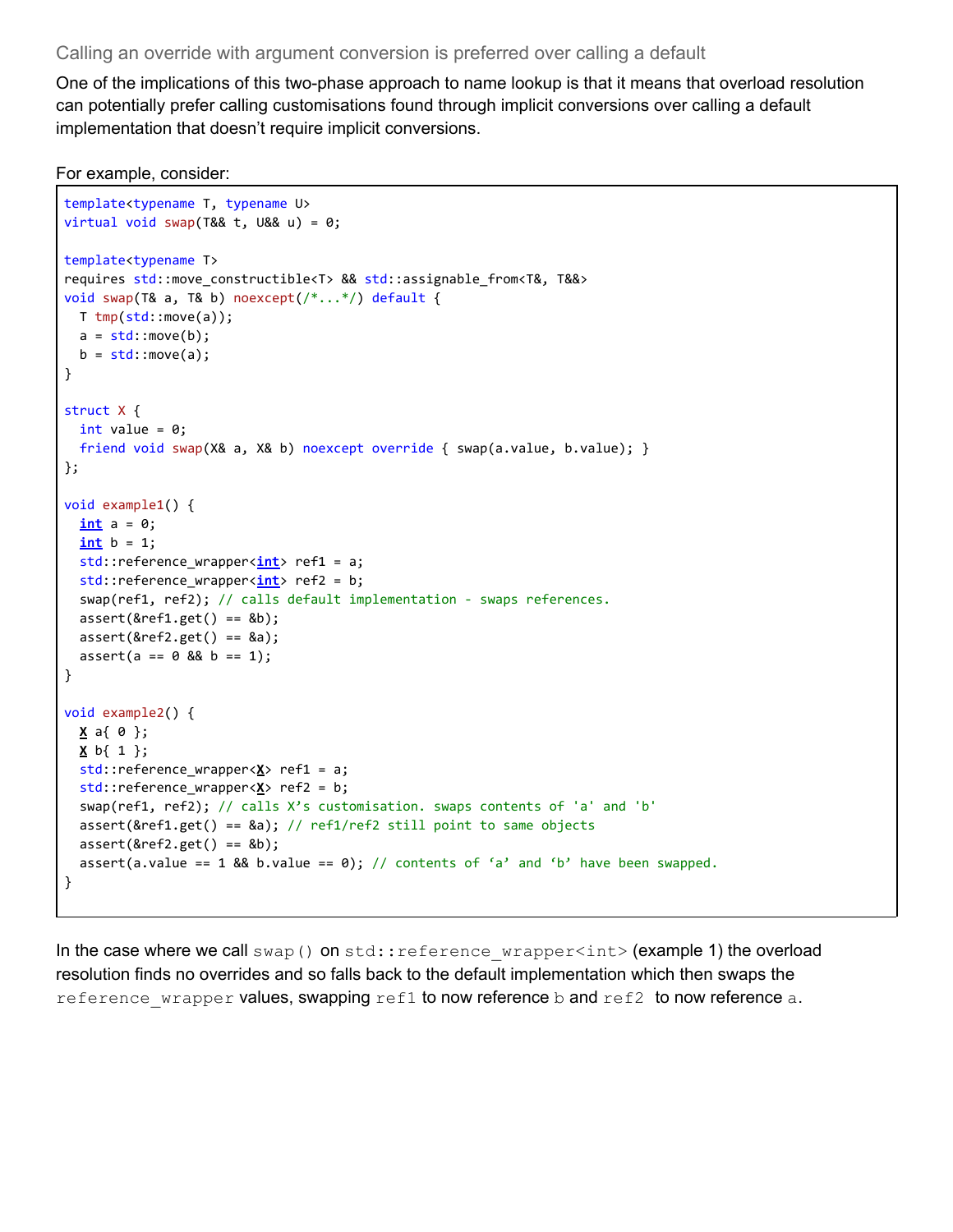However, when calling swap() on std::reference wrapper<X> (example 2), the overload resolution finds the override defined for X (since X is an associated entity of  $std::reference$  wrapper<X>) and this overload is viable because std:: reference wrapper<X> is implicitly convertible to X&. So overload resolution ends up preferring to call  $swap(X&, X&)$  instead of swap (reference wrapper< $X>&,$ reference\_wrapper<X>&).

This difference in behaviour may be surprising for some. It could be made consistent in this case by explicitly defining an overload of swap() for std::reference wrapper<T> to ensure that this always swaps the references rather than swapping the contents of the referenced objects.

### <span id="page-34-0"></span>Declaring multiple forms of a customisable function

Sometimes we would like to use a given name for multiple forms of a customisable function. For example, to add overloads that take different numbers of arguments, or that take arguments of different types or concepts.

It is possible to declare multiple customisation point overloads with the same name by declaring multiple 'virtual' functions with the same name in the same namespace.

For example, we might want to define two flavours of the sender algorithm stop when().

```
namespace std::execution
{
 // Create a sender that runs both input senders concurrently.
  // Requests cancellation of the other operation when one completes.
  // Completes with result of 'source' once both operations have completed.
  template<sender Source, sender Trigger>
  virtual sender auto stop_when(Source source, Trigger trigger) default;
  // Create a sender that sends a stop-request to 'source' if a stop-request
  // is delivered on the input stop-token.
  template<sender Source, stoppable_token ST>
  virtual sender auto stop_when(Source source, ST stop_token) default;
}
```
This ends up creating a single customisation point object named 'std::execution::stop\_when' that is callable with and that allows customisation of either of these signatures. i.e. that forms a single overload-set.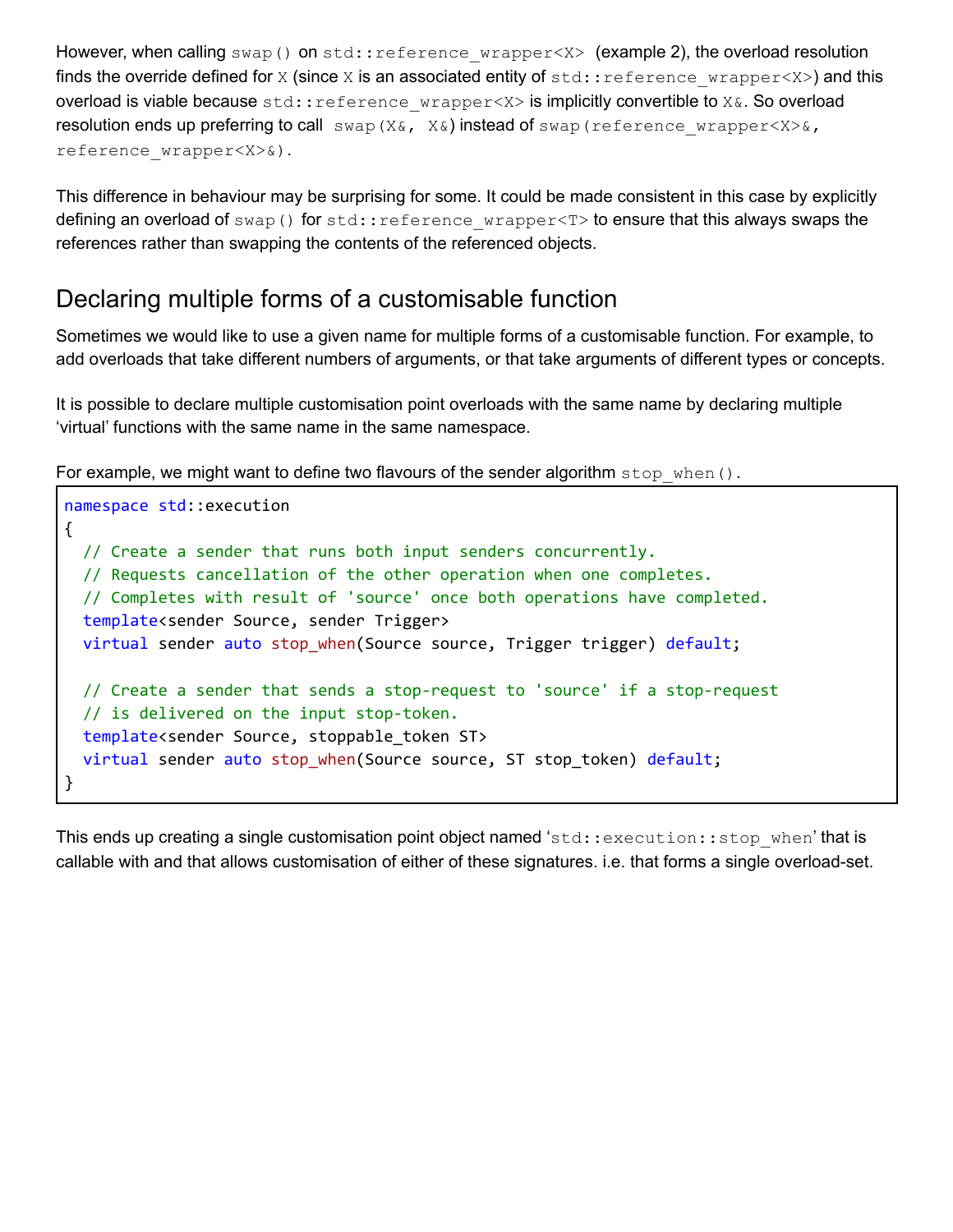### <span id="page-35-0"></span>Customising customisable functions

If a namespace-scope function declaration contains the override specifier then the (possibly scoped) function name must name a previously declared customisable function. In this case, the declaration adds an overload to that customisable function's customisations overload-set.

For example: Given the following customisation point declaration

```
namespace shapes {
 template<typename T>
  virtual float area(const T& shape) noexcept = 0;}
```
We can declare a customisation of this function for our own data-type as follows:

```
namespace mylib {
  struct circle {
   float radius;
  };
  inline float shapes::area(const circle& c) noexcept override {
    return c.radius * c.radius * std::numbers::pi_v<float>;
  }
}
```
Customisations can also be declared as hidden-friends, in which case the overloads are only considered if the containing type is considered an associated type of an argument to the call to a customisable function. e.g.

```
namespace mylib {
  struct circle {
   float radius;
    friend float shapes::area(const circle& c) noexcept override {
      return c.radius * c.radius * std::numbers::pi_v<float>;
    }
  };
}
```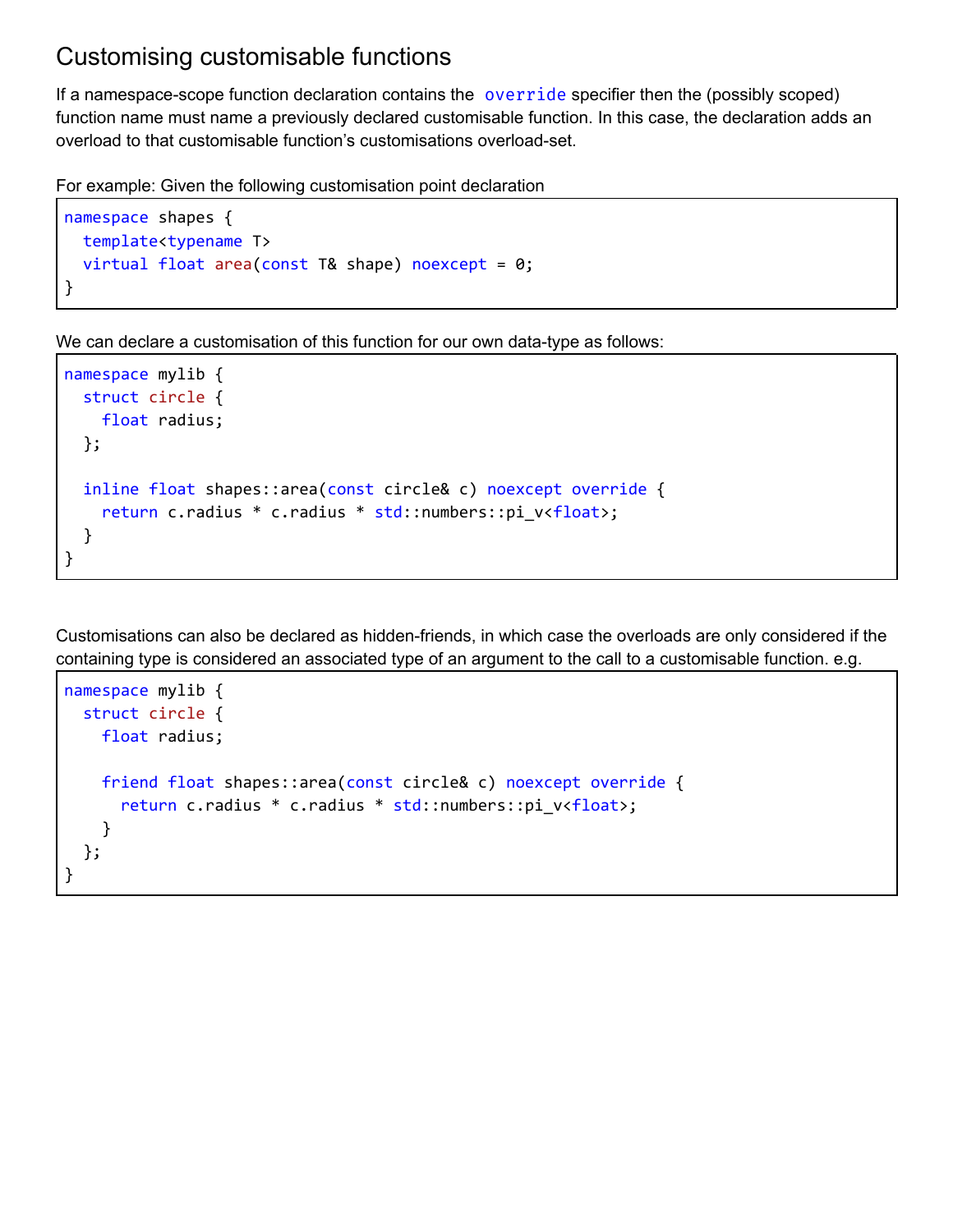### <span id="page-36-0"></span>Template customisable functions

Some customisable functions are intended to be called with explicit template arguments.

For example, if we were to hypothetically define std::get as a customisable function so that user-defined types can customise it. e.g. for supporting structured bindings, then we might declare it as follows:

```
namespace std {
  template<typename T, typename U>
  concept reference_to = std::is_reference_v<T> &&
                           std::same_as<std::remove_cvref_t<T>, U>;
  // Get the element of 'obj' with type T
  template<typename T, typename Obj>
  virtual reference_to<T> auto get<T>(Obj&& obj) = 0;
  // Get the Nth element of 'obj'
  template<size_t N, typename Obj>
  virtual auto&& get<N>(Obj&& obj) = 0;
}
```
This ends up declaring two variable templates with the same name. Each instantiation of which represents a customisable function object with a distinct type and thus a distinct overload-set.

This is intended to mimic the behaviour of normal template functions, such as  $std: qet$ , which permit different sets of template function declarations to coexist alongside each other.

Note that it is similarly valid for a template customisable function and a non-template customisable function of the same name to coexist beside each other as well, similar to normal functions.

e.g. The following creates an object named N::foo and a variable template named N::foo<T>. These represent independent CPOs that can be customised separately.

```
namespace N {
 virtual void foo(auto& obj, const auto& value) = 0;template<typename T>
  virtual void foo<T>(auto& obj, const T& value) = 0;
}
struct X {
 friend void N::foo(X&, const int& x) override; // 1
  friend void N::foo<int>(X&, const int& x) override; // 2
};
X x;
N: foo(x, 42); // calls 1.
N::footint>(x, 42); // calls 2.
```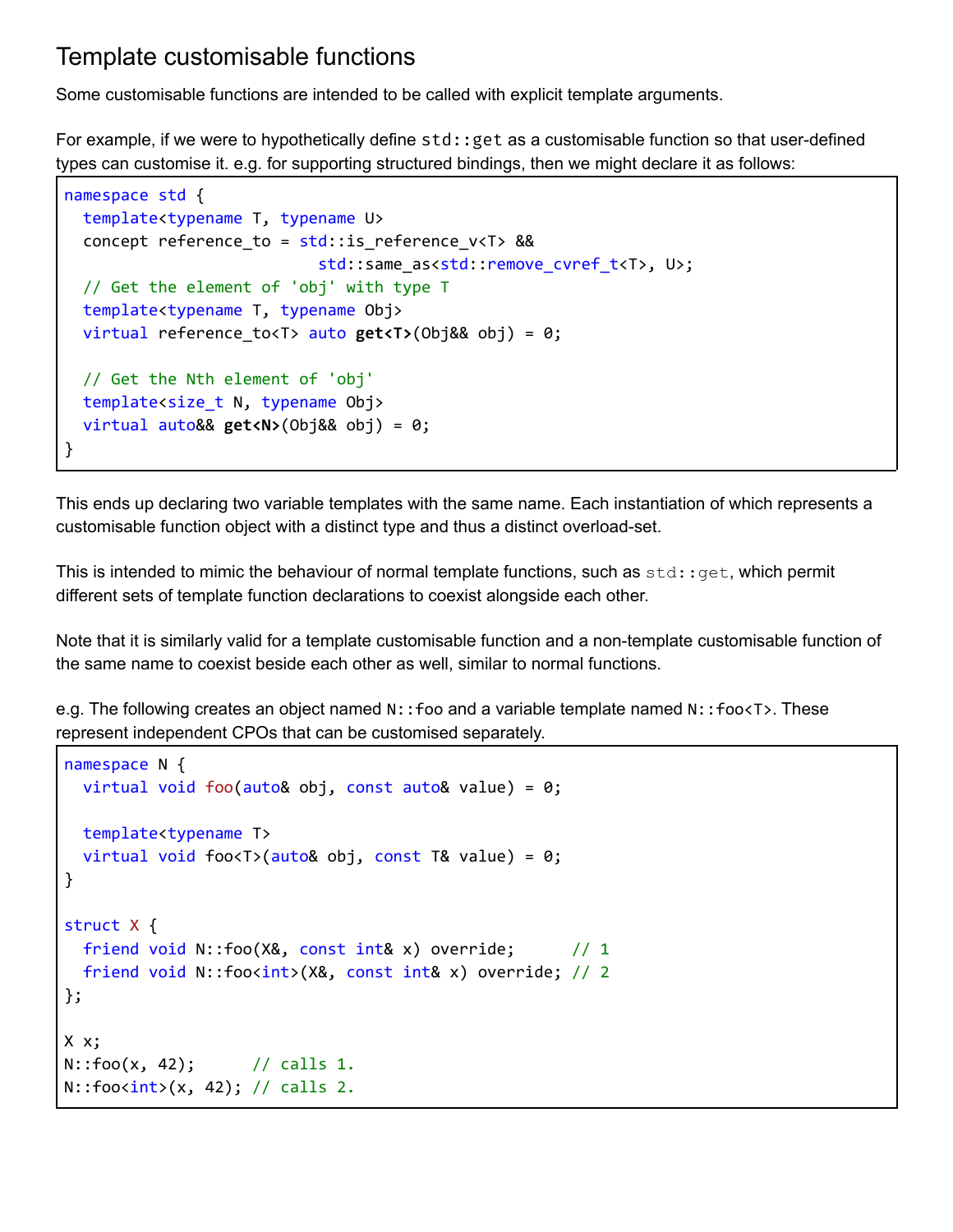Given the example declaration of  $std$ :: get above we could write:

```
// Assume that std::tuple has customised std::get<T> and std::get<N>
std::tuple<int, float, bool> t{42, 1.0f, true};
assert(std::get<0>(t)) == 42);assert(stat:get<float>(t) == 1.0f);// A customisable-function object that when called gets the first element
auto get_first = std::get<0>;
auto get_second = std::get<1>;
static_assert(!std::same_as<decltype(get_first), decltype(get_second)>);
// A customisable-function object that when called gets the 'float' element
auto get_float = std::get<float>;
assert(get first(t) == 42);assert(get_fload(t) == 1.0f);
```
Note that the template arguments of std:: get are never deduced, which is why we can allow multiple CPOs of the same name to coexist.

A type can define non-template customisations of template customisable functions as follows:

```
template<typename First, typename Second>
struct pair {
  First first;
  Second second;
  friend First& std::get<0>(pair& self) noexcept override { return self.first; }
  friend Second& std::get<1>(pair& self) noexcept override { return self.second; }
  friend First& std::get<First>(pair& self) noexcept
  requires (!std::same_as<First, Second>) override {
    return self.first;
  }
  friend Second& std::get<Second>(pair& self) noexcept
  requires (!std::same_as<First, Second>) override {
    return self.second;
  }
};
```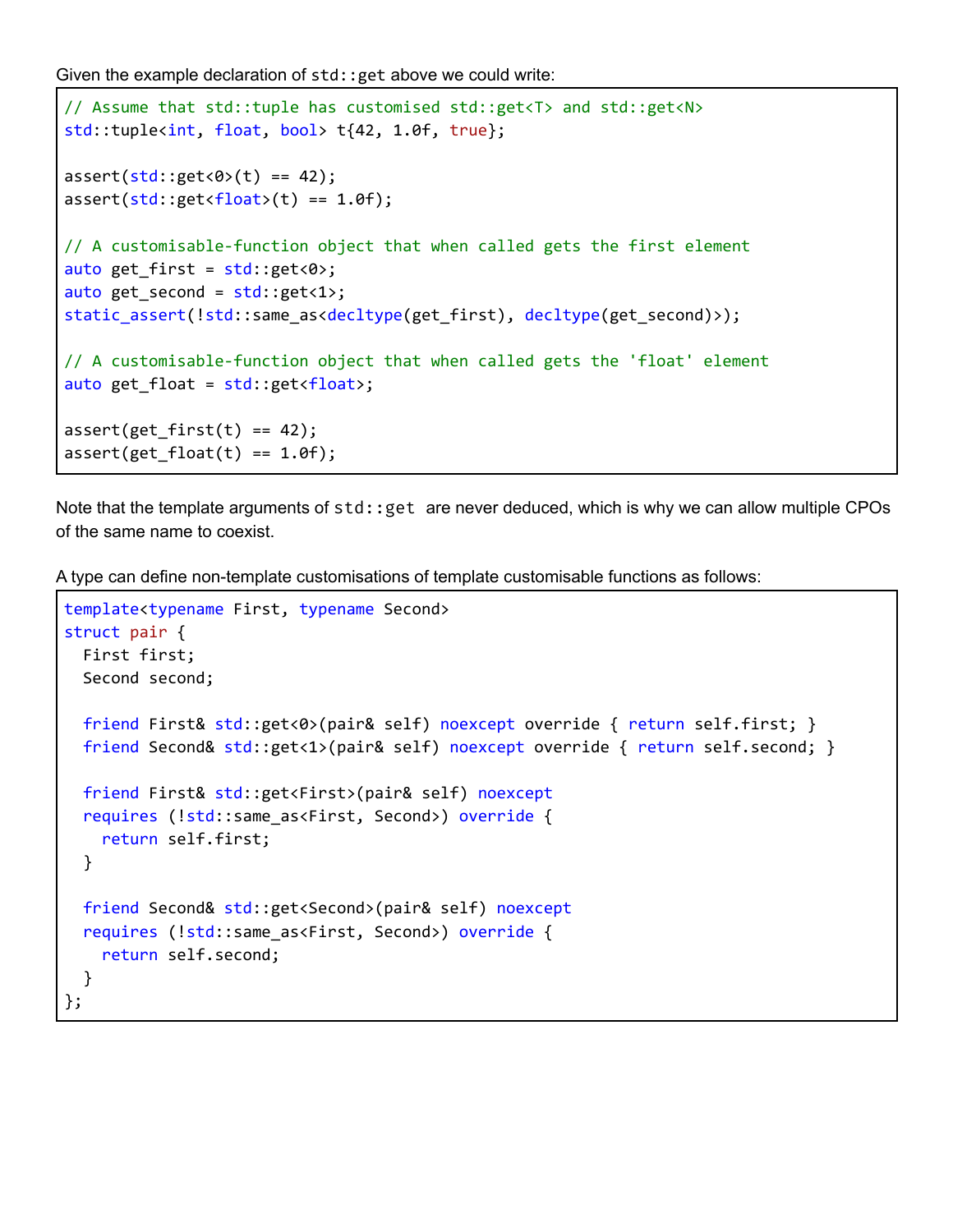A type can also define a generic customisation of a template customisable function that allows deduction of the template arguments from the customisable-function template mentioned in the function declarator. e.g.

```
template<typename T, std::size_t N>
struct array {
  T data[N];
  template<size_t Idx>
    requires (\text{Idx} < N)friend T& std::get<Idx>(array& self) noexcept { return data[Idx]; }
};
```
### <span id="page-38-0"></span>Generic forwarding

Often when we are building wrapper types we want to be able to forward through a set of CPOs to the wrapped object.

Examples of such wrapper types include:

- Type-erasing wrappers, where the list of CPOs to forward is specified via template parameters. e.g. unifex::any\_unique<cpo1, cpo2, cpo3> where the generic type any\_unique needs to be able to customise the arbitrary set of user-provided CPOs.
- Types that customise one or more CPO to have different behaviour and forward calls to other CPOs onto the wrapped value (if it supports them). This technique is used heavily in sender/receiver-based algorithm implementations (e.g. a receiver customising get\_allocator() to return an allocator owned by the current operation, while forwarding other queries to the parent receiver).

The ability to be able to generically customise different CPOs is built on the ability to define an override with a declarator-id that is deducible.

Example: A receiver type that customises the get allocator() query and forwards other queries.

```
template<typename T, auto CPO, typename... Args>
concept receiver_of =
  receiver<T> &&
  completion_signal<CPO> &&
  requires(CPO cpo, T&& r, Args&&... args) {
    { cpo((T&&)r, (Args&&)args...) } noexcept;
  };
template<typename Receiver, typename Allocator>
struct allocator_receiver {
  Receiver receiver;
  Allocator alloc;
  // Customise the get_allocator query
  friend Allocator std::execution::get_allocator(const allocator_receiver& r)
      noexcept override {
```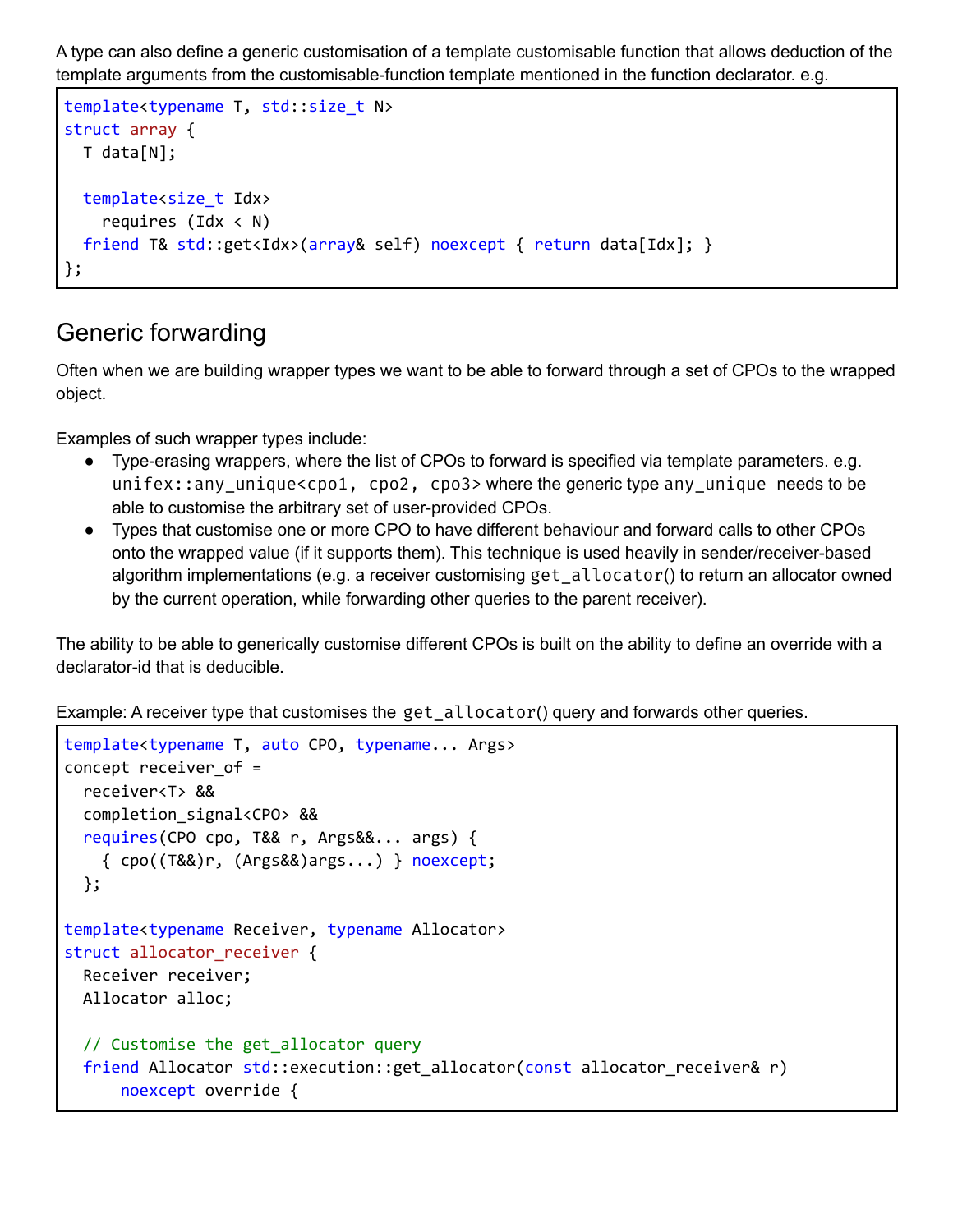```
return r.alloc;
  }
  // Forward completion-signals
  template<auto cpo, typename... Args>
  requires receiver_of<allocator_receiver, CPO, Args...>
  friend void cpo(allocator_receiver&& r, Args&&... args) noexcept override {
    cpo(std::move(r.receiver), std::forward<Args>(args)...);
  }
  // Forward query-like calls onto inner receiver
  template<auto cpo>
  requires (!completion signal<CPO>) && std::invocable<decltype(cpo), const Receiver&>
  friend decltype(auto) cpo(const allocator receiver& r)
      noexcept(std::is_nothrow_invocable<CPO, const Receiver&>) override {
    return cpo(r.receiver);
  }
};
```
## <span id="page-39-0"></span>Overload resolution for customisable function calls

In a function-call expression, if the *postfix-expression* operand of the call expression denotes a Customizable Function Object, then overload resolution is performed as follows:

- **•** Let F be the decayed type of the customisable function object O and  $\arg s \dots$  be the sequence of argument expressions for the call expression
- Start with an empty set of customisation overloads
- For each associated entity of arguments passed to the call-expression look in each of the associated namespaces for
	- non-member functions marked with override where either;
		- $\blacksquare$  the declarator-id names an object that has type  $\blacktriangleright$ ; or
		- the declarator-id is a dependent name deducible to O
	- $\circ$  if the override is a function template then attempt to deduce the template arguments based on the types of the argument expressions in the post-fix call expression.
		- if template argument deduction fails the discard this override
	- $\circ$  if any of the constraints of the override declaration are not met then discard this override.
	- Add each overload found to the *customisation overload set*
- form an argument list  $(a_{\text{rg}}, \ldots)$  and attempt to perform overload resolution using this argument-list on the overloads in the *customisation overload set*
- if overload resolution finds a single, best overload then call-expression resolves to a call to this overload
- otherwise, if there were viable candidates; then the call-expression is ill-formed [[Note: Because the call is ambiguous]]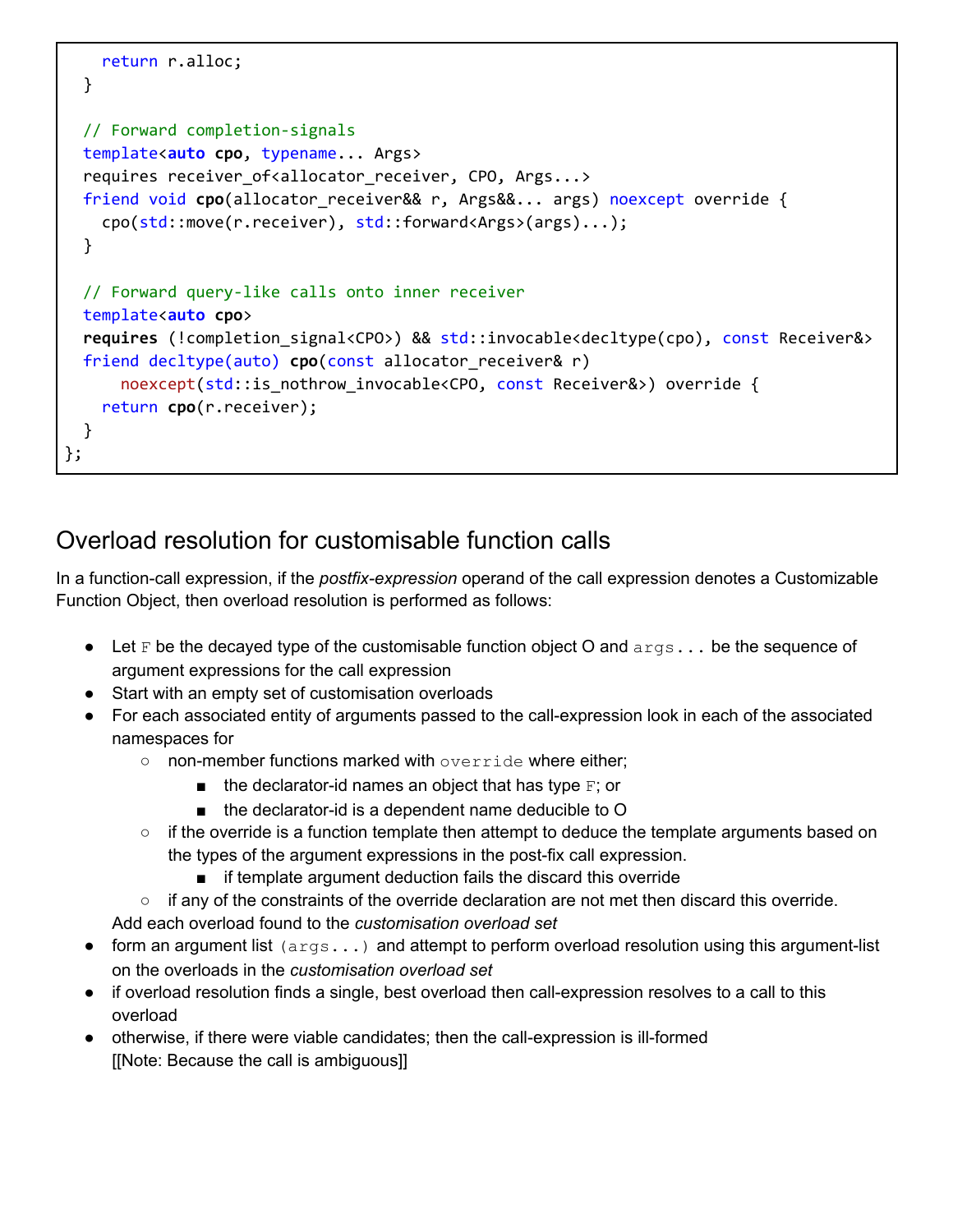- otherwise, if there were no viable candidates in the overload set, perform a second overload resolution with the same argument list, this time on the set of function definitions marked marked with 'default' (which are found in the customisable function's private associated namespace)
- if overload resolution finds a single, best overload then the call-expression resolves to a call to this overload
- otherwise, the call expression is ill-formed [[Note: Because either there is no viable candidate, or the call is ambiguous]]

Once the single, best overload is selected the next step is to check that the selected overload is a valid customisation of the customisable function prototype, described in the Validating [customisations](#page-40-0) section.

### <span id="page-40-0"></span>Validating customisations

The process of checking that a particular customisation of a customisable function is a valid customisation helps to eliminate bugs caused by defining a customisation that don't match the expectation of a caller of the customisation point.

One of the points from P2279R0 states that customisation-points should have:

4. The inability to *incorrectly* opt in to the interface (for instance, if the interface has a function that takes an int, you cannot opt in by accidentally taking an unsigned int)

For example, if I declare the following customisable function:

```
template<typename Obj>
virtual void resize(Obj& obj, size_t size) = 0;
```
Then if I had a type, say:

```
struct size_wrapper {
  operator size_t() const { std::print("size_t"); return 1; }
  operator int() const { std::print("int"); return 2; }
};
```
You would never expect a call to  $resize(someObj, size wrapper{}\)$  as the second argument to invoke the operator  $int()$  conversion operator. However, if we were to allow a type to define the override resize(some type  $\epsilon$ , int) then a call that resolves to this overload might end up calling operator int() unexpectedly.

To avoid this situation, the signature of customisations and default implementations are checked against the customisable function prototypes to ensure that they are consistent with the signature of at least one customisable function prototype.

This is done by attempting to match the signature of the selected overload to the signature of each of the customisable function prototypes

● for each customisable function prototype for the current customisable function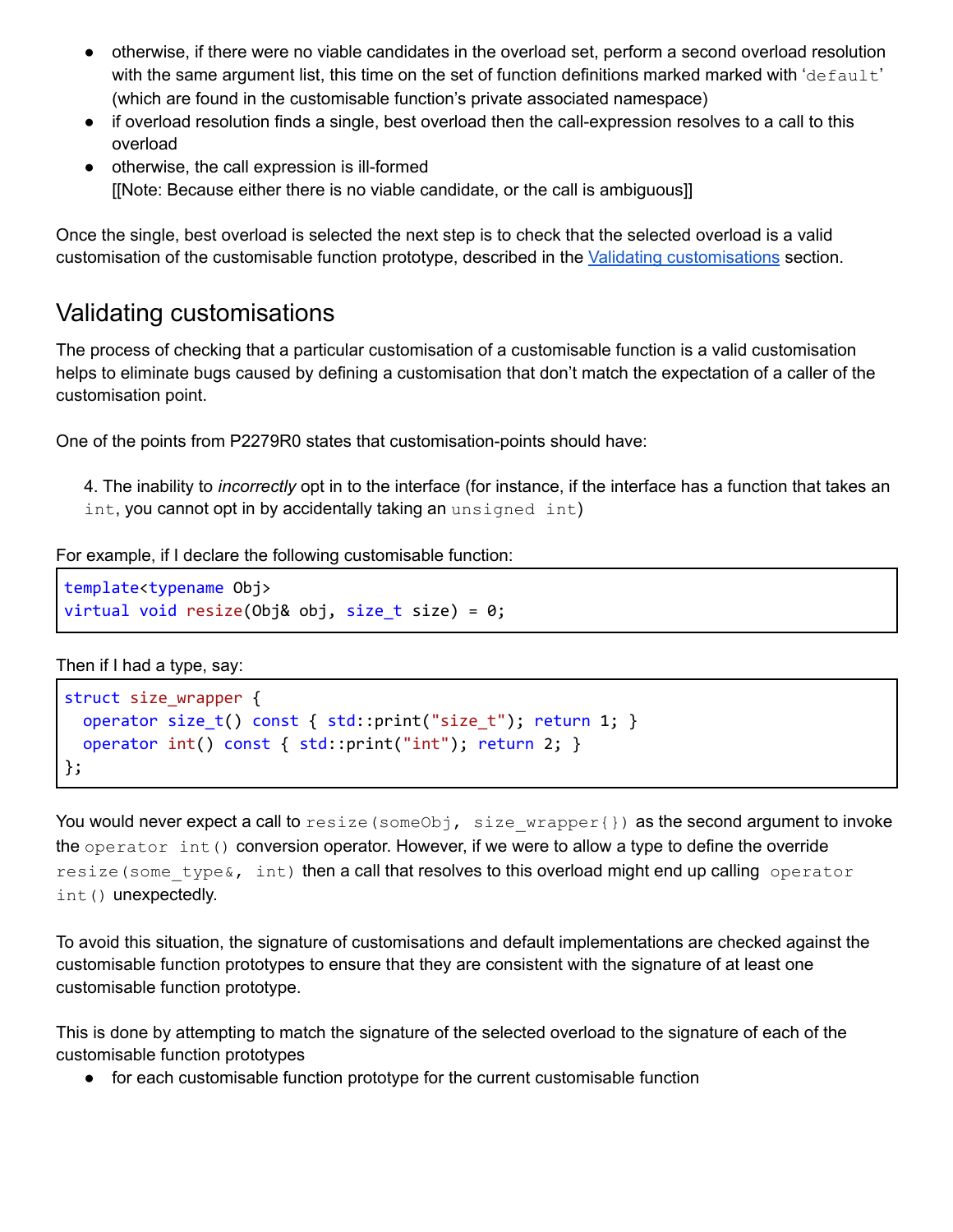- $\circ$  if it was a template customisable function prototype then first deduce the template arguments required to match the declarator-id such that decltype(declarator-id) is F.
- Then, for each function parameter of the declaration in-order from left to right
	- Attempt to deduce template arguments so that the parameter type exactly matches the corresponding parameter type from the selected overload.
	- If this step fails then ignore this customisable function prototype
- Then, attempt to deduce template arguments such that the return type exactly matches the return type of the selected overload [[Example: copyable auto  $f() = 0$  deduces an implicit template argument to the return type of the overload and then checks the copyable constraint on the deduced implicit template argument -- end example]].
	- If this step fails then ignore this customisable function prototype
- $\circ$  Then evaluate the constraints on the declaration with the deduced template arguments.
	- If the constraints are not met then ignore this customisable function prototype
- Then evaluate the noexcept-specifier of the customisable function prototype using the deduced template arguments.
	- If the noexcept-specifier evaluates to noexcept (true) then if the implementation does not have a noexcept(true) specifier then the program is ill-formed.
- If the consteval-ness of the prototype does not match the consteval-ness of the selected overload, discard the prototype.
- If there were no customisable function prototypes that were not discarded for which the overload was able to successfully match then the program is ill-formed. [[Note: Because the implementation was an invalid overload]].

Parts of this process are described in more detail Noexcept specifications, Constraining [parameter-types](#page-43-0) and [Constraining](#page-45-0) return-types.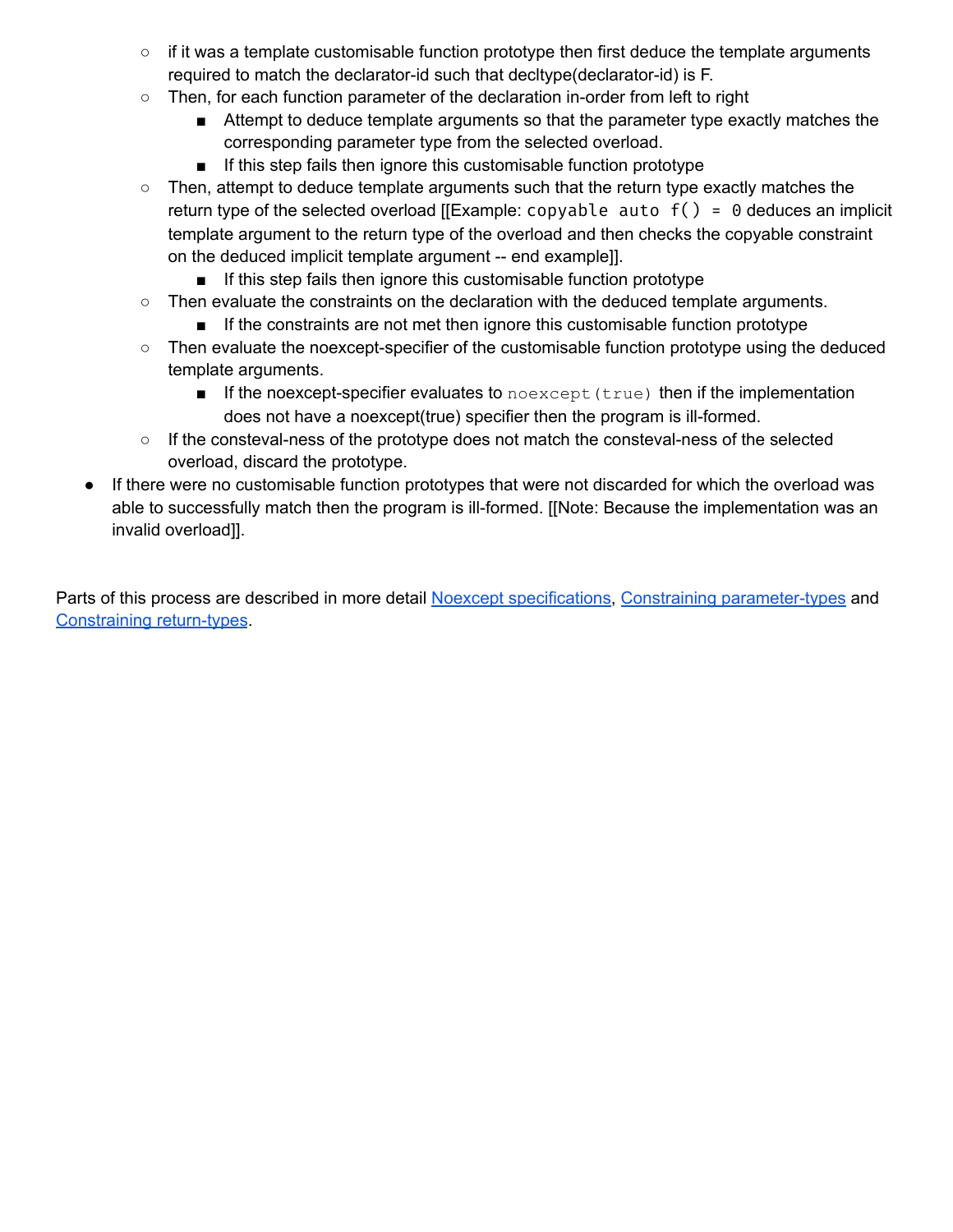### <span id="page-42-0"></span>Noexcept specifications

When a customisable function is declared, the declaration may contain a noexcept specification.

If the customisable function prototype has a  $\eta_{\text{noexcept}}(true)$  specification then all customisations and default implementations of that function must also be declared as  $\lceil \text{ncexcept}(\text{true}) \rceil$ .

```
namespace somelib {
  template<typename T>
  virtual void customisable_func(const T& x) noexcept = 0;}
namespace mylib {
  struct type_a { /*...*/ };
  struct type_b { /*...*/ };
  // OK, customisation is noexcept
  friend void somelib::customisable func(const type a& x) noexcept {
    std::cout << "type_a";
  };
  // Ill-formed: customisation not declared noexcept
  friend void somelib::customisable_func(const type_b& x) {
    std::cout << "type b";
  }
}
```
If the customisable function prototype has a  $n$  oexcept (false) specification or if the noexcept specification is absent then customisations and default implementations may either be declared as  $n$  oexcept (true) or noexcept (false). These rules are the same as for function pointer convertibility around noexcept.

When a noexcept-expression contains a call-expression in its argument that resolves to a call to a customisable function, the result is evaluated based on the noexcept-specification of the selected overload of the customisable function rather than the noexcept-specification of the declaration of the customisable function.

```
namespace std::ranges {
 template<typename T, typename U>
  virtual void swap(T&& t, U&& u) = 0;
}
struct type a {
  friend void std::ranges::swap(type_a& a, type_a& b) noexcept override;
};
struct type_b {
 friend void std::ranges::swap(type b& a, type b& b) override;
};
```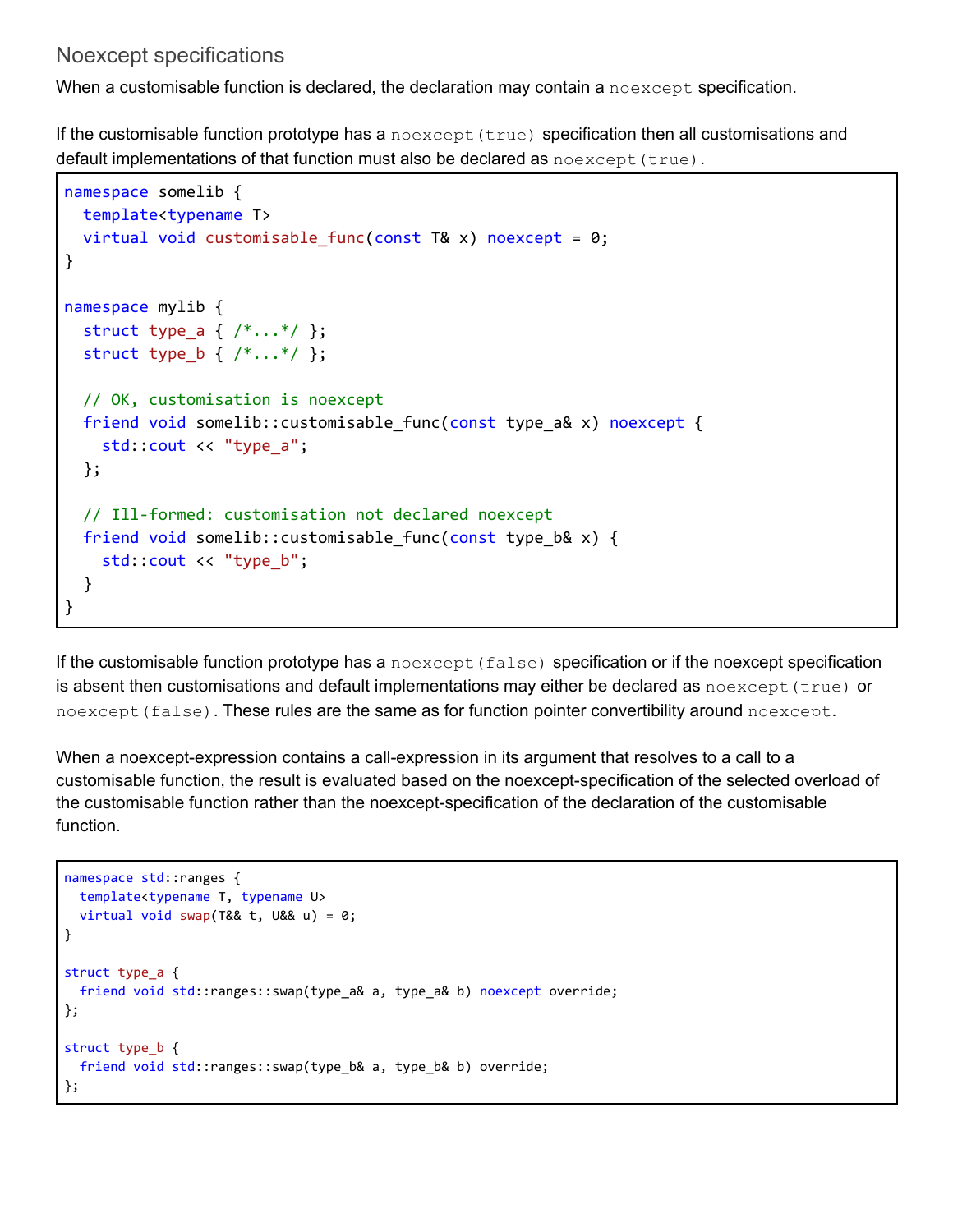```
type_a a1, a2;
type b b2, b2;
static_assert(noexcept(std::ranges::swap(a1, a2)));
static_assert(!noexcept(std::ranges::swap(b1, b2)));
```
For example: Consider a hypothetical make\_stop\_callback() inspired from P2175

```
template<stoppable token ST, typename F>
  requires std::invocable<std::decay_t<F>>
virtual auto make_stop_callback(ST st, F func)
  noexcept(std::is_nothrow_constructible_v<std::decay_t<F>, F>) = 0;
struct never_stop_token { ... };
struct never_stop_callback {};
template<typename F>
  requires std::invocable<std::decay_t<F>>
never_stop_callback make_stop_callback(never_stop_token, F&&) noexcept override {
 return {};
}
void example() {
  auto cb = make stop callback(never stop token{}, []( ) { do something(); });
}
```
In this case, the overload resolution for the call to make stop callback finds the never stop token overload which has argument types: 'never stop token' and 'lambda & &'.

The compiler then looks at the customisable function prototype and deduces the template arguments:

- ST is deduced to be 'never\_stop\_token'
- $\bullet$  F is deduced to be 'lambda & &'

Next, the compiler evaluates noexcept specification:

• noexcept(std::is nothrow constructible v<lambda, lambda&&>) evaluates to noexcept(true)

Next, as the declaration evaluated the noexcept specification to  $n$ oexcept (true), the compiler then checks the noexcept specification of the selected overload:

• The selected overload is declared  $n$  oexcept unconditionally, so noexcept specification of customisation is considered compatible.

#### <span id="page-43-0"></span>Constraining parameter-types

A customisation point may put constraints on the parameter types that it is designed to handle.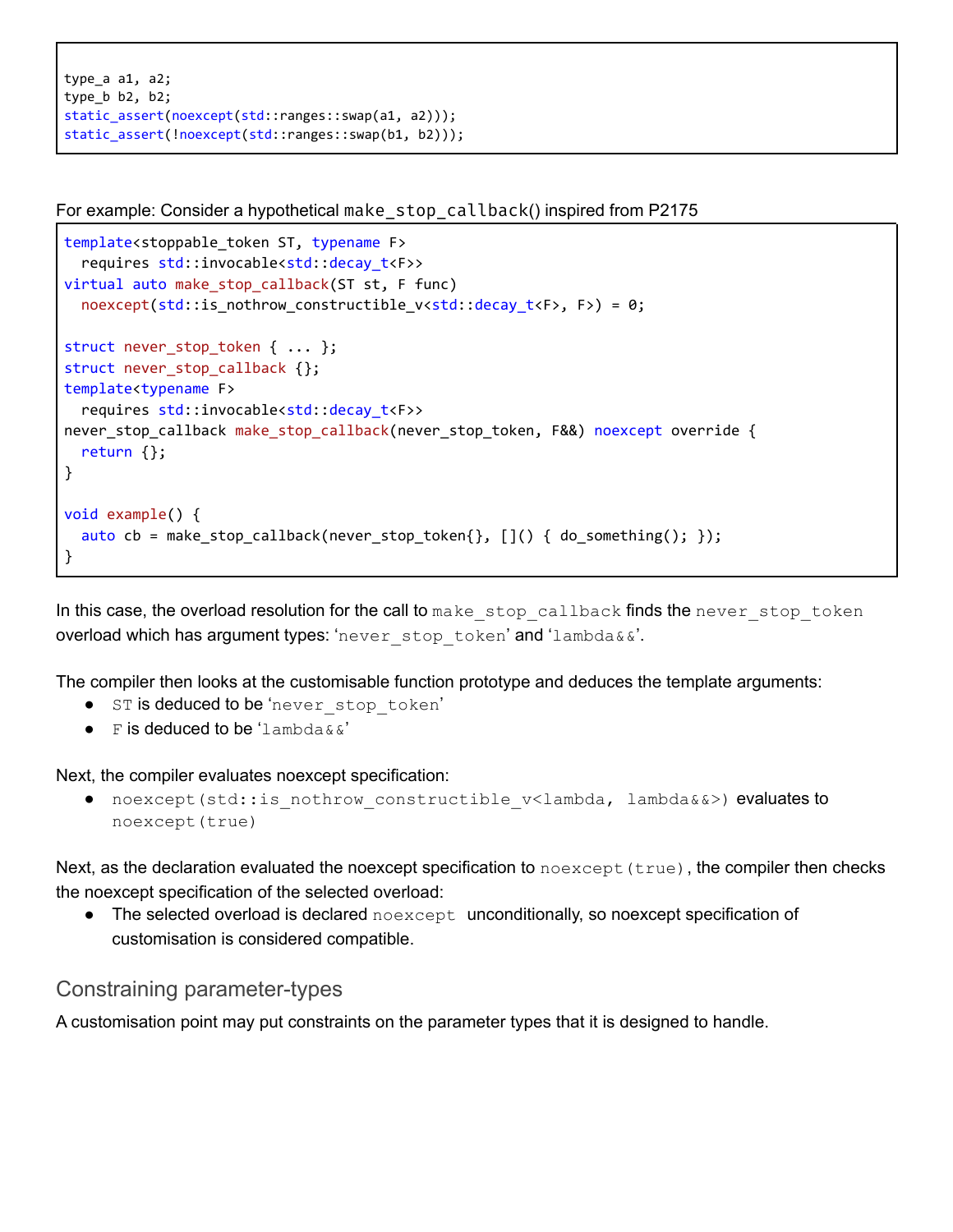For example, a customisable range-based algorithm may want to constrain a contains () algorithm so that its first argument is a range and the second argument is a value that is equality comparable with the elements of that range.

Given:

```
template<std::ranges::range R,
         std::equality_comparable_with<std::ranges::range_reference_t<R>> V>
virtual bool contains (R range, V value) = 0;
template<std::ranges::range R, typename V>
  requires std::equality_comparable_with<
             std::ranges::range_reference_t<R>, const V&>
bool contains(R&& range, const V& value) default {
  for (auto&& x : range) {
    if (x == value) return true;
  }
  return false;
}
template<typename T>
requires std::equality_comparable<T>
bool contains(const my_container<T>& c, const T& value) noexcept override {
  return c.find(value) != c.end();
}
```
Then when evaluating the following call to contains():

my container<int> c; bool result = contains( $c$ , 42);

The compiler performs the following steps:

- using the argument types my container<int>& and int performs overload resolution on overloads of the contains() customisable function (see section on overload resolution).
- $\bullet$  If the selected overload corresponds to an overload with an 'override' specifier, then we look at the types of the parameters of the selected overload. In our example, the parameter types are  $(const)$ my\_container<int>&, const int&).
- For each associated customisable function prototype, attempt to deduce template arguments to make the parameter types of the prototype identical to the parameter types of the selected overload. Note: This is exactly the mechanism used to deduce arguments to partial class template specialisations.

Note: This means that non-dependent parameter types must match exactly.

Note: Conversions are not considered at this stage (they were already considered during overload resolution)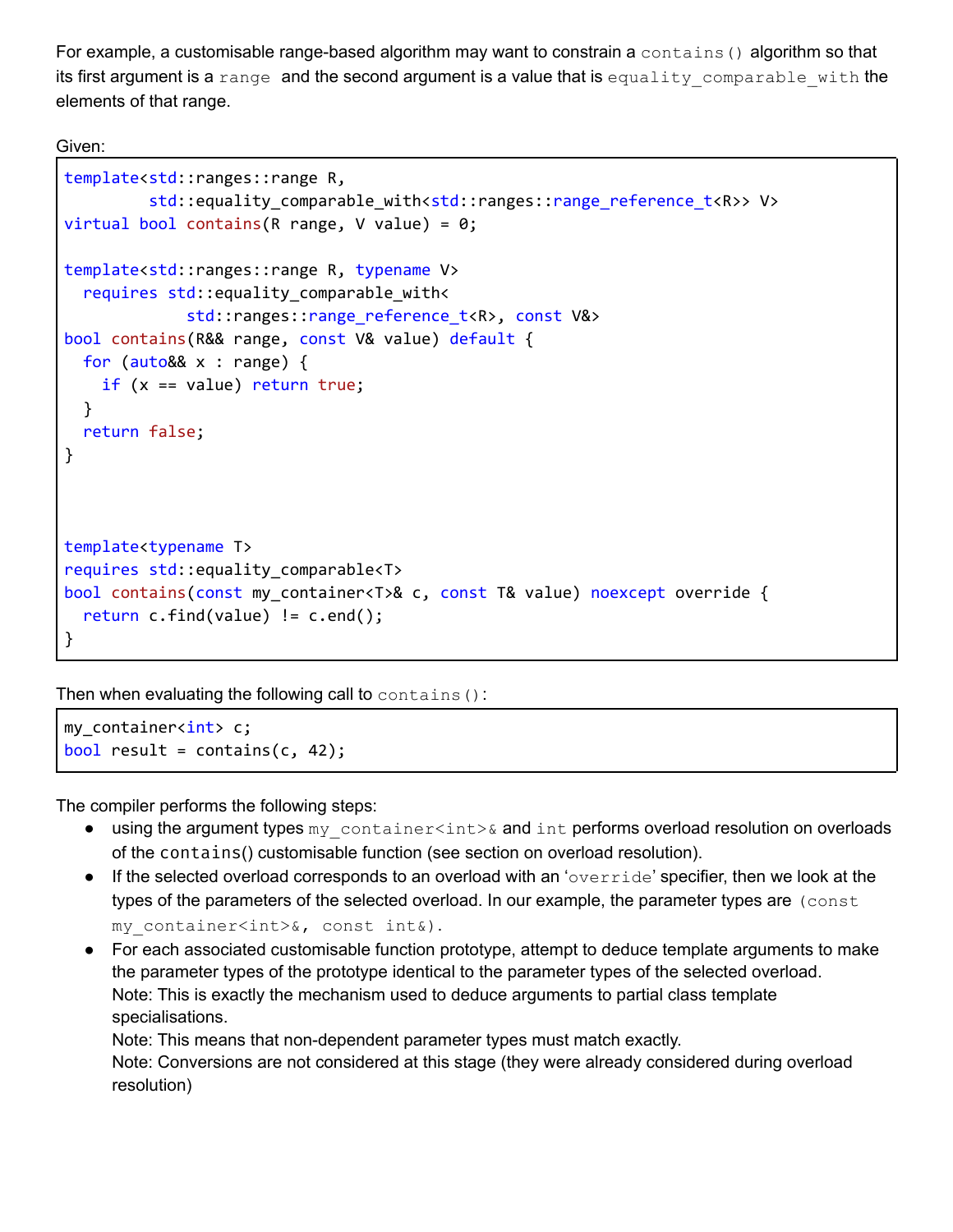- If template argument deduction fails then this declaration is removed from the considered set of declarations.
- If template argument deduction succeeds then the compiler evaluates the constraints to determine if the deduced template arguments satisfy the constraints. In this example we evaluate the constraints:
	- std::ranges::range<const my\_container<int>&>
	- std::equality\_comparable\_with< std::ranges::range\_reference\_t<const\_my\_container<int>&>, const int&>
- If the deduced template arguments do not satisfy the constraints, then this declaration is removed from the considered set of declarations.
- If, after evaluating the constraints of all prototype declarations there are no declarations remaining in the considered set of declarations then the call expression is considered ill-formed.

Important to note here is that the customisable function prototype having parameters types that are unqualified template parameters that appear to be prvalues does not necessarily mean that all customisations must define those parameters as prvalues. If you want to require customisations to accept parameters by-value then you will need to add additional constraints for this. e.g.

```
template<typename T>
concept prvalue = (!std::is_reference_v<T>);
// Force customisations to accept parameters by-value
virtual auto combine(prvalue auto first, prvalue auto second) = 0;
```
It is also important to note that we can constrain the signature of the selected overload to have particular concrete parameter types, or to have a parameter that is an instantiation of a particular template. e.g.

```
template<typename Shape>
virtual Shape scale(Shape s, float factor) = 0; // 'factor' param must be
                                                // 'float' to match signature.
// The 'request' parameter can be constrained to be a shared_ptr of some
// type that satisfies the 'httplib::request' concept.
template<typename Processor, httplib::request Request>
virtual void process_request(Processor& p,
                             std::shared ptr<Request> request) = 0;
```
### <span id="page-45-0"></span>Constraining return-types

Often, a customisation point wants to allow the return type of the customisation point to be deduced from the customisation, but still wants to be able to constrain customisations to require that they return types that satisfy some concept or other constraints.

For example, the std:: ranges:: begin() customisation point allows customisations to determine the return-type (different types of ranges usually need different iterator types) but requires customisations to return a type that satisfies std:: ranges:: input or output iterator.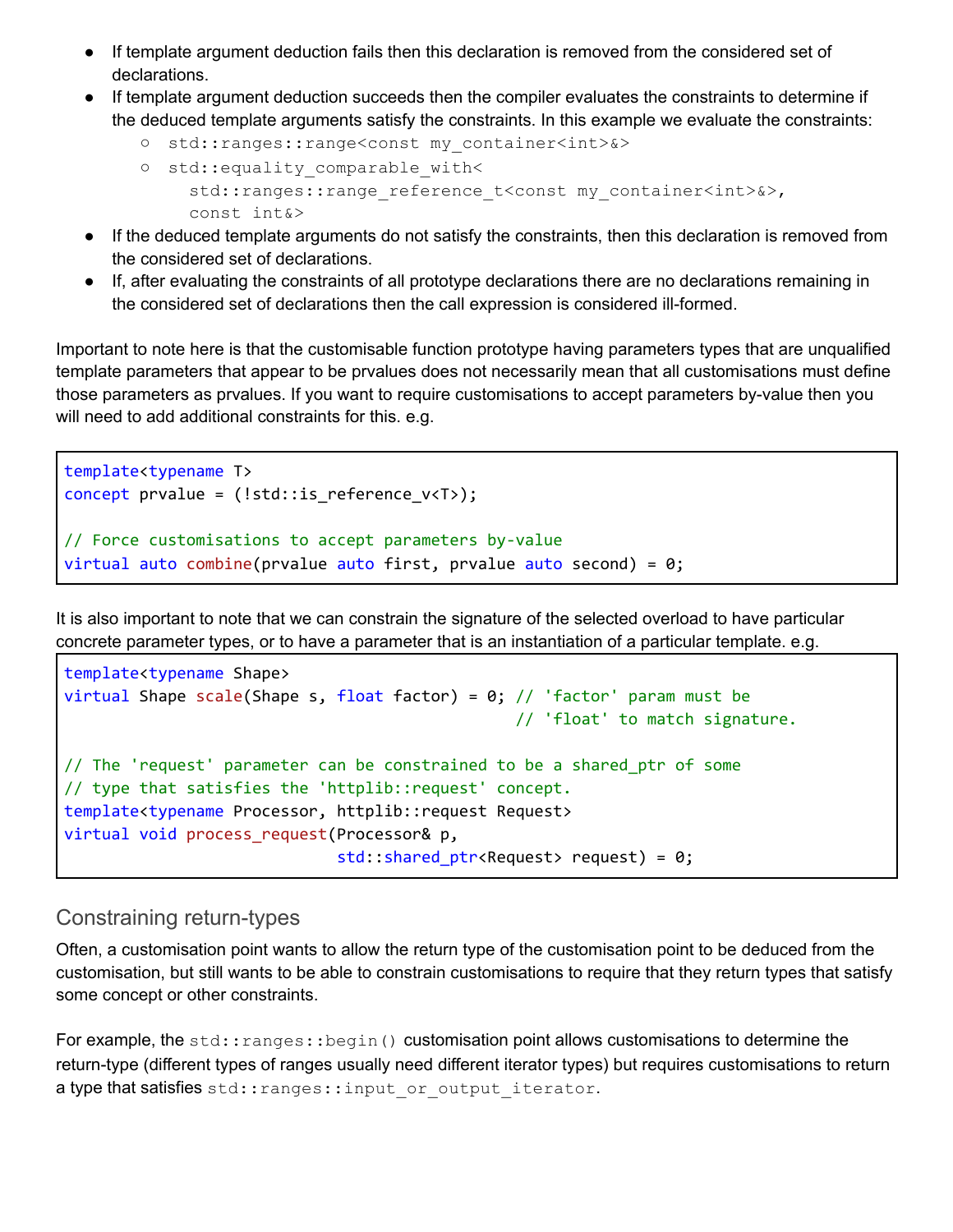Where there is an existing concept that describes the return type requirements you can use the concept-auto syntax for the return type to require that the return-type satisfies some concept.

For example, the std:: ranges:: begin() customisation point might be defined as follows:

```
namespace std::ranges {
  template<typename R>
 virtual input_or_output_iterator auto begin(R range) = 0;
 template<typename T, std::size_t N>
 T* begin(T(&range)[N]) noexcept override {
    return range;
 }
 template<typename R>
  requires (R& r) { { auto(r.begin()); } -> input_or_output_iterator }
  auto begin(R&& r) noexcept(noexcept(r.begin())) default {
    return r.begin();
  }
}
```
Much like the act of constraining parameters in the previous section, the return-type is also deduced from the signature of the selected overload and then constraints are then applied to the deduced template parameters.

The begin() customisable function prototype above uses the concept-auto syntax, which this paper is defining as a syntactic sugar for the following equivalent code:

```
namespace std::ranges
{
  template<typename R, typename It>
    requires input_or_output_iterator<It>
  virtual It begin(R range) = 0;
}
```
When a call to a customisable function is made, the compiler looks at the signature of the selected overload and then uses this signature (both the return-type and the parameter-types) to deduce the template arguments of the customisable function prototype. Constraints can then be applied to a deduced return-type.

This more explicit syntax can be used to apply multiple constraints to the return-type, or apply constraints to a function of the return-type without having to define a new concept that composes those constraints. e.g.

```
template<typename R, typename T>
requires decay_copyable<R> && some_concept<std::decay_t<R>>
virtual R some getter(const T& x) = 0;
```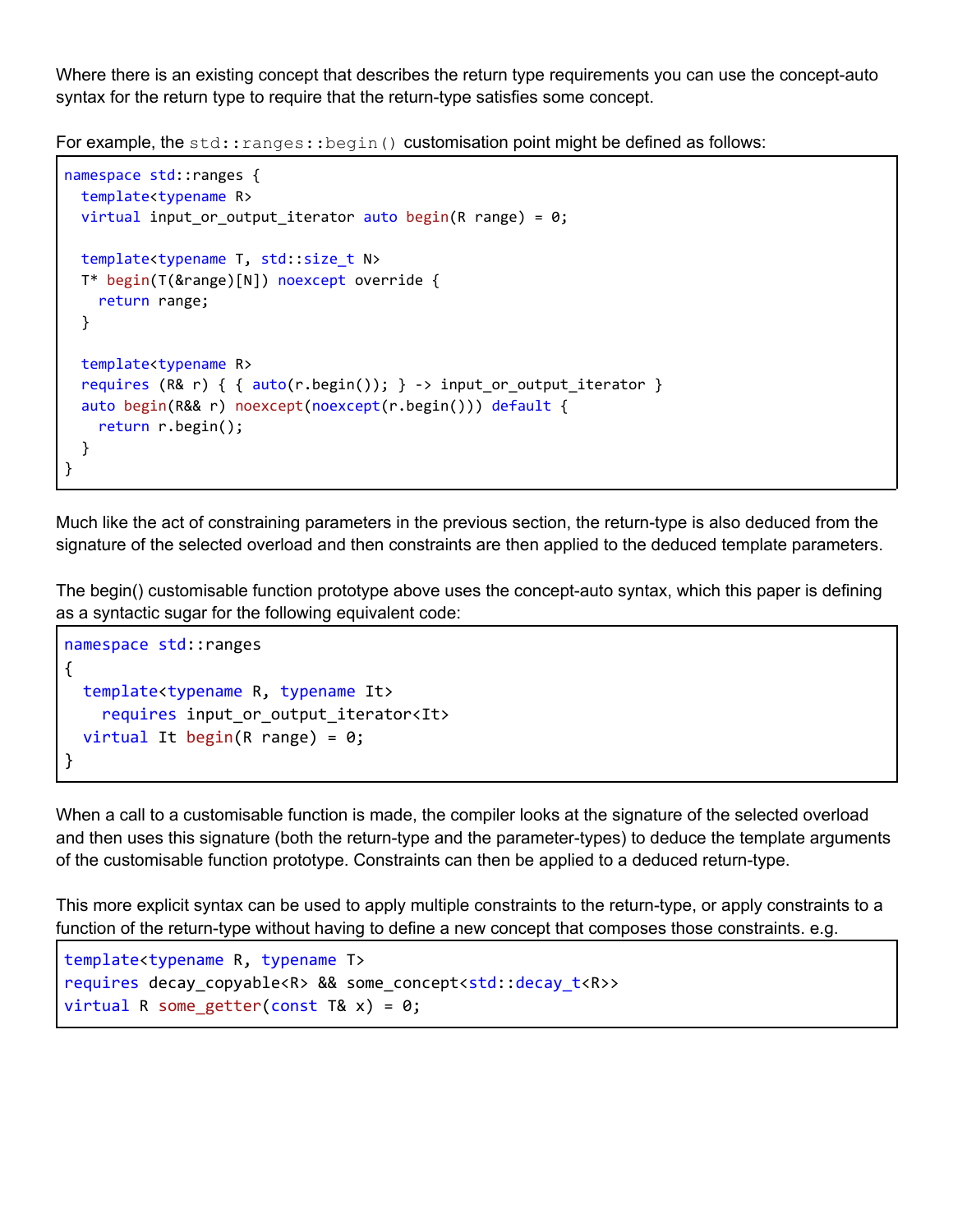# <span id="page-47-0"></span>Additional Design Discussions

## <span id="page-47-1"></span>Default arguments

Default arguments are not currently permitted for customisable function prototypes or for declarations of default implementations or customisations of customisable functions.

<span id="page-47-2"></span>Support for default arguments may be explored as an extension in future if desired.

### **Attributes**

It should be possible to place attributes like [[deprecated]] and [[noreturn]] on customisable function prototypes, this has not been fully fleshed out yet.

## <span id="page-47-3"></span>Controlling the set of associated namespaces

This proposal makes use of argument-dependent lookup for finding customisations of customisable functions.

The current argument dependent lookup rules can often result in the compiler searching many more associated namespaces for overloads than desired, hurting compile-times and sometimes resulting in unexpected overloads being called.

It would be great if we had better control over which set of associated namespaces the compiler considers when performing argument-dependent lookup.

There are two main features that could be considered as companions to this paper:

- Declaring that certain parameters of a customisable function should not be considered when constructing the list of associated namespaces (this builds on top of this paper)
- Declaring that certain template parameters of a class template should not be considered when constructing the list of associated namespaces (this is discussed in another paper).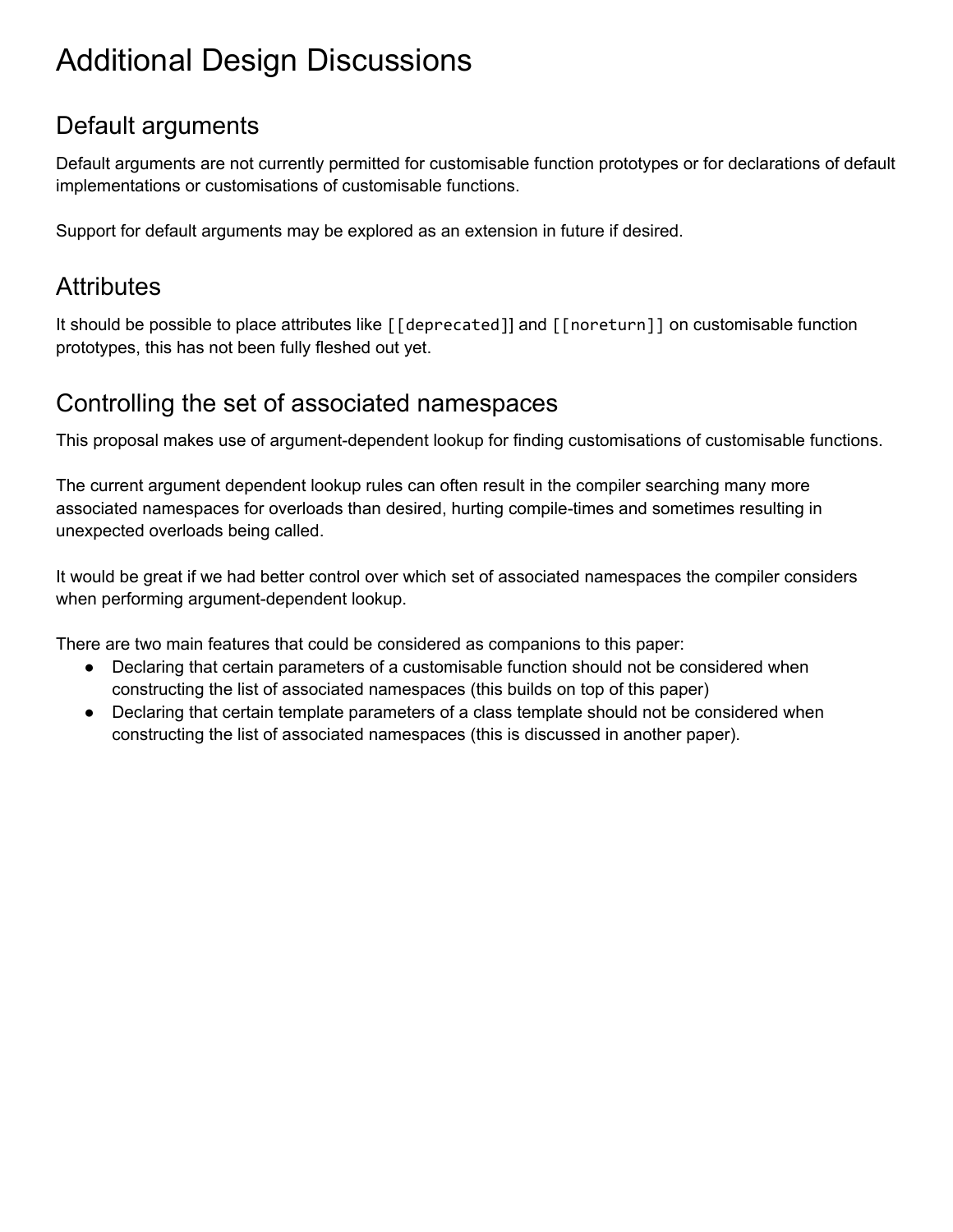## <span id="page-48-0"></span>Comparison to Rust Traits

This is an example from Barry's blog post on customisation points, which compares C++ to Rust at the end when discussing ideals.

| Rust                                                                                                                | This Proposal                                                                                                                                                                                                                                                                                                                                                                                                                                                    |
|---------------------------------------------------------------------------------------------------------------------|------------------------------------------------------------------------------------------------------------------------------------------------------------------------------------------------------------------------------------------------------------------------------------------------------------------------------------------------------------------------------------------------------------------------------------------------------------------|
| trait PartialEq {                                                                                                   | template <typename t=""></typename>                                                                                                                                                                                                                                                                                                                                                                                                                              |
| fn eq( $\&self,$ rhs: $\&Self)$ -> bool;                                                                            | <b>virtual</b> bool eq(const T& x, const T& y) = $0$ ;                                                                                                                                                                                                                                                                                                                                                                                                           |
| fn ne $(\&\text{self}, \text{rhs}: \&\text{Self}) \rightarrow \text{bool}$ {<br>!self.eq(rhs)<br>$\mathcal{E}$<br>} | template <typename t=""><br/>requires requires(const T&amp; x, const T&amp; y) {<br/>eq(x, y);<br/><sup>}</sup><br/>virtual bool ne(const T&amp; x, const T&amp; y)<br/><math>n</math>oexcept(eq(x, y)) default {<br/>return <math>leq(x, y)</math>;<br/><math>\}</math>;<br/>template<typename t=""><br/><math>concept</math> PartialEq =<br/>requires(const T&amp; x, const T&amp; y) {<br/>eq(x, y);<br/>ne(x, y);<br/><math>\}</math>;</typename></typename> |
| struct Point {                                                                                                      | struct Point {                                                                                                                                                                                                                                                                                                                                                                                                                                                   |
| x: f64,                                                                                                             | double x;                                                                                                                                                                                                                                                                                                                                                                                                                                                        |
| y: f64                                                                                                              | double y;                                                                                                                                                                                                                                                                                                                                                                                                                                                        |
| }                                                                                                                   | friend bool eq(const Point& lhs,                                                                                                                                                                                                                                                                                                                                                                                                                                 |
| impl PartialEq for Point {                                                                                          | const Point& rhs) override {                                                                                                                                                                                                                                                                                                                                                                                                                                     |
| fn eq( $\text{dself}$ , rhs: $\text{dself}$ ) -> bool {                                                             | return eq(lhs.x, rhs.x) && eq(lhs.y, rhs.y);                                                                                                                                                                                                                                                                                                                                                                                                                     |
| eq(self.x, rhs.x) && eq(self.y, rhs.y)                                                                              | }                                                                                                                                                                                                                                                                                                                                                                                                                                                                |
| }                                                                                                                   | $};$                                                                                                                                                                                                                                                                                                                                                                                                                                                             |
| }                                                                                                                   | static_assert(PartialEq <point>);</point>                                                                                                                                                                                                                                                                                                                                                                                                                        |
| let $a = Point { x: 1.0, y: 2.0 };$                                                                                 | Point $a{1.0, 2.0}$ ;                                                                                                                                                                                                                                                                                                                                                                                                                                            |
| $let b = Point { x: 1.0, y: 3.0 };$                                                                                 | Point $b{1.0, 3.0}$ ;                                                                                                                                                                                                                                                                                                                                                                                                                                            |
| if $a.eq(b)$ {                                                                                                      | if $(eq(a, b))$ {                                                                                                                                                                                                                                                                                                                                                                                                                                                |
| println!("equal");                                                                                                  | std::puts("equal");                                                                                                                                                                                                                                                                                                                                                                                                                                              |
| $\}$                                                                                                                | $\}$                                                                                                                                                                                                                                                                                                                                                                                                                                                             |

We are able to express the same semantics in C++, although without some of the explicitness that we get from the Rust implementation of PartialEq. The C++ code that customises eq() does not make any reference to the PartialEq concept to indicate that we are customising a CPO associated with that trait.